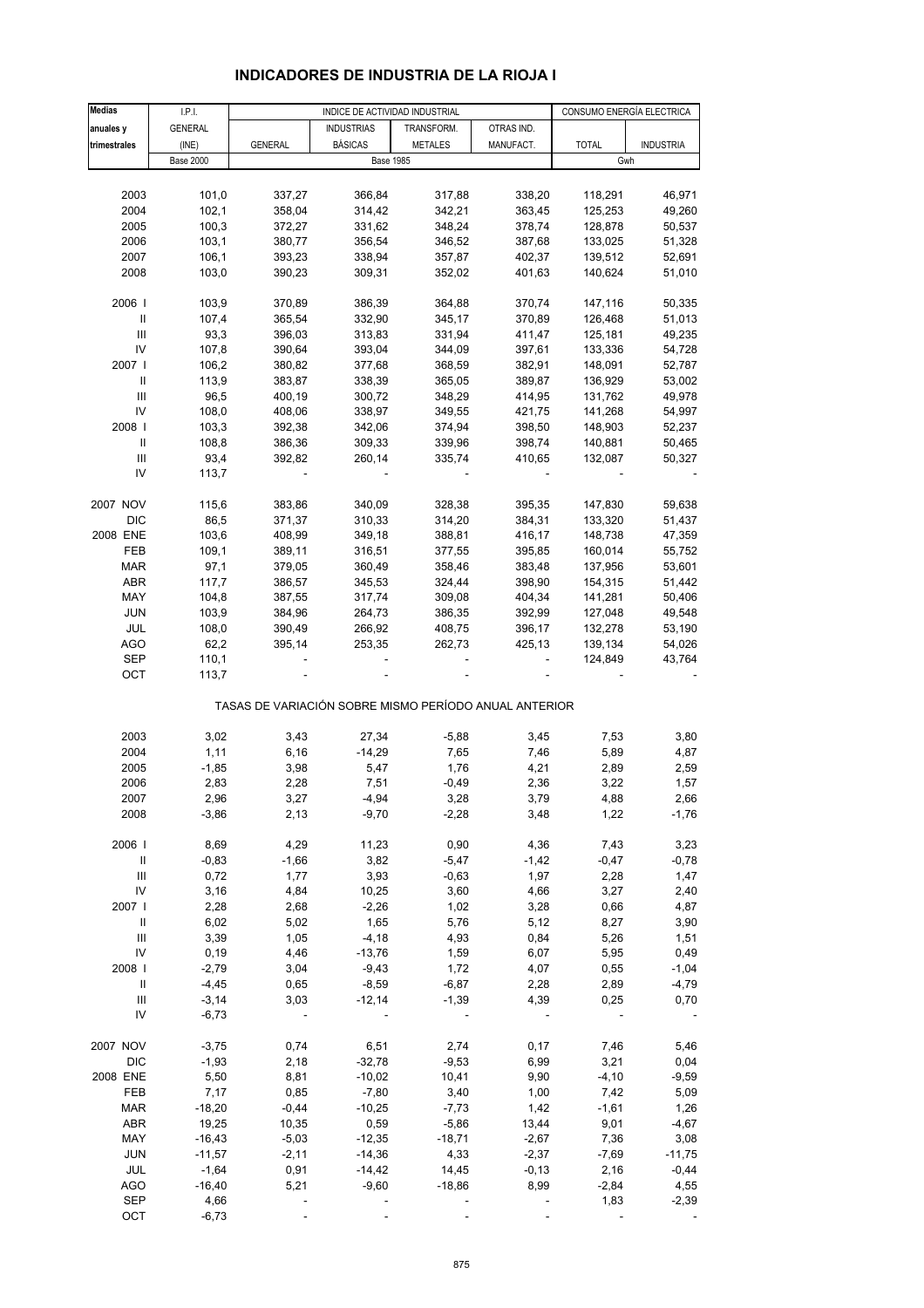# **INDICADORES DE INDUSTRIA DE LA RIOJA. II**

| <b>Medias</b>                      |               | ENCUESTA DE COYUNTURA INDUSTRIAL: TOTAL INDUSTRIA (1) |                     |               |             |
|------------------------------------|---------------|-------------------------------------------------------|---------------------|---------------|-------------|
| anuales y                          | INDICADOR DE  | NIVEL CARTERA                                         | <b>TENDENCIA</b>    | <b>NIVEL</b>  | UTILIZACIÓN |
|                                    |               | <b>PEDIDOS</b>                                        | PRODUCCIÓN          |               |             |
| trimestrales                       | CLIMA INDUST. |                                                       |                     | <b>STOCKS</b> | CAPACIDAD   |
|                                    |               |                                                       | Saldo de respuestas |               | $\%$        |
|                                    |               |                                                       |                     |               |             |
| 2003                               | $-5,9$        | $-21$                                                 | 12                  | 10            | 76,0        |
| 2004                               | $-8,2$        | $-20$                                                 | 6                   | 13            | 72,4        |
| 2005                               | $-5,0$        | $-5$                                                  | 5                   | 8             | 75,1        |
| 2006                               | $-9,9$        | $-25$                                                 | 2                   | 11            | 69,0        |
| 2007                               | $-12,5$       | $-24$                                                 | 0                   | 15            | 71,2        |
|                                    | $-14,7$       | $-30$                                                 | 4                   | 22            | 64,9        |
| 2008                               |               |                                                       |                     |               |             |
| 2006                               | $-3,9$        | $-17$                                                 | -6                  | 10            | 66,0        |
| $\ensuremath{\mathsf{II}}$         | $-11,5$       | $-35$                                                 | $-4$                | 16            | 60,1        |
|                                    |               | $-24$                                                 |                     |               |             |
| Ш                                  | $-12,5$       |                                                       | 15                  | 14            | 75,5        |
| IV                                 | $-11,7$       | $-23$                                                 | 4                   | $\sqrt{5}$    | 74,4        |
| 2007 l                             | $-11,9$       | $-20$                                                 | $-13$               | 20            | 65,2        |
| Ш                                  | $-11,4$       | $-34$                                                 | 19                  | 19            | 71,2        |
| $\ensuremath{\mathsf{III}}\xspace$ | $-12,9$       | $-23$                                                 | -2                  | 13            | 75,7        |
| IV                                 | $-13,6$       | $-21$                                                 | -3                  | 9             | 72,6        |
| 2008                               | $-13,4$       | $-26$                                                 | -9                  | 19            | 64,9        |
| $\ensuremath{\mathsf{II}}$         | $-14,4$       | $-26$                                                 | $\mathbf{2}$        | 20            | 59,4        |
| $\ensuremath{\mathsf{III}}\xspace$ |               | $-41$                                                 | 14                  | 23            |             |
|                                    | $-16,9$       |                                                       |                     |               | 66,7        |
| IV                                 |               | $-26$                                                 | 10                  | 29            | 68,4        |
|                                    |               |                                                       |                     |               |             |
| 2008 ENE                           | $-13,5$       | $-29$                                                 | $-33$               | 15            |             |
| FEB                                | $-13,2$       | -47                                                   | $-12$               | 30            |             |
| <b>MAR</b>                         | $-13,5$       | $-2$                                                  | 18                  | 12            |             |
| <b>ABR</b>                         | $-14,4$       | $-31$                                                 | 15                  | 24            |             |
| MAY                                | $-14,1$       | -9                                                    | 4                   | 20            |             |
| JUN                                | $-14,7$       | $-37$                                                 | $-13$               | 16            |             |
| JUL                                | $-16,5$       | $-53$                                                 | 32                  | 20            |             |
|                                    |               |                                                       |                     |               |             |
| <b>AGO</b>                         | $-17,3$       | $-12$                                                 | 34                  | 8             |             |
| <b>SEP</b>                         |               | $-59$                                                 | $-23$               | 41            |             |
| OCT                                |               | $-23$                                                 | $-22$               | 28            |             |
| <b>NOV</b>                         |               | $-30$                                                 | 43                  | 31            |             |
| <b>DIC</b>                         |               |                                                       |                     |               |             |
|                                    |               | TASAS DE VARIACIÓN SOBRE MISMO PERÍODO ANUAL ANTERIOR |                     |               |             |
|                                    |               |                                                       |                     |               |             |
| 2003                               |               | ٠                                                     | ۰                   | ۰             |             |
| 2004                               |               |                                                       |                     |               |             |
| 2005                               |               |                                                       |                     |               |             |
| 2006                               |               |                                                       | L,                  |               |             |
| 2007                               |               |                                                       |                     |               |             |
| 2008                               |               |                                                       |                     |               |             |
|                                    |               |                                                       |                     |               |             |
| 2006                               |               |                                                       |                     |               |             |
| Ш                                  |               |                                                       |                     |               |             |
| $\mathsf{III}$                     |               |                                                       |                     |               |             |
| IV                                 |               |                                                       |                     |               |             |
| 2007 l                             |               |                                                       |                     |               |             |
|                                    |               |                                                       |                     |               |             |
| Ш                                  |               |                                                       |                     |               |             |
| $\ensuremath{\mathsf{III}}\xspace$ |               |                                                       |                     |               |             |
| IV                                 |               |                                                       |                     |               |             |
| 2008                               |               |                                                       |                     |               |             |
| Ш                                  |               |                                                       |                     |               |             |
| $\mathsf{III}$                     |               |                                                       |                     |               |             |
| IV                                 |               |                                                       |                     |               |             |
|                                    |               |                                                       |                     |               |             |
| 2008 ENE                           |               |                                                       |                     |               |             |
| FEB                                |               |                                                       |                     |               |             |
| <b>MAR</b>                         |               |                                                       |                     |               |             |
| ABR                                |               |                                                       |                     |               |             |
|                                    |               |                                                       |                     |               |             |
| MAY                                |               |                                                       |                     |               |             |
| <b>JUN</b>                         |               |                                                       |                     |               |             |
| JUL                                |               |                                                       |                     |               |             |
| <b>AGO</b>                         |               |                                                       |                     |               |             |
| <b>SEP</b>                         |               |                                                       |                     |               |             |
| OCT                                |               |                                                       |                     |               |             |
| <b>NOV</b>                         |               |                                                       |                     |               |             |
| <b>DIC</b>                         |               |                                                       |                     |               |             |
|                                    |               |                                                       |                     |               |             |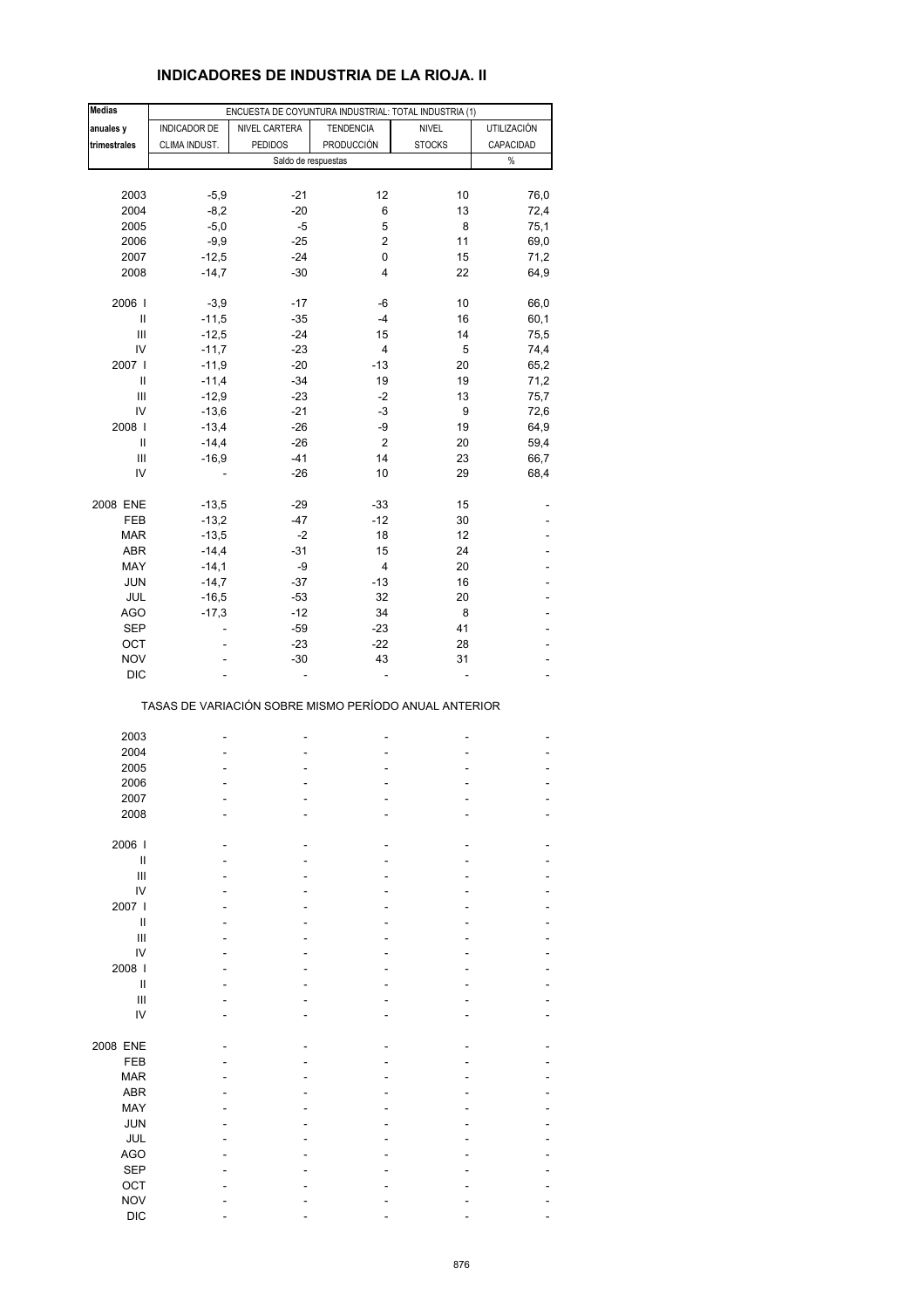| <b>Medias</b>                      |              |                  |                                                       | VISADOS: SUPERFICIE A CONSTRUIR<br>LICENCIAS: SUPERFICIE A CONSTRUIR |                          |              |                           |                          |                          |
|------------------------------------|--------------|------------------|-------------------------------------------------------|----------------------------------------------------------------------|--------------------------|--------------|---------------------------|--------------------------|--------------------------|
| anuales y                          | <b>TOTAL</b> | <b>EDIFICIOS</b> | <b>SERVICIOS</b>                                      | <b>OTROS</b>                                                         | <b>TOTAL</b>             |              | <b>RESIDENCIAL</b>        |                          | NO RESID.                |
| trimestrales                       |              | <b>VIVIENDAS</b> | COMERCIALES                                           | <b>DESTINOS</b>                                                      |                          | <b>TOTAL</b> | <b>VIVIENDAS</b>          | COLECTIVOS               |                          |
|                                    |              | Metros cuadrados |                                                       |                                                                      |                          |              | Miles de metros cuadrados |                          |                          |
|                                    |              |                  |                                                       |                                                                      |                          |              |                           |                          |                          |
| 2003                               | 113.759      | 88.203           | 19.245                                                | 6.311                                                                | 68                       | 59           | 58                        | 1                        | 9                        |
| 2004                               | 103.127      | 94.078           | 1.444                                                 | 7.605                                                                | 133                      | 109          | 109                       | $\mathbf{1}$             | 24                       |
| 2005                               | 109.728      | 91.745           | 920                                                   | 17.064                                                               | 200                      | 183          | 183                       | 0                        | 17                       |
| 2006                               | 138.738      | 130.571          | 1.825                                                 | 6.342                                                                | 131                      | 120          | 119                       | $\mathbf{1}$             | 11                       |
| 2007                               | 107.245      | 100.589          | 693                                                   | 5.963                                                                | 98                       | 88           | 88                        | $\mathbf{1}$             | $10$                     |
| 2008                               | 58.930       | 53.951           | 104                                                   | 4.875                                                                | 51                       | 34           | 33                        | 1                        | 18                       |
|                                    |              |                  |                                                       |                                                                      |                          |              |                           |                          |                          |
| 2005 IV                            | 116.375      | 97.010           | 54                                                    | 19.311                                                               | 294                      | 276          | 276                       | 0                        | 18                       |
| 2006                               | 144.040      | 134.485          | 2.912                                                 | 6.643                                                                | 113                      | 104          | 104                       | 0                        | $\bf 8$                  |
| Ш                                  | 113.567      | 108.782          | 68                                                    | 4.716                                                                | 129                      | 118          | 117                       | $\mathbf{1}$             | $10$                     |
| $\mathsf{III}$                     | 178.310      | 167.116          | 3.677                                                 | 7.518                                                                | 194                      | 176          | 176                       | 0                        | 17                       |
| IV                                 | 119.035      | 111.900          | 643                                                   | 6.492                                                                | 90                       | 81           | 80                        | $\overline{\mathbf{c}}$  | $\boldsymbol{9}$         |
| 2007                               | 158.676      | 150.731          | 1.932                                                 | 6.013                                                                | 120                      | 108          | 108                       | 0                        | 12                       |
| Ш                                  | 99.218       | 94.086           | 83                                                    | 5.049                                                                | 98                       | 92           | 91                        | $\mathbf{1}$             | $\,6\,$                  |
| Ш                                  | 76.794       | 68.327           | 150                                                   | 8.317                                                                | 61                       | 54           | 52                        | $\overline{\mathbf{c}}$  | $\overline{7}$           |
| IV                                 | 94.293       | 89.212           | 606                                                   | 4.474                                                                | 114                      | 99           | 99                        | 0                        | 14                       |
| 2008                               | 57.786       | 52.385           | 0                                                     | 5.400                                                                | 30                       | 24           | 24                        | 0                        | $\,6\,$                  |
| $\ensuremath{\mathsf{II}}$         | 87.411       | 83.192           | 182                                                   | 4.038                                                                | 73                       | 44           | 42                        | $\overline{\mathbf{c}}$  | 29                       |
| $\mathbf{III}$                     | 31.593       | 26.275           | 131                                                   | 5.187                                                                |                          | ÷,           |                           | ÷,                       |                          |
|                                    |              |                  |                                                       |                                                                      |                          |              |                           |                          |                          |
| 2007 OCT                           | 80.879       | 73.797           | 1.228                                                 | 5.854                                                                | 80                       | 61           | 61                        | 0                        | 19                       |
| <b>NOV</b>                         | 144.814      | 140.450          | 0                                                     | 4.364                                                                | 78                       | 62           | 62                        | 0                        | 16                       |
| <b>DIC</b>                         | 57.185       | 53.389           | 591                                                   | 3.205                                                                | 183                      | 175          | 175                       | 0                        | $\bf8$                   |
| 2008 ENE                           | 75.988       | 68.564           | 0                                                     | 7.424                                                                | 33                       | 26           | 26                        | 0                        | $\boldsymbol{7}$         |
| FEB                                | 62.164       | 59.607           | 0                                                     | 2.557                                                                | 43                       | 41           | 41                        | 0                        | $\sqrt{2}$               |
| <b>MAR</b>                         | 35.205       | 28.985           | 0                                                     | 6.220                                                                | 14                       | 4            | 4                         | 0                        | $10$                     |
| <b>ABR</b>                         | 155.089      | 152.939          | 220                                                   | 1.930                                                                | 44                       | 34           | 28                        | 6                        | $10$                     |
| MAY                                | 53.804       | 50.271           | 326                                                   | 3.207                                                                | 127                      | 59           | 59                        | 0                        | 68                       |
| <b>JUN</b>                         | 53.341       | 46.365           | 0                                                     | 6.976                                                                | 47                       | 38           | 38                        | 0                        | $\boldsymbol{9}$         |
| JUL                                | 27.905       | 27.744           | 121                                                   | 40                                                                   | $\overline{\phantom{a}}$ | ÷,           | ÷,                        | ÷,                       | $\overline{\phantom{a}}$ |
| <b>AGO</b>                         | 44.489       | 34.009           | 0                                                     | 10.480                                                               |                          |              |                           |                          |                          |
| <b>SEP</b>                         | 22.384       | 17.073           | 271                                                   | 5.040                                                                |                          |              |                           |                          |                          |
|                                    |              |                  |                                                       |                                                                      |                          |              |                           |                          |                          |
|                                    |              |                  | TASAS DE VARIACIÓN SOBRE MISMO PERÍODO ANUAL ANTERIOR |                                                                      |                          |              |                           |                          |                          |
|                                    |              |                  |                                                       |                                                                      |                          |              |                           |                          |                          |
| 2003                               | 18,28        | 37,32            | $-8,97$                                               | $-41,61$                                                             | 9,61                     | 25,71        | 25,86                     | 14,29                    | $-40,78$                 |
| 2004                               | $-9,35$      | 6,66             | $-92,50$                                              | 20,51                                                                | 97,28                    | 86,22        | 87,21                     | 0,00                     | 170,75                   |
| 2005                               | 6,40         | $-2,48$          | $-36,31$                                              | 124,37                                                               | 49,81                    | 67,51        | 68,53                     |                          | $-31,01$                 |
| 2006                               | 26,44        | 42,32            | 98,48                                                 | $-62,83$                                                             | $-34,21$                 | $-34,38$     | -34,74                    |                          | $-32,32$                 |
| 2007                               | -22,70       | -22,96           | -62,03                                                | -5,98                                                                | $-25,21$                 | -26,44       | $-26,59$                  | 0,00                     | -11,94                   |
| 2008                               | $-47,18$     | $-48,31$         | $-85,56$                                              | $-24,53$                                                             | $-52,83$                 | $-66,33$     | $-67,22$                  | 200,00                   | 100,00                   |
|                                    |              |                  |                                                       |                                                                      |                          |              |                           |                          |                          |
| 2005 IV                            | 22,33        | 9,75             | $-97,04$                                              | 293,62                                                               | 60,07                    | 64,16        | 64,16                     |                          | 15,22                    |
| 2006                               | 59,55        | 59,49            | 176,40                                                | 35,43                                                                | 7,99                     | 13,82        | 13,82                     |                          | $-34,21$                 |
| Ш                                  | 19,66        | 27,30            | $-93,80$                                              | $-43,49$                                                             | $-36,62$                 | $-36,27$     | $-36,80$                  | $\blacksquare$           | $-40,38$                 |
| Ш                                  | 29,82        | 66,79            | 150,34                                                | $-78,94$                                                             | $-1,53$                  | $-1,12$      | $-1,12$                   |                          | $-5,45$                  |
| IV                                 | 2,29         | 15,35            | $\blacksquare$                                        | $-66,38$                                                             | $-69,39$                 | $-70,57$     | $-71,17$                  | ÷,                       | $-50,94$                 |
| 2007 l                             | 10,16        | 12,08            | $-33,66$                                              | $-9,49$                                                              | 6,21                     | 3,51         | 3,51                      | ÷.                       | 40,00                    |
| Ш                                  | $-12,63$     | $-13,51$         | 21,95                                                 | 7,05                                                                 | $-23,83$                 | $-22,25$     | $-22,16$                  | $-33,33$                 | $-41,94$                 |
| $\ensuremath{\mathsf{III}}\xspace$ | $-56,93$     | $-59,11$         | $-95,92$                                              | 10,63                                                                | $-68,33$                 | $-69,38$     | $-70,51$                  | ÷,                       | $-57,69$                 |
| IV                                 | $-20,79$     | $-20,28$         | $-5,65$                                               | $-31,08$                                                             | 26,30                    | 22,13        | 24,69                     | $\blacksquare$           | 65,38                    |
| 2008                               | $-63,58$     | $-65,25$         | $\sim$                                                | $-10,19$                                                             | $-74,93$                 | $-78,09$     | $-78,09$                  | $\overline{\phantom{a}}$ | $-45,71$                 |
| $\, \parallel$                     | $-11,90$     | $-11,58$         | 118,40                                                | $-20,03$                                                             | $-25,85$                 | $-52,54$     | $-54,38$                  | 200,00                   | 383,33                   |
| Ш                                  | $-58,86$     | $-61,54$         | $-12,89$                                              | $-37,64$                                                             |                          |              |                           |                          |                          |
|                                    |              |                  |                                                       |                                                                      |                          |              |                           |                          |                          |
| 2007 OCT                           | $-23,45$     | $-18,32$         | $-36,31$                                              | $-56,25$                                                             | $-36,51$                 | $-46,96$     | $-44,55$                  |                          | 72,73                    |
| <b>NOV</b>                         | 4,18         | 4,04             |                                                       | 8,94                                                                 | $-11,36$                 | $-20,51$     | $-20,51$                  |                          | 60,00                    |
| <b>DIC</b>                         | $-49,14$     | $-51,62$         |                                                       | 53,42                                                                | 226,79                   | 243,14       | 243,14                    |                          | 60,00                    |
| 2008 ENE                           | $-38,21$     | $-37,85$         |                                                       | $-40,00$                                                             | $-68,27$                 | $-70,11$     | $-70,11$                  | ÷,                       | $-58,82$                 |
| FEB                                | $-31,48$     | $-30,14$         |                                                       | 122,35                                                               | $-70,14$                 | $-70,29$     | $-70,29$                  |                          | $-66,67$                 |
| <b>MAR</b>                         | $-86,58$     | $-88,70$         |                                                       | 37,73                                                                | $-87,39$                 | $-95,96$     | $-95,96$                  |                          | $-16,67$                 |
| <b>ABR</b>                         | 31,31        | 41,68            | 115,69                                                | $-80, 81$                                                            | $-70,27$                 | $-75,36$     | $-79,71$                  | ÷,                       | 0,00                     |
| MAY                                | $-51,19$     | $-52,96$         |                                                       | $-5,03$                                                              | 12,39                    | $-46,36$     | $-45,37$                  |                          |                          |
| <b>JUN</b>                         | $-23,04$     | $-31,26$         |                                                       | 307,71                                                               | 42,42                    | 35,71        | 35,71                     |                          | 80,00                    |
| JUL                                | $-72,46$     | $-65,42$         | $\blacksquare$                                        | $-99,81$                                                             | $\overline{\phantom{a}}$ |              |                           | $\blacksquare$           |                          |
| <b>AGO</b>                         | $-50,08$     | $-61,12$         |                                                       | 772,61                                                               |                          |              |                           |                          |                          |
| <b>SEP</b>                         | $-43,94$     | $-54,21$         |                                                       | 90,62                                                                |                          |              |                           |                          |                          |

# **INDICADORES DE CONSTRUCCIÓN DE LA RIOJA. I**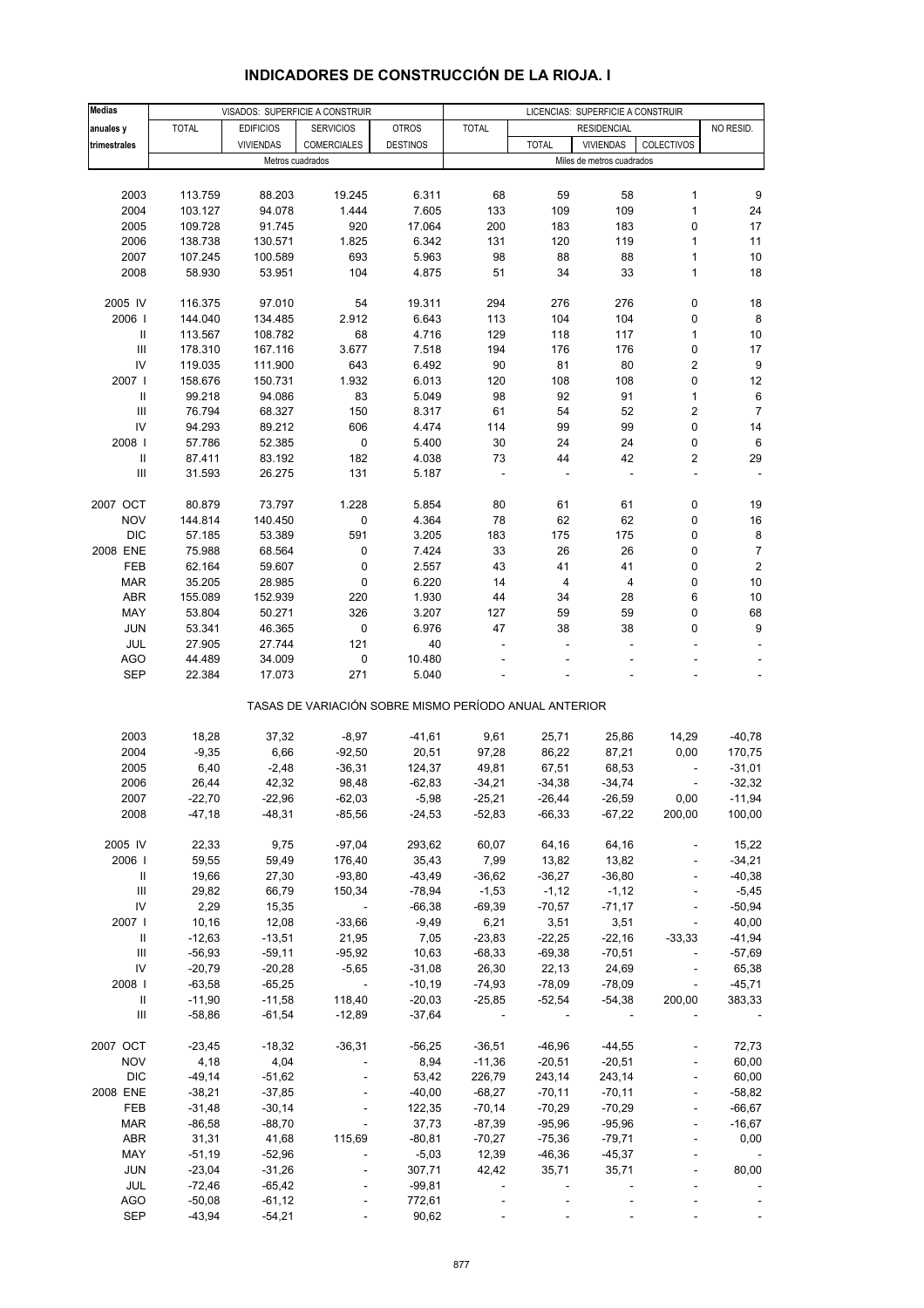| <b>Medias</b>                           |                      |                      |                      | VIVIENDAS VISADAS COLEGIO ARQUITECTOS TÉCNICOS        |                          |                   | LICENCIAS MUNIC.: Nº DE VIVIENDAS |                          |                          |
|-----------------------------------------|----------------------|----------------------|----------------------|-------------------------------------------------------|--------------------------|-------------------|-----------------------------------|--------------------------|--------------------------|
| anuales y                               | <b>TOTAL</b>         |                      | OBRA NUEVA           |                                                       | Α                        | A                 | <b>OBRA</b>                       | REHABI-                  | DEMO-                    |
| trimestrales                            |                      | <b>TOTAL</b>         | EDIF.VIV.            | OTROS EDIF.                                           | AMPLIAR                  | <b>REFORMAR</b>   | <b>NUEVA</b>                      | LITACIÓN                 | <b>LICIÓN</b>            |
|                                         |                      |                      |                      |                                                       | Unidades                 |                   |                                   |                          |                          |
|                                         |                      |                      |                      |                                                       |                          |                   |                                   |                          |                          |
| 2003                                    | 502                  | 484                  | 481                  | 4                                                     | 2                        | 16                | 337                               | 6                        | 8                        |
| 2004                                    | 579                  | 536                  | 535                  | 1                                                     | 3                        | 39                | 651                               | $10$                     | 18                       |
| 2005                                    | 569                  | 527                  | 527                  | 0                                                     | 2                        | 41                | 817                               | 9                        | 16                       |
| 2006                                    | 806                  | 775                  | 775                  | 0                                                     | 2                        | 29                | 689                               | $\overline{7}$           | 20                       |
| 2007                                    | 637                  | 613                  | 613                  | 0                                                     | 2                        | 22                | 526                               | 11                       | 14                       |
| 2008                                    | 360                  | 336                  | 335                  | 0                                                     | 2                        | 23                | 217                               | 6                        | 13                       |
|                                         |                      |                      |                      |                                                       |                          |                   |                                   |                          |                          |
| 2005 IV                                 | 655                  | 581                  | 581                  | 0                                                     | 1                        | 73                | 1.291                             | 14                       | 15                       |
| 2006                                    | 812                  | 771                  | 771                  | 0                                                     | 2                        | 39                | 590                               | $\overline{7}$           | 22                       |
| $\ensuremath{\mathsf{II}}$              | 688                  | 657                  | 657                  | 0                                                     | 0                        | 31                | 637                               | 6                        | 23                       |
| $\ensuremath{\mathsf{III}}\xspace$      | 1.033                | 1.003                | 1.003                | 0                                                     | 6                        | 24                | 1.058                             | 6                        | 28                       |
| IV                                      | 691                  | 670                  | 670                  | 0                                                     | $\mathbf{1}$             | 20                | 470                               | 9                        | $\bf8$                   |
| 2007 l                                  | 911                  | 887                  | 887                  | 0                                                     | 3                        | 21                | 664                               | 17                       | 5                        |
| $\ensuremath{\mathsf{II}}$              | 636                  | 611                  | 611                  | 0                                                     | 2                        | 23                | 535                               | $\overline{7}$           | 11                       |
| $\ensuremath{\mathsf{III}}\xspace$      | 413                  | 395                  | 395                  | 0                                                     | $\mathbf{1}$             | 17                | 327                               | 12                       | 12                       |
| IV                                      | 587                  | 560                  | 560                  | 0                                                     | $\mathbf{1}$             | 26                | 577                               | 6                        | 29                       |
| 2008                                    | 313                  | 292                  | 292                  | 0                                                     | 2                        | 19                | 128                               | 3                        | $\boldsymbol{9}$         |
| $\sf II$<br>Ш                           | 615                  | 585                  | 585                  | 0<br>0                                                | 2<br>1                   | 28<br>21          | 305                               | 9<br>÷,                  | 18                       |
|                                         | 152                  | 130                  | 130                  |                                                       |                          |                   |                                   |                          |                          |
| 2007 OCT                                | 482                  | 456                  | 456                  | 0                                                     | 0                        | 26                | 356                               | 5                        | 16                       |
| <b>NOV</b>                              | 984                  | 954                  | 954                  | 0                                                     | 0                        | 30                | 287                               | 14                       | 20                       |
| <b>DIC</b>                              | 295                  | 270                  | 270                  | 0                                                     | 2                        | 23                | 1.088                             | 0                        | 51                       |
| 2008 ENE                                | 369                  | 351                  | 351                  | 0                                                     | 2                        | 16                | 147                               | 0                        | $\mathbf{1}$             |
| <b>FEB</b>                              | 385                  | 363                  | 363                  | 0                                                     | 3                        | 19                | 212                               | 4                        | 13                       |
| <b>MAR</b>                              | 185                  | 162                  | 161                  | 1                                                     | 0                        | 23                | 26                                | 4                        | 12                       |
| ABR                                     | 1.190                | 1.162                | 1.162                | 0                                                     | 3                        | 25                | 262                               | 0                        | $\,6\,$                  |
| MAY                                     | 392                  | 363                  | 363                  | 0                                                     | 1                        | 28                | 386                               | 10                       | 23                       |
| <b>JUN</b>                              | 262                  | 229                  | 229                  | 0                                                     | 3                        | 30                | 267                               | 18                       | 25                       |
| JUL                                     | 191                  | 161                  | 161                  | 0                                                     | 1                        | 29                | ÷,                                | ÷                        | $\overline{\phantom{a}}$ |
| <b>AGO</b>                              | 168                  | 152                  | 152                  | 0                                                     | 0                        | 16                |                                   |                          |                          |
| <b>SEP</b>                              | 98                   | 77                   | 77                   | 0                                                     | 3                        | 18                |                                   |                          |                          |
|                                         |                      |                      |                      | TASAS DE VARIACIÓN SOBRE MISMO PERÍODO ANUAL ANTERIOR |                          |                   |                                   |                          |                          |
| 2003                                    | 29,43                | 36,41                | 36,70                | 7,14                                                  | $-8,33$                  | $-49,05$          | 30,93                             | 65,22                    | $-27,54$                 |
| 2004                                    | 15,32                | 10,76                | 11,38                | $-68,89$                                              | 63,64                    | 151,34            | 93,30                             | 64,47                    | 115,00                   |
| 2005                                    | $-1,66$              | $-1,83$              | $-1,62$              |                                                       | $-50,00$                 | 4,47              | 25,41                             | $-13,60$                 | $-9,77$                  |
| 2006                                    | 41,67                | 47,23                | 47,23                |                                                       | 44,44                    | $-29,94$          | $-15,68$                          | $-21,30$                 | 24,23                    |
| 2007                                    | $-21,00$             | $-20,90$             | -20,91               |                                                       | $-23,08$                 | $-23,55$          | $-23,67$                          | 50,59                    | -29,88                   |
| 2008                                    | $-44,90$             | $-46,81$             | $-46,82$             | 0,00                                                  | $-11,11$                 | 10,87             | $-63,84$                          | $-50,00$                 | 70,21                    |
|                                         |                      |                      |                      |                                                       |                          |                   |                                   |                          |                          |
| 2005 IV                                 | 24,30                | 16,20                | 17,22                |                                                       | $-77,78$                 | 208,45            | 25,21                             | $-20,75$                 | $-59,82$                 |
| 2006                                    | 62,01                | 59,89                | 59,89                |                                                       | $-16,67$                 | 131,37            | 29,86                             | 31,25                    | 112,90                   |
| Ш                                       | 30,86                | 38,39                | 38,39                | $\blacksquare$                                        | $-75,00$                 | $-38,26$          | 54,74                             | $-34,48$                 | 27,78                    |
| $\ensuremath{\mathsf{III}}\xspace$      | 73,91                | 76,58                | 76,58                |                                                       | 183,33                   | 1,39              | $-4,69$                           | $-19,05$                 | 29,69                    |
| IV                                      | 5,55                 | 15,26                | 15,26                |                                                       | 50,00                    | $-72,15$          | $-63,60$                          | $-33,33$                 | $-48,89$                 |
| 2007 l                                  | 12,24                | 15,05                | 15,05                | $\blacksquare$                                        | 100,00                   | $-46,61$          | 12,49                             | 142,86                   | $-78,79$                 |
| Ш<br>$\ensuremath{\mathsf{III}}\xspace$ | $-7,65$              | $-7,10$              | $-7,10$              |                                                       | 500,00                   | $-25,00$          | $-16,06$                          | 10,53                    | $-52,17$                 |
| IV                                      | $-59,99$<br>$-15,05$ | $-60,58$<br>$-16,38$ | $-60,62$<br>$-16,38$ | $\blacksquare$<br>$\blacksquare$                      | $-88,24$<br>$-33,33$     | $-28,77$<br>29,51 | $-69,05$<br>22,77                 | 117,65<br>$-32,14$       | $-57,83$<br>278,26       |
| 2008                                    | $-65,64$             | $-67,07$             | $-67,11$             |                                                       | $-50,00$                 | $-7,94$           | $-80,66$                          | $-84,31$                 | 85,71                    |
| Ш                                       | $-3,30$              | $-4,26$              | $-4,26$              |                                                       | 16,67                    | 20,29             | $-42,96$                          | 33,33                    | 63,64                    |
| Ш                                       | $-63,15$             | $-67,12$             | $-67,09$             | $\overline{\phantom{a}}$                              | 100,00                   | 21,15             | $\overline{\phantom{a}}$          |                          |                          |
|                                         |                      |                      |                      |                                                       |                          |                   |                                   |                          |                          |
| 2007 OCT                                | $-21,37$             | $-22,32$             | $-22,32$             |                                                       |                          | 8,33              | $-33,71$                          | -61,54                   | 128,57                   |
| <b>NOV</b>                              | 26,64                | 25,20                | 25,20                |                                                       | $\overline{\phantom{a}}$ | 100,00            | $-49,02$                          | 75,00                    | 400,00                   |
| <b>DIC</b>                              | $-56,81$             | $-59,09$             | $-59,09$             |                                                       | 100,00                   | 4,55              | 250,97                            | $\overline{\phantom{a}}$ | 325,00                   |
| 2008 ENE                                | $-46, 44$            | $-47,30$             | $-47,30$             | $\overline{a}$                                        | $-33,33$                 | $-20,00$          | $-74,03$                          | $\Box$                   | $-75,00$                 |
| FEB                                     | $-23,15$             | $-25,15$             | $-25,15$             |                                                       | 50,00                    | 35,71             | $-71,16$                          | $-63,64$                 | 160,00                   |
| <b>MAR</b>                              | $-88,01$             | $-89,26$             | $-89,33$             |                                                       | $\overline{\phantom{a}}$ | $-20,69$          | $-96,23$                          | $-89,74$                 | 140,00                   |
| <b>ABR</b>                              | 61,68                | 62,06                | 62,06                | $\blacksquare$                                        | 50,00                    | 47,06             | $-68,59$                          | $\overline{\phantom{a}}$ | 50,00                    |
| MAY                                     | $-46,45$             | $-47,92$             | $-47,92$             |                                                       | $-50,00$                 | $-15, 15$         | $-39,78$                          | 42,86                    | $-4,17$                  |
| <b>JUN</b>                              | $-40,32$             | $-45,22$             | $-45,22$             |                                                       | 50,00                    | 57,89             | 106,98                            | 28,57                    | 400,00                   |
| JUL                                     | $-59,36$             | $-63,82$             | $-63,74$             |                                                       | 0,00                     | 20,83             |                                   |                          |                          |
| <b>AGO</b>                              | $-68,24$             | $-70,43$             | $-70,43$             |                                                       |                          | 14,29             |                                   |                          |                          |
| SEP                                     | $-59,34$             | $-66,08$             | $-66,08$             |                                                       |                          | 28,57             |                                   |                          |                          |

# **INDICADORES DE CONSTRUCCIÓN DE LA RIOJA. II**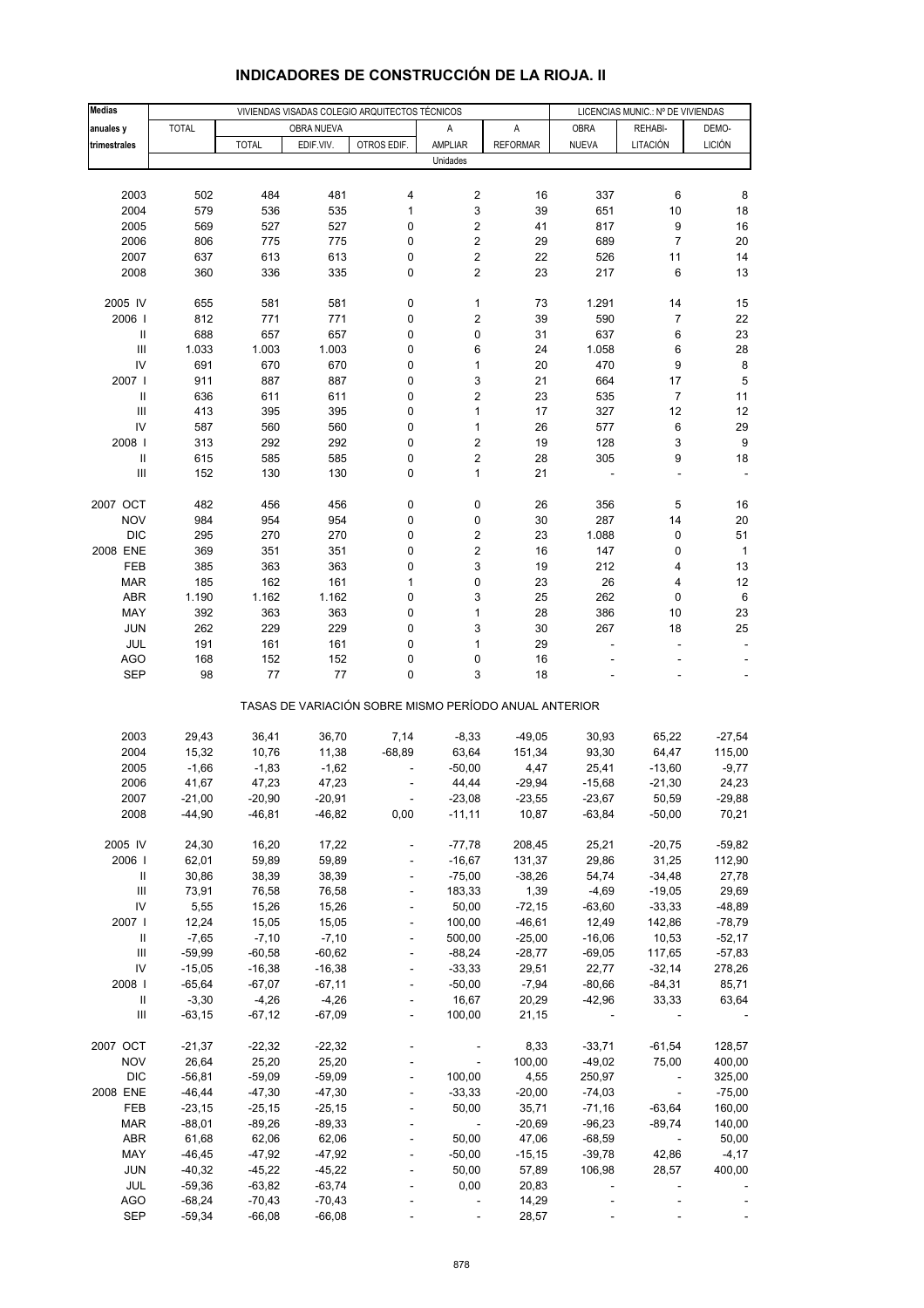| <b>Medias</b>                      |                | VIVIENDAS (2)            |                              |              |                                                       |                          | CERTIFICAC.<br>PROYECTOS VISADOS |                               |               |              | LIQUIDACIÓN |
|------------------------------------|----------------|--------------------------|------------------------------|--------------|-------------------------------------------------------|--------------------------|----------------------------------|-------------------------------|---------------|--------------|-------------|
|                                    |                |                          |                              |              |                                                       |                          |                                  |                               |               |              | EJECUCIÓN   |
| anuales y                          |                | <b>INICIADAS</b>         |                              |              | <b>TERMINADAS</b>                                     |                          |                                  | POR EL COLEGIO DE ARQUITECTOS |               | FIN DE OBRA  |             |
| trimestrales                       | <b>TOTAL</b>   | <b>PROTEGIDAS</b>        | <b>LIBRES</b>                | <b>TOTAL</b> | <b>PROTEGIDAS</b>                                     | <b>LIBRES</b>            | <b>TOTAL</b>                     | <b>PROTEGIDOS</b>             | <b>LIBRES</b> | Nº VIVIENDAS | MAT. OBRA   |
|                                    |                |                          |                              |              | Unidades                                              |                          |                                  |                               |               | Unidades     | Miles €     |
|                                    |                |                          |                              |              |                                                       |                          |                                  |                               |               |              |             |
| 2003                               | 528            | 63                       | 465                          | 348          | 75                                                    | 273                      | 484                              | 91                            | 393           | 380          | 28.931      |
| 2004                               | 501            | 43                       | 457                          | 341          | 39                                                    | 302                      | 570                              | 55                            | 515           | 367          | 23.175      |
| 2005                               | 710            | 86                       | 625                          | 524          | 62                                                    | 462                      | 612                              | 51                            | 561           | 406          | 25.902      |
| 2006                               | 696            | 44                       | 653                          | 538          | 85                                                    | 453                      | 855                              | 64                            | 791           | 555          | 35.492      |
| 2007                               | 438            | 18                       | 421                          | 486          | 52                                                    | 434                      | 517                              | 55                            | 462           | 557          | 42.279      |
| 2008                               | 345            | 16                       | 329                          | 535          | 70                                                    | 465                      | 363                              | 140                           | 223           | 660          | 49.939      |
|                                    |                |                          |                              |              |                                                       |                          |                                  |                               |               |              |             |
| 2005 IV                            | 706            | 185                      | 520                          | 429          | 66                                                    | 363                      | 983                              | $\pmb{0}$                     | 983           | 313          | 22.938      |
| 2006                               | 892            | 21                       | 871                          | 470          | 97                                                    | 373                      | 746                              | 73                            | 673           | 449          | 27.856      |
| $\ensuremath{\mathsf{II}}$         | 662            | 70                       | 591                          | 653          | 117                                                   | 537                      | 691                              | 66                            | 625           | 859          | 50.020      |
| $\ensuremath{\mathsf{III}}\xspace$ | 559            | 31                       | 528                          | 487          | 54                                                    | 433                      | 989                              | 58                            | 930           | 400          | 27.104      |
|                                    |                |                          |                              |              |                                                       |                          |                                  |                               |               |              |             |
| ${\sf IV}$                         | 672            | 52                       | 619                          | 542          | 74                                                    | 469                      | 993                              | 58                            | 935           | 510          | 36.986      |
| 2007 l                             | 561            | 43                       | 518                          | 461          | 60                                                    | 401                      | 751                              | 58                            | 693           | 503          | 30.914      |
| $\ensuremath{\mathsf{II}}$         | 496            | 0                        | 495                          | 521          | 101                                                   | 420                      | 627                              | 41                            | 586           | 851          | 69.746      |
| $\ensuremath{\mathsf{III}}\xspace$ | 388            | 27                       | 362                          | 546          | 35                                                    | 511                      | 318                              | 50                            | 269           | 382          | 34.558      |
| ${\sf IV}$                         | 307            | 0                        | 307                          | 417          | 13                                                    | 404                      | 372                              | 72                            | 301           | 491          | 33.897      |
| 2008                               | 294            | 5                        | 290                          | 597          | 53                                                    | 545                      | 437                              | 103                           | 334           | 500          | 36.128      |
| $\ensuremath{\mathsf{II}}$         | 395            | 27                       | 368                          | 472          | 87                                                    | 385                      | 509                              | 273                           | 236           | 697          | 60.392      |
| $\ensuremath{\mathsf{III}}\xspace$ | $\blacksquare$ | ÷,                       | ÷,                           |              | $\overline{\phantom{a}}$                              | $\overline{\phantom{a}}$ | 144                              | 44                            | 100           | 784          | 53.296      |
|                                    |                |                          |                              |              |                                                       |                          |                                  |                               |               |              |             |
| 2007 OCT                           | 197            | 0                        | 197                          | 477          | 0                                                     | 477                      | 397                              | 70                            | 327           | 419          | 30.464      |
| <b>NOV</b>                         | 414            | 0                        | 414                          | 540          | $30\,$                                                | 510                      | 425                              | 120                           | 305           | 593          | 40.560      |
| <b>DIC</b>                         | 311            | 0                        | 311                          | 234          | 8                                                     | 226                      | 295                              | 25                            | 270           | 462          | 30.668      |
| 2008 ENE                           | 382            | 0                        | 382                          | 733          |                                                       |                          |                                  | 152                           | 529           |              |             |
|                                    |                |                          |                              |              | 28                                                    | 705                      | 681                              |                               |               | 476          | 35.469      |
| FEB                                | 196            | 14                       | 182                          | 632          | 60                                                    | 572                      | 273                              | 0                             | 273           | 515          | 34.494      |
| <b>MAR</b>                         | 305            | 0                        | 305                          | 427          | 70                                                    | 357                      | 356                              | 156                           | 200           | 508          | 38.419      |
| ABR                                | 471            | 0                        | 471                          | 360          | 0                                                     | 360                      | 957                              | 688                           | 269           | 804          | 58.753      |
| MAY                                | 525            | 80                       | 445                          | 456          | 63                                                    | 393                      | 208                              | 0                             | 208           | 642          | 71.681      |
| JUN                                | 189            | 0                        | 189                          | 600          | 199                                                   | 401                      | 361                              | 130                           | 231           | 646          | 50.743      |
| JUL                                | L.             | ä,                       |                              |              |                                                       | ÷                        | 202                              | 92                            | 110           | 1.071        | 73.274      |
| <b>AGO</b>                         |                |                          |                              |              |                                                       |                          | 25                               | $\overline{7}$                | 18            | 589          | 39.099      |
| <b>SEP</b>                         |                |                          |                              |              |                                                       | ä,                       | 204                              | 32                            | 172           | 691          | 47.514      |
|                                    |                |                          |                              |              |                                                       |                          |                                  |                               |               |              |             |
|                                    |                |                          |                              |              | TASAS DE VARIACIÓN SOBRE MISMO PERÍODO ANUAL ANTERIOR |                          |                                  |                               |               |              |             |
|                                    |                |                          |                              |              |                                                       |                          |                                  |                               |               |              |             |
| 2003                               | 1,69           | 12,33                    | 0,40                         | $-10,70$     | 104,33                                                | $-22,63$                 | 8,14                             | 52,08                         | 1,33          | 24,89        | 21,90       |
| 2004                               | $-5,16$        | $-31,08$                 | $-1,65$                      | $-2,04$      | $-47,94$                                              | 10,53                    | 17,69                            | $-40,18$                      | 31,13         | $-3,45$      | $-19,89$    |
| 2005                               | 41,85          | 97,12                    | 36,60                        | 53,78        | 58,67                                                 | 53,15                    | 7,42                             | $-6, 11$                      | 8,85          | 10,66        | 11,76       |
| 2006                               | $-1,96$        | $-49,07$                 | 4,50                         | 2,75         | 38,19                                                 | $-1,98$                  | 39,72                            | 24,72                         | 41,09         | 36,71        | 37,02       |
|                                    |                |                          |                              |              |                                                       |                          |                                  |                               |               |              |             |
| 2007                               | $-37,06$       | $-59,85$                 | $-35,54$                     | $-9,66$      | $-38,87$                                              | $-4,16$                  | $-39,50$                         | $-14,08$                      | $-41,56$      | 0,44         | 19,12       |
| 2008                               | $-34,78$       | $-27,69$                 | $-35,09$                     | 8,93         | $-12,86$                                              | 13,20                    | $-35,79$                         | 183,11                        | $-56,72$      | 14,05        | 10,80       |
|                                    |                |                          |                              |              |                                                       |                          |                                  |                               |               |              |             |
| 2005 IV                            | 32,74          | 105,93                   | 17,82                        | 29,71        | 107,29                                                | 21,40                    | 69,62                            | $\sim$                        | 84,71         | $-26,33$     | $-5,18$     |
| 2006                               | 64,74          | $-62,05$                 | 79,16                        | $-27,34$     | 171,96                                                | $-38,96$                 | 27,89                            | $-11,74$                      | 34,40         | 1,58         | 1,09        |
| Ш                                  | $-27,79$       | $-20,38$                 | $-28,58$                     | 19,15        | 39,44                                                 | 15,49                    | 70,00                            | 43,17                         | 73,45         | 116,37       | 86,06       |
| Ш                                  | $-17,39$       | 130,00                   | $-20,35$                     | 3,55         | $-11,96$                                              | 5,87                     | 108,43                           | $-23,58$                      | 133,75        | $-14,94$     | 3,34        |
| ${\sf IV}$                         | $-4,82$        | $-71,76$                 | 19,03                        | 26,32        | 11,06                                                 | 29,11                    | 1,05                             | $\overline{\phantom{a}}$      | $-4,88$       | 62,87        | 61,25       |
| 2007                               | $-37,09$       | 104,76                   | $-40,51$                     | $-1,98$      | $-38,14$                                              | 7,41                     | 0,67                             | $-20,64$                      | 2,97          | 12,18        | 10,97       |
| Ш                                  | $-25,09$       | $-99,53$                 | $-16,23$                     | $-20,31$     | $-13,71$                                              | $-21,74$                 | $-9,35$                          | $-38,69$                      | $-6,24$       | $-0,89$      | 39,44       |
| Ш                                  | $-30,53$       | $-13,04$                 | $-31,55$                     | 12,19        | $-34,57$                                              | 18,03                    | $-67,80$                         | $-14,86$                      | $-71,12$      | $-4,58$      | 27,50       |
| ${\sf IV}$                         | $-54,24$       | $\blacksquare$           | $-50,38$                     | $-23,11$     | $-82,81$                                              | $-13,73$                 | $-62,50$                         | 22,86                         | $-67,83$      | $-3,72$      | $-8,35$     |
| 2008                               | $-47,57$       | $-89,15$                 | $-44, 12$                    | 29,57        | $-12,22$                                              | 35,83                    | $-41,86$                         | 78,03                         | $-51,83$      | $-0,73$      | 16,87       |
|                                    |                |                          |                              |              |                                                       |                          |                                  |                               |               |              |             |
| Ш                                  | $-20,31$       | $\overline{\phantom{a}}$ | $-25,64$                     | $-9,35$      | $-13,25$                                              | $-8,41$                  | $-18,83$                         | 570,49                        | $-59,73$      | $-18,09$     | $-13,41$    |
| Ш                                  | $\sim$ $-$     | $\overline{\phantom{a}}$ | $\sim$                       | $\sim$       |                                                       | $\sim$ $-$               | $-54,87$                         | $-12,08$                      | $-62,78$      | 105,15       | 54,22       |
|                                    |                |                          |                              |              |                                                       |                          |                                  |                               |               |              |             |
| 2007 OCT                           | $-72,21$       | $\overline{\phantom{a}}$ | $-68,53$                     | $-37,89$     | $\overline{\phantom{a}}$                              | $-34,84$                 | $-64,04$                         | 250,00                        | $-69,83$      | $-8,11$      | $-12,64$    |
| <b>NOV</b>                         | $-21,89$       | $\Box$                   | $-10,78$                     | $-6,41$      | $-82,95$                                              | 27,18                    | $-33,18$                         | 114,29                        | $-47,41$      | 5,89         | 2,00        |
| <b>DIC</b>                         | $-59,92$       | $\Box$                   | $-59,51$                     | $-17,02$     | $-11,11$                                              | $-17,22$                 | $-76,19$                         | $-74,75$                      | $-76,32$      | $-10,29$     | $-15,57$    |
| 2008 ENE                           | $-34,48$       | $\overline{\phantom{a}}$ | $-26,11$                     | 67,35        | 133,33                                                | 65,49                    | 37,30                            | 237,78                        | 17,29         | $-26,09$     | 0,50        |
| FEB                                | $-56,54$       | 366,67                   | $-59,38$                     | 18,13        | $-55,56$                                              | 43,00                    | $-62,86$                         | $\overline{\phantom{a}}$      | $-56,53$      | 32,73        | 40,38       |
| <b>MAR</b>                         | $-53,08$       | $\blacksquare$           | $-48,31$                     | 4,15         | 112,12                                                | $-5,31$                  | $-65,17$                         | 642,86                        | $-80,02$      | 6,28         | 16,86       |
| ABR                                | $-8,72$        | $\overline{\phantom{a}}$ | $-8,72$                      | $-45,62$     | $\overline{\phantom{a}}$                              | $-12,41$                 | 27,09                            | $\overline{\phantom{a}}$      | $-64,23$      | 4,01         | $-14,78$    |
| MAY                                | 26,51          | $\overline{\phantom{a}}$ | 7,23                         | $-19,58$     | 23,53                                                 | $-23,84$                 | $-53,98$                         | $\overline{\phantom{a}}$      | $-53,98$      | $-21,99$     | 20,23       |
| JUN                                | $-66,01$       | $\overline{\phantom{a}}$ | $-65,95$                     | 80,18        | $\blacksquare$                                        | 20,42                    | $-46,52$                         | 7,44                          | $-58,30$      | $-32,57$     | $-37,10$    |
| JUL                                |                |                          | $\overline{\phantom{a}}$     |              |                                                       | $\overline{\phantom{a}}$ | $-56,09$                         | 87,76                         | $-73,24$      | 90,23        | 49,44       |
|                                    |                |                          | ÷,                           |              |                                                       | $\Box$                   |                                  | $\blacksquare$                |               |              |             |
| AGO                                |                |                          |                              |              |                                                       |                          | $-90,31$                         |                               | $-93,02$      | 43,31        | $-6,57$     |
| <b>SEP</b>                         |                |                          | $\qquad \qquad \blacksquare$ |              |                                                       | $\blacksquare$           | $-13,92$                         | $-68,00$                      | 25,55         | 301,74       | 271,51      |

### **INDICADORES DE CONSTRUCCIÓN DE LA RIOJA. III**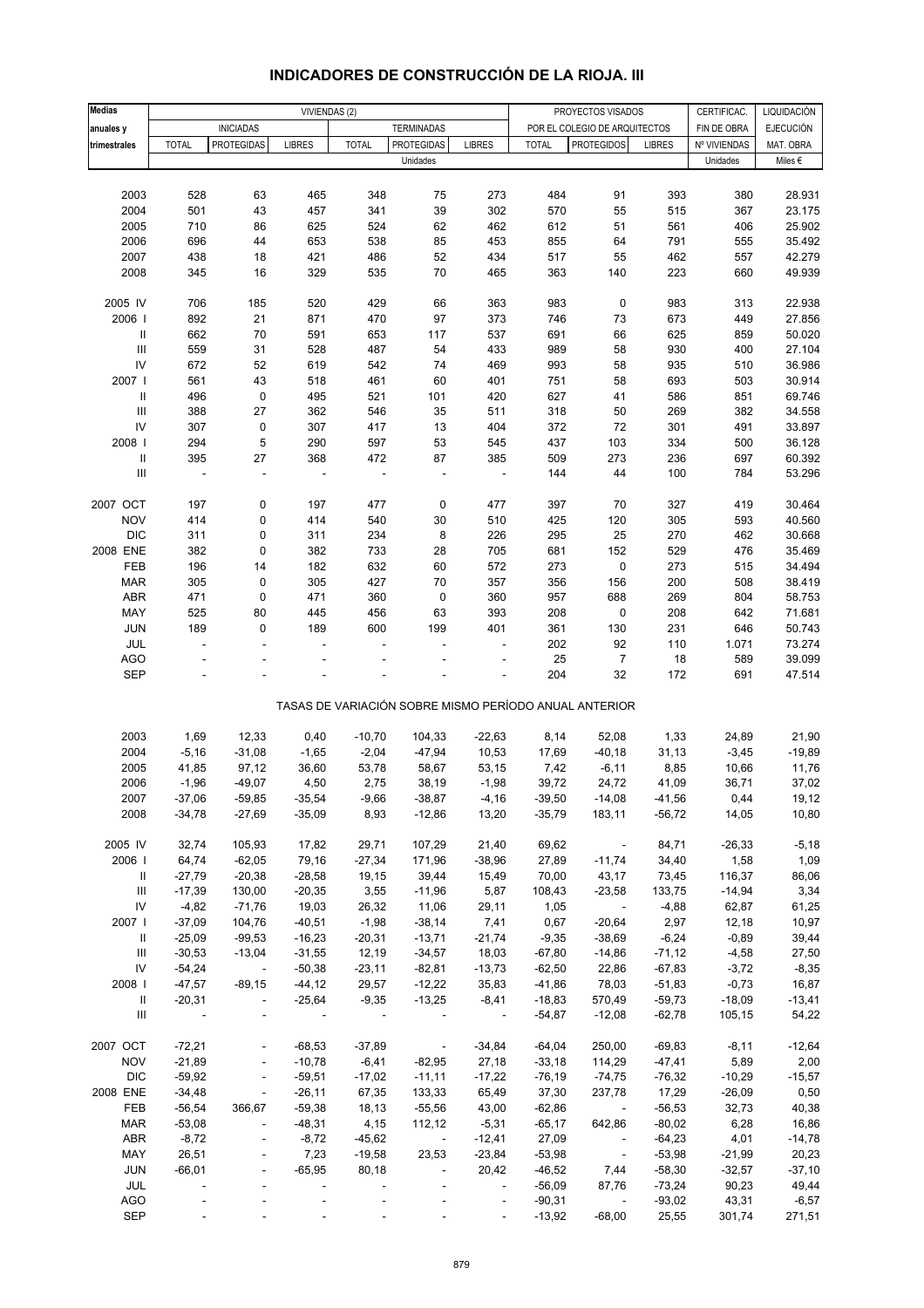| <b>Medias</b>                      |                          | LICITACIÓN OFICIAL (SEOPAN) |            |                                                       | LICITACIÓN OFICIAL (FOMENTO) |                   | CONSUMO     |
|------------------------------------|--------------------------|-----------------------------|------------|-------------------------------------------------------|------------------------------|-------------------|-------------|
| anuales y                          | <b>TOTAL</b>             | <b>EDIFICACIÓN</b>          | OBRA CIVIL | <b>TOTAL</b>                                          | <b>EDIFICACIÓN</b>           | <b>INGENIERÍA</b> | E.ELECTRICA |
| trimestrales                       |                          |                             |            |                                                       |                              | <b>CIVIL</b>      | CONSTRUC.   |
|                                    |                          |                             |            | Miles $\epsilon$                                      |                              |                   | Gwh         |
|                                    |                          |                             |            |                                                       |                              |                   |             |
| 2003                               | 11.744,4                 | 2.488,6                     | 9.255,8    | 10.675                                                | 1.882                        | 8.793             | 0,979       |
| 2004                               | 26.554,8                 | 5.415,7                     | 21.139,2   | 23.579                                                | 4.916                        | 18.663            | 1,213       |
| 2005                               | 26.987,8                 | 11.100,3                    | 15.887,4   | 26.560                                                | 9.819                        | 16.741            | 1,159       |
| 2006                               | 33.284,9                 | 10.770,0                    | 22.514,9   | 25.968                                                | 7.431                        | 22.837            | 1,323       |
| 2007                               | 25.169,0                 | 8.296,9                     | 16.872,1   | 20.432                                                | 4.217                        | 16.215            | 1,341       |
| 2008                               | 28.402,4                 | 7.307,4                     | 21.095,0   | 19.152                                                | 4.994                        | 14.158            | 1,140       |
|                                    |                          |                             |            |                                                       |                              |                   |             |
| 2006                               | 12.120,3                 | 5.519,7                     | 6.600,7    | 9.371                                                 | 4.211                        | 5.160             | 1,666       |
| $\ensuremath{\mathsf{II}}$         | 42.105,3                 | 17.021,3                    | 25.084,0   | 24.498                                                | 15.241                       | 26.459            | 1,313       |
| $\ensuremath{\mathsf{III}}\xspace$ | 38.925,0                 | 6.901,0                     | 32.024,0   | 42.887                                                | 6.229                        | 36.658            | 0,994       |
| IV                                 | 39.989,0                 | 13.638,0                    | 26.351,0   | 27.115                                                | 4.044                        | 23.071            | 1,317       |
| 2007 l                             | 47.736,3                 | 8.174,7                     | 39.561,7   | 36.713                                                | 4.609                        | 32.104            | 1,693       |
| Ш                                  | 23.918,7                 | 14.668,7                    | 9.250,0    | 19.358                                                | 4.791                        | 14.567            | 1,306       |
| Ш                                  | 12.420,0                 | 4.387,3                     | 8.032,7    | 12.034                                                | 3.474                        | 8.560             | 1,034       |
| IV                                 | 16.601,0                 | 5.957,0                     | 10.644,0   | 13.621                                                | 3.993                        | 9.628             | 1,331       |
| 2008                               | 30.317,3                 | 8.582,7                     | 21.734,7   | 29.881                                                | 5.261                        | 24.620            | 1,503       |
| Ш                                  | 20.007,7                 | 6.268,3                     | 13.739,3   | 18.629                                                | 5.861                        | 12.768            | 1,125       |
| $\ensuremath{\mathsf{III}}\xspace$ | 35.118,7                 | 4.574,7                     | 30.544,0   | 8.945                                                 | 3.859                        | 5.086             | 0,792       |
| IV                                 | 27.693,0                 | 14.797,0                    | 12.896,0   |                                                       |                              |                   |             |
|                                    |                          |                             |            |                                                       |                              |                   |             |
| 2007 NOV                           | 11.793,0                 | 3.807,0                     | 7.986,0    | 16.470                                                | 1.662                        | 14.808            | 1,333       |
| DIC                                | 16.342,0                 | 6.582,0                     | 9.760,0    | 18.158                                                | 6.823                        | 11.335            | 1,498       |
| 2008 ENE                           | 17.426,0                 | 2.472,0                     | 14.954,0   | 16.877                                                | 2.403                        | 14.475            | 1,513       |
| FEB                                | 19.129,0                 | 1.072,0                     | 18.057,0   | 18.685                                                | 1.765                        | 16.920            | 1,687       |
| <b>MAR</b>                         | 54.397,0                 | 22.204,0                    | 32.193,0   | 54.082                                                | 11.616                       | 42.466            | 1,308       |
| ABR                                | 51.630,0                 | 16.845,0                    | 34.785,0   | 47.332                                                | 15.662                       | 31.670            | 1,368       |
| MAY                                | 2.090,0                  | 1.533,0                     | 557,0      | 2.265                                                 | 1.533                        | 733               | 1,079       |
| <b>JUN</b>                         | 6.303,0                  | 427,0                       | 5.876,0    | 6.290                                                 | 389                          | 5.900             | 0,929       |
| <b>JUL</b>                         | 92.667,0                 | 4.402,0                     | 88.265,0   | 12.634                                                | 1.907                        | 10.727            | 0,885       |
| AGO                                | 2.388,0                  | 768,0                       | 1.620,0    | 3.745                                                 | 958                          | 2.787             | 0,875       |
| SEP                                | 10.301,0                 | 8.554,0                     | 1.747,0    | 10.457                                                | 8.713                        | 1.744             | 0,616       |
| OCT                                | 27.693,0                 | 14.797,0                    | 12.896,0   |                                                       |                              |                   |             |
|                                    |                          |                             |            | TASAS DE VARIACIÓN SOBRE MISMO PERÍODO ANUAL ANTERIOR |                              |                   |             |
| 2003                               | $-50,76$                 | $-81,51$                    | $-10,92$   | $-65,61$                                              | $-90,67$                     | $-19,07$          | 6,45        |
| 2004                               | 126,11                   | 117,62                      | 128,39     | 120,88                                                | 161,21                       | 112,24            | 23,90       |
| 2005                               | 1,63                     | 104,97                      | $-24,84$   | 12,64                                                 | 99,74                        | $-10,30$          | $-4,47$     |
| 2006                               | 23,33                    | $-2,98$                     | 41,72      | $-2,23$                                               | $-24,32$                     | 36,42             | 14,16       |
| 2007                               | $-24,38$                 | $-22,96$                    | $-25,06$   | $-21,32$                                              | $-43,26$                     | $-29,00$          | 1,39        |
| 2008                               | 3,70                     | $-18,05$                    | 14,20      | $-15,64$                                              | 16,38                        | $-23,10$          | $-15,19$    |
|                                    |                          |                             |            |                                                       |                              |                   |             |
| 2006                               | $-44,30$                 | $-37,93$                    | $-48,71$   | $-46,88$                                              | $-55,68$                     | $-36,61$          | 17,54       |
| Ш                                  | 23,22                    | $-10,84$                    | 66,33      | $-35,03$                                              | $-15,75$                     | 34,88             | 22,21       |
| Ш                                  | 18,71                    | $-25,92$                    | 36,43      | 31,05                                                 | 23,47                        | 32,43             | 13,05       |
| IV                                 | 107,94                   | 91,99                       | 117,29     | 49,27                                                 | $-39,09$                     | 100,18            | 4,30        |
| 2007 l                             | 293,85                   | 48,10                       | 499,36     | 291,79                                                | 9,44                         | 522,21            | 1,62        |
| Ш                                  | $-43,19$                 | $-13,82$                    | $-63,12$   | $-20,98$                                              | $-68,57$                     | $-44,94$          | $-0,58$     |
| Ш                                  | $-68,09$                 | $-36,42$                    | $-74,92$   | $-71,94$                                              | $-44,24$                     | $-76,65$          | 4,06        |
| IV                                 | $-58,49$                 | $-56,32$                    | $-59,61$   | $-49,76$                                              | $-1,25$                      | $-58,27$          | 1,04        |
| 2008                               | $-36,49$                 | 4,99                        | $-45,06$   | $-18,61$                                              | 14,16                        | $-23,31$          | $-11,24$    |
| Ш                                  | $-16,35$                 | $-57,27$                    | 48,53      | $-3,76$                                               | 22,34                        | $-12,35$          | $-13,81$    |
| Ш                                  | 182,76                   | 4,27                        | 280,25     | $-25,67$                                              | 11,10                        | $-40,59$          | $-23,40$    |
| IV                                 | 27,81                    | 97,77                       | $-9,09$    |                                                       |                              |                   |             |
| 2007 NOV                           | $-59,63$                 | $-72,45$                    | $-48,13$   | $-21,14$                                              | $-81,48$                     | 24,30             | 9,53        |
| DIC                                | $-52,69$                 | $-72,27$                    | $-9,69$    | 143,93                                                | $\Box$                       | 59,42             | $-2,54$     |
| 2008 ENE                           | 59,40                    | $-20,62$                    | 91,28      | 19,30                                                 | $-35,05$                     | 38,56             | $-7,01$     |
| FEB                                | 31,44                    | $-75,47$                    | 77,32      | 32,08                                                 | $-52,30$                     | 61,96             | $-9,11$     |
| MAR                                | $-53,79$                 | 30,31                       | $-68,03$   | $-33,92$                                              | 80,77                        | -43,69            | $-18,05$    |
| ABR                                | 74,85                    | $-17,97$                    | 286,76     | 45,03                                                 | 93,67                        | 29,01             | $-16,02$    |
| MAY                                | $-91,91$                 | $-92,94$                    | $-86,44$   | $-76,42$                                              | $-70,36$                     | $-83,47$          | $-5,93$     |
| <b>JUN</b>                         | $-61,57$                 | $-75,68$                    | $-59,88$   | $-60,27$                                              | $-65,08$                     | $-59,92$          | $-18,58$    |
| <b>JUL</b>                         | $\overline{\phantom{a}}$ | 26,17                       |            | 131,01                                                | $-9,49$                      | 219,07            | $-20,13$    |
| AGO                                | $-56,89$                 | $-58,58$                    | $-56,04$   | $-43,26$                                              | $-39,52$                     | $-44,44$          | $-23,78$    |
| <b>SEP</b>                         | $-60,22$                 | 9,40                        | $-90,34$   | $-56,49$                                              | 29,47                        | $-89,92$          | -27,19      |
| OCT                                | 27,81                    | 97,77                       | $-9,09$    |                                                       |                              |                   |             |

# **INDICADORES DE CONSTRUCCIÓN DE LA RIOJA. IV**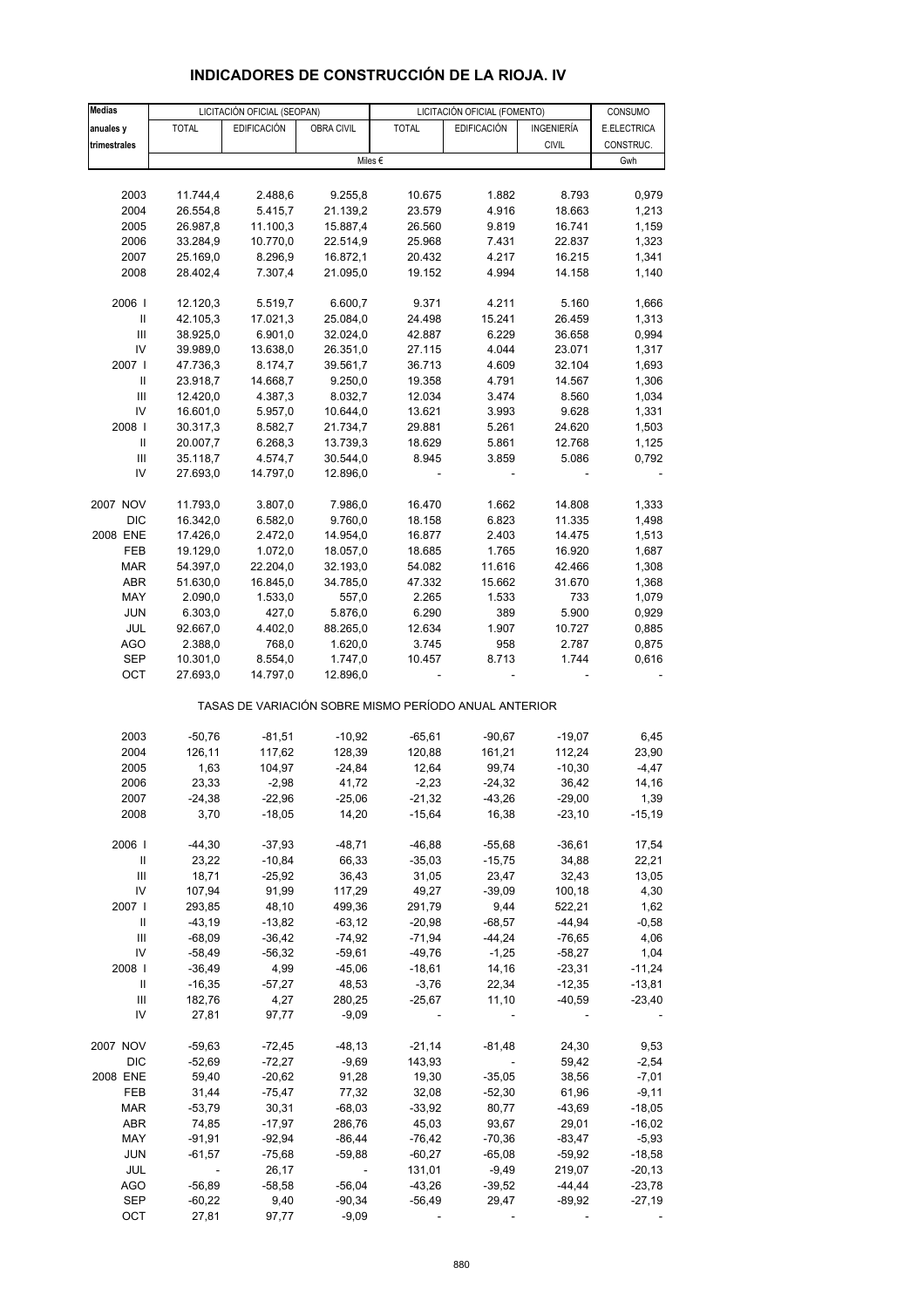| <b>Medias</b>                      |              |                    |                    | ESTABLECIMIENTOS HOTELEROS                            |                          |                    |                  | CONSUMO       |
|------------------------------------|--------------|--------------------|--------------------|-------------------------------------------------------|--------------------------|--------------------|------------------|---------------|
| anuales y                          |              | NÚMERO DE VIAJEROS |                    |                                                       | NÚMERO DE PERNOCTACIONES |                    | <b>GRADO DE</b>  | E.ELECTRICA   |
| trimestrales                       | <b>TOTAL</b> | <b>ESPAÑOLES</b>   | <b>EXTRANJEROS</b> | <b>TOTAL</b>                                          | <b>ESPAÑOLES</b>         | <b>EXTRANJEROS</b> | <b>OCUPACIÓN</b> | SERVICIOS (6) |
|                                    |              |                    |                    | Unidades                                              |                          |                    | %                | Gwh           |
|                                    |              |                    |                    |                                                       |                          |                    |                  |               |
| 2003                               | 39.426       | 33.379             | 6.049              | 72.269                                                | 62.509                   | 10.142             | 45,42            | 29,693        |
| 2004                               | 38.697       | 32.946             | 5.756              | 71.428                                                | 61.217                   | 10.543             | 42,39            | 32,824        |
| 2005                               | 41.345       | 35.212             | 6.133              | 71.792                                                | 62.172                   | 10.039             | 42,03            | 34,509        |
| 2006                               | 43.724       | 37.489             | 6.235              | 78.588                                                | 68.392                   | 10.196             | 46,50            | 37,056        |
| 2007                               | 43.659       | 36.992             | 6.667              | 77.683                                                | 65.813                   | 11.869             | 44,20            | 39,739        |
| 2008                               | 46.704       | 39.092             | 7.612              | 80.938                                                | 68.357                   | 12.581             | 43,18            | 40,776        |
| 2006                               | 31.068       | 28.021             | 3.048              | 54.591                                                | 48.862                   | 5.729              | 34,85            | 41,480        |
| Ш                                  | 47.372       | 39.120             | 8.251              | 84.280                                                | 71.110                   | 13.169             | 49,83            | 33,751        |
| $\ensuremath{\mathsf{III}}\xspace$ | 53.164       | 44.075             | 9.089              | 98.360                                                | 84.212                   | 14.148             | 55,30            | 37,339        |
| IV                                 | 43.292       | 38.739             | 4.553              | 77.122                                                | 69.384                   | 7.738              | 46,01            | 35,655        |
| 2007                               | 33.641       | 30.036             | 3.605              | 57.466                                                | 50.086                   | 7.380              | 36,05            | 40,549        |
| Ш                                  | 47.920       | 38.580             | 9.340              | 82.992                                                | 68.090                   | 14.902             | 47,10            | 37,778        |
| III                                | 50.436       | 41.696             | 8.740              | 93.193                                                | 78.370                   | 14.823             | 51,54            | 41,905        |
| IV                                 | 42.637       | 37.655             | 4.982              | 77.079                                                | 66.707                   | 10.372             | 42,10            | 38,723        |
| 2008                               | 35.483       | 32.467             | 3.016              | 62.513                                                | 56.725                   | 5.788              | 35,26            | 42,254        |
| Ш                                  | 47.711       | 37.810             | 9.901              | 78.932                                                | 62.874                   | 16.058             | 42,12            | 39,889        |
| $\mathop{\mathsf{III}}\nolimits$   | 55.879       | 45.901             | 9.978              | 99.455                                                | 83.512                   | 15.943             | 51,35            | 40,185        |
| IV                                 | 49.824       | 42.392             | 7.432              | 86.682                                                | 74.237                   | 12.445             | 45,56            |               |
| 2007 NOV                           | 41.970       | 37.742             | 4.228              | 76.828                                                | 66.829                   | 9.999              | 42,06            | 40,947        |
| <b>DIC</b>                         | 32.050       | 29.291             | 2.759              | 62.600                                                | 55.694                   | 6.906              | 36,49            | 36,769        |
| 2008 ENE                           | 28.596       | 26.095             | 2.501              | 49.135                                                | 43.682                   | 5.453              | 28,22            | 45,730        |
| FEB                                | 34.671       | 31.889             | 2.782              | 57.184                                                | 51.557                   | 5.627              | 34,05            | 42,313        |
| <b>MAR</b>                         | 43.181       | 39.416             | 3.765              | 81.220                                                | 74.936                   | 6.284              | 43,51            | 38,719        |
| ABR                                | 41.634       | 35.053             | 6.581              | 69.172                                                | 57.227                   | 11.945             | 38,09            | 41,602        |
| MAY                                | 54.382       | 40.442             | 13.940             | 88.798                                                | 68.782                   | 20.016             | 46,15            | 43,005        |
| <b>JUN</b>                         | 47.117       | 37.934             | 9.183              | 78.825                                                | 62.612                   | 16.213             | 42,13            | 35,060        |
| JUL                                | 49.956       | 42.207             | 7.749              | 90.785                                                | 75.393                   | 15.392             | 45,97            | 38,848        |
| AGO                                | 60.243       | 51.298             | 8.945              | 108.773                                               | 95.788                   | 12.985             | 55,26            | 40,687        |
| <b>SEP</b>                         | 57.438       | 44.197             | 13.241             | 98.807                                                | 79.355                   | 19.452             | 52,82            | 41,020        |
| OCT                                | 49.824       | 42.392             | 7.432              | 86.682                                                | 74.237                   | 12.445             | 45,56            |               |
|                                    |              |                    |                    | TASAS DE VARIACIÓN SOBRE MISMO PERÍODO ANUAL ANTERIOR |                          |                    |                  |               |
| 2003                               | 3,97         | 3,99               | 3,87               | 4,30                                                  | 3,56                     | 8,94               | $-3,10$          | 5,78          |
| 2004                               | $-1,85$      | $-1,30$            | $-4,83$            | $-1,16$                                               | $-2,07$                  | 3,96               | $-6,66$          | 10,54         |
| 2005                               | 6,84         | 6,88               | 6,55               | 0,51                                                  | 1,56                     | $-4,78$            | $-0,86$          | 5,13          |
| 2006                               | 5,75         | 6,47               | 1,66               | 9,47                                                  | 10,00                    | 1,56               | 10,64            | 7,38          |
| 2007                               | $-0,15$      | $-1,33$            | 6,92               | $-1, 15$                                              | $-3,77$                  | 16,41              | $-4,94$          | 7,24          |
| 2008                               | 3,81         | 3,73               | 4,25               | 2,10                                                  | 2,45                     | 0,23               | $-4,44$          | 1,74          |
| 2006                               | 0,49         | $-0,96$            | 16,16              | 1,79                                                  | $-2,17$                  | 6,74               | 5,02             | 15,52         |
| $\, \parallel$                     | 11,60        | 13,77              | 2,36               | 16,63                                                 | 19,44                    | 3,48               | 18,34            | 3,33          |
| $\mathop{\mathrm{III}}\nolimits$   | 2,79         | 3,61               | $-1,03$            | 6,87                                                  | 7,40                     | 3,83               | 7,85             | 4,79          |
| IV                                 | 7,43         | 8,72               | $-2,41$            | 11,40                                                 | 14,13                    | $-8,29$            | 10,77            | 5,38          |
| 2007 l                             | 8,28         | 7,19               | 18,29              | 5,27                                                  | 2,51                     | 28,81              | 3,43             | $-2,25$       |
| Ш                                  | 1,16         | $-1,38$            | 13,20              | $-1,53$                                               | $-4,25$                  | 13,16              | $-5,48$          | 11,93         |
| $\ensuremath{\mathsf{III}}\xspace$ | $-5,13$      | $-5,40$            | $-3,84$            | $-5,25$                                               | $-6,94$                  | 4,77               | $-6,79$          | 12,23         |
| IV                                 | $-1,51$      | $-2,80$            | 9,42               | $-0,05$                                               | $-3,86$                  | 34,04              | $-8,48$          | 8,60          |
| 2008                               | 5,48         | 8,09               | $-16,34$           | 8,78                                                  | 13,26                    | $-21,57$           | $-2,19$          | 4,21          |
| Ш                                  | $-0,44$      | $-2,00$            | 6,01               | $-4,89$                                               | $-7,66$                  | 7,76               | $-10,57$         | 5,59          |
| $\ensuremath{\mathsf{III}}\xspace$ | 10,79        | 10,08              | 14,17              | 6,72                                                  | 6,56                     | 7,56               | $-0,38$          | $-4, 11$      |
| IV                                 | $-7,55$      | $-7,71$            | $-6,63$            | $-5,59$                                               | $-4,33$                  | $-12,43$           | $-4,61$          |               |
| 2007 NOV                           | $-2,25$      | $-4,46$            | 23,27              | 0,95                                                  | $-4,60$                  | 65,14              | $-8,31$          | 12,89         |
| <b>DIC</b>                         | $-1,32$      | $-3,59$            | 31,57              | 3,60                                                  | $-1,03$                  | 66,33              | $-5,15$          | 4,96          |
| 2008 ENE                           | 4,00         | 7,96               | $-24,80$           | 5,99                                                  | 9,39                     | $-15,17$           | $-4,86$          | 6,40          |
| FEB                                | $-1,10$      | 0,54               | $-16,66$           | $-5,01$                                               | $-1,73$                  | $-27,25$           | $-14,08$         | 6,56          |
| <b>MAR</b>                         | 12,54        | 15,19              | $-9,30$            | 23,36                                                 | 29,50                    | $-21,22$           | 11,97            | $-0,62$       |
| ABR                                | $-11,39$     | $-12,26$           | $-6,49$            | $-18,07$                                              | $-21,62$                 | 4,59               | $-20,55$         | 8,48          |
| MAY                                | 6,98         | 6,47               | 8,49               | 7,11                                                  | 7,96                     | 4,30               | $-0,24$          | 14,63         |
| <b>JUN</b>                         | 2,57         | 0,34               | 12,90              | $-3,45$                                               | $-7,30$                  | 15,03              | $-10,55$         | $-6,43$       |
| JUL                                | 17,74        | 19,29              | 9,98               | 14,96                                                 | 14,01                    | 19,83              | 5,07             | 4,67          |
| <b>AGO</b>                         | 11,45        | 8,82               | 29,38              | 0,23                                                  | $-1,20$                  | 12,20              | $-6,04$          | $-5,50$       |
| SEP                                | 4,77         | 3,83               | 8,00               | 7,31                                                  | 10,18                    | $-2,99$            | 1,44             | $-9,94$       |
| OCT                                | $-7,55$      | $-7,71$            | $-6,63$            | $-5,59$                                               | $-4,33$                  | $-12,43$           | $-4,61$          |               |

### **INDICADORES DE SERVICIOS DE LA RIOJA. I**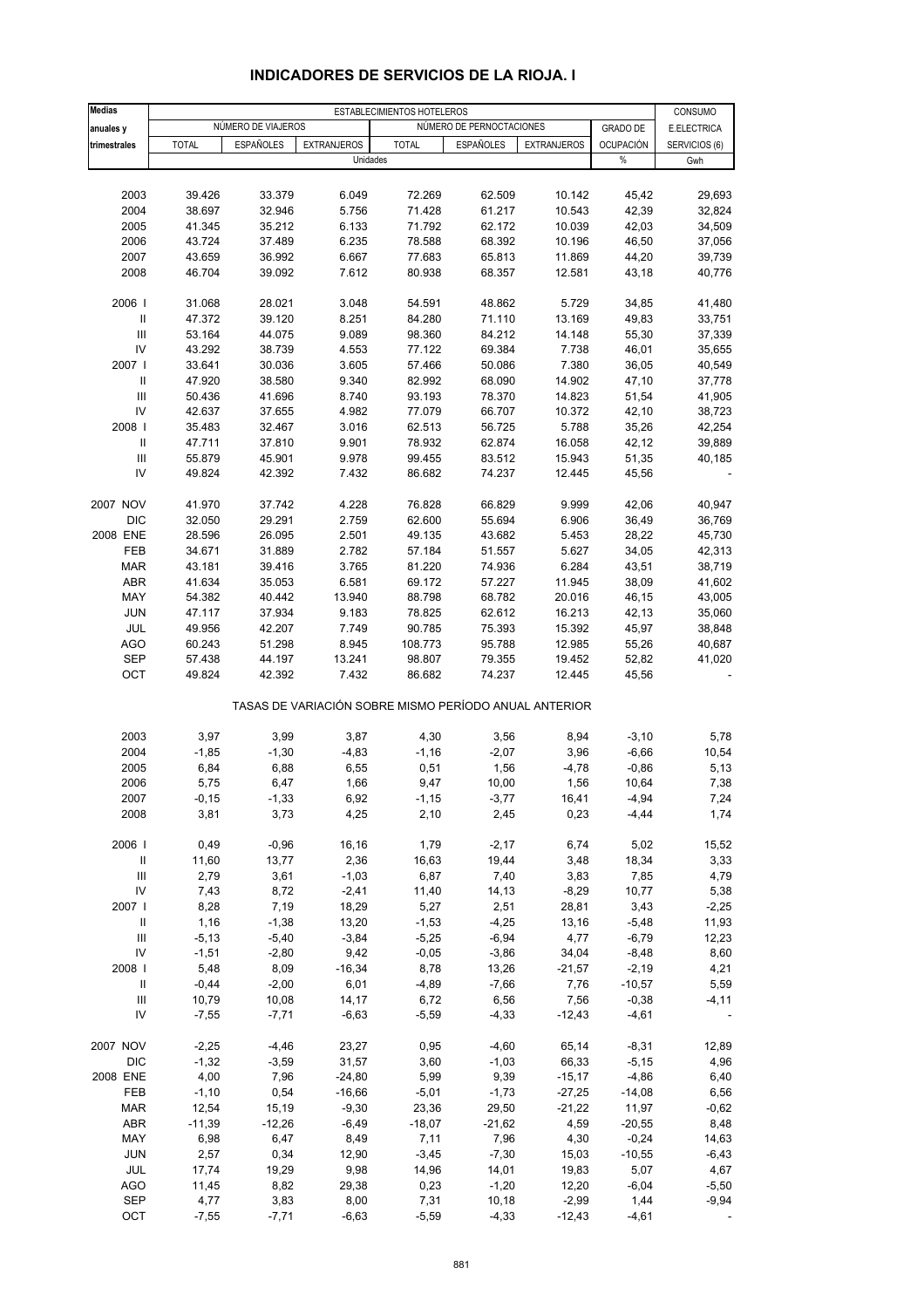| <b>Medias</b><br>anuales y         |                   | NÚMERO DE VIAJEROS |                                | ACAMPAMENTOS TURÍSTICOS (5) | NÚMERO DE PERNOCTACIONES                              |                    | <b>GRADO DE</b>          |
|------------------------------------|-------------------|--------------------|--------------------------------|-----------------------------|-------------------------------------------------------|--------------------|--------------------------|
|                                    |                   |                    |                                |                             |                                                       |                    |                          |
| trimestrales                       | <b>TOTAL</b>      | <b>ESPAÑOLES</b>   | <b>EXTRANJEROS</b><br>Unidades | <b>TOTAL</b>                | <b>ESPAÑOLES</b>                                      | <b>EXTRANJEROS</b> | <b>OCUPACIÓN</b><br>$\%$ |
|                                    |                   |                    |                                |                             |                                                       |                    |                          |
| 2003                               | 6.003             | 5.172              | 831                            | 18.778                      | 17.065                                                | 1.714              | 57,70                    |
| 2004                               | 6.750             | 5.863              | 886                            | 21.262                      | 19.304                                                | 1.958              | 58,63                    |
| 2005                               | 7.719             | 6.709              | 1.010                          | 23.819                      | 21.829                                                | 1.990              | 58,31                    |
| 2006                               | 10.045            | 9.060              | 985                            | 25.462                      | 23.744                                                | 1.718              | 58,75                    |
| 2007                               | 7.811             | 6.946              | 864                            | 24.850                      | 23.188                                                | 1.662              | 58,82                    |
| 2008                               | 10.097            | 8.758              | 1.339                          | 31.806                      | 29.331                                                | 2.476              | 63,51                    |
| 2006                               | 2.649             | 2.428              | 221                            | 6.451                       | 6.049                                                 | 402                | 56,25                    |
| $\ensuremath{\mathsf{II}}$         | 9.750             | 8.693              | 1.057                          | 25.551                      | 22.970                                                | 2.581              | 59,43                    |
| $\mathbf{III}$                     | 23.854            | 21.507             | 2.346                          |                             |                                                       | 3.269              | 61,04                    |
|                                    |                   |                    |                                | 59.643                      | 56.374                                                |                    |                          |
| IV                                 | 3.928             | 3.611              | 317                            | 10.203                      | 9.584                                                 | 619                | 58,30                    |
| 2007                               | 2.647             | 2.388              | 260                            | 6.514                       | 6.016                                                 | 497                | 56,94                    |
| Ш                                  | 8.488             | 7.489              | 1.000                          | 20.993                      | 19.122                                                | 1.871              | 57,95                    |
| Ш                                  | 15.963            | 14.156             | 1.807                          | 61.122                      | 57.503                                                | 3.619              | 62,73                    |
| IV                                 | 4.144             | 3.753              | 390                            | 10.772                      | 10.110                                                | 661                | 57,65                    |
| 2008                               | 4.208             | 3.863              | 345                            | 11.951                      | 11.309                                                | 643                | 61,54                    |
| Ш                                  | 7.941             | 6.734              | 1.206                          | 18.590                      | 16.168                                                | 2.422              | 59,71                    |
| $\ensuremath{\mathsf{III}}\xspace$ | 19.499            | 16.784             | 2.716                          | 70.975                      | 66.197                                                | 4.778              | 70,22                    |
| IV                                 | 6.021             | 5.434              | 587                            | 13.514                      | 12.286                                                | 1.228              | 60,67                    |
| 2007 NOV                           | 4.015             | 3.659              | 356                            | 10.742                      | 10.245                                                | 497                | 59,87                    |
| <b>DIC</b>                         | 2.833             | 2.833              | 0                              | 8.067                       | 8.067                                                 | 0                  | 55,22                    |
| 2008 ENE                           | 1.419             | 1.237              | 182                            | 3.538                       | 3.184                                                 | 354                | 66,61                    |
|                                    |                   |                    |                                |                             |                                                       |                    |                          |
| FEB                                | 2.346             | 2.083              | 263                            | 4.956                       | 4.500                                                 | 456                | 59,88                    |
| <b>MAR</b>                         | 8.859             | 8.269              | 590                            | 27.360                      | 26.242                                                | 1.118              | 58,14                    |
| ABR                                | 6.706             | 5.937              | 769                            | 13.136                      | 11.749                                                | 1.387              | 59,11                    |
| MAY                                | 7.057             | 5.599              | 1.458                          | 16.540                      | 13.606                                                | 2.934              | 58,48                    |
| <b>JUN</b>                         | 10.059            | 8.667              | 1.392                          | 26.094                      | 23.148                                                | 2.946              | 61,54                    |
| JUL                                | 22.988            | 20.507             | 2.481                          | 65.426                      | 60.860                                                | 4.566              | 66,30                    |
| <b>AGO</b>                         | 25.712            | 21.173             | 4.539                          | 126.433                     | 118.619                                               | 7.814              | 77,38                    |
| <b>SEP</b>                         | 9.798             | 8.671              | 1.127                          | 21.067                      | 19.113                                                | 1.954              | 66,97                    |
| OCT                                | 6.021             | 5.434              | 587                            | 13.514                      | 12.286                                                | 1.228              | 60,67                    |
|                                    |                   |                    |                                |                             | TASAS DE VARIACIÓN SOBRE MISMO PERÍODO ANUAL ANTERIOR |                    |                          |
| 2003                               | 7,58              | 7,87               | 5,84                           | $-1,82$                     | $-2,81$                                               | 9,22               | 2,04                     |
| 2004                               | 12,43             | 13,36              | 6,64                           | 13,22                       | 13,12                                                 | 14,26              | 1,62                     |
|                                    |                   |                    |                                |                             |                                                       |                    |                          |
| 2005                               | 14,37             | 14,43              | 13,98                          | 12,03                       | 13,08                                                 | 1,64               | $-0,54$                  |
| 2006                               | 30,13             | 35,04              | $-2,47$                        | 6,90                        | 8,78                                                  | $-13,67$           | 0,76                     |
| 2007<br>2008                       | $-22,25$<br>16,21 | $-23,33$<br>13,94  | $-12,30$<br>33,71              | $-2,40$<br>13,84            | $-2,34$<br>12,84                                      | $-3,24$<br>27,29   | 0,11<br>7,51             |
|                                    |                   |                    |                                |                             |                                                       |                    |                          |
| 2006                               | $-15,77$          | $-11,16$           | $-46,36$                       | $-30,54$                    | $-29,35$                                              | $-44,66$           | $-1,92$                  |
| $\ensuremath{\mathsf{II}}$         | 41,74             | 50,49              | $-4, 11$                       | 48,85                       | 58,92                                                 | $-4,82$            | 0,03                     |
| Ш                                  | 39,17             | 44,80              | 2,59                           | 2,67                        | 4,13                                                  | $-17,33$           | 1,98                     |
| IV                                 | 5,79              | 3,96               | 32,27                          | $-4,91$                     | $-5,70$                                               | 9,24               | 2,95                     |
| 2007                               | $-0,08$           | $-1,67$            | 17,50                          | 0,97                        | $-0,53$                                               | 23,61              | 1,23                     |
| Ш                                  | $-12,94$          | $-13,86$           | $-5,39$                        | $-17,84$                    | $-16,75$                                              | $-27,51$           | $-2,49$                  |
| Ш                                  | $-33,08$          | $-34,18$           | $-23,00$                       | 2,48                        | 2,00                                                  | 10,71              | 2,77                     |
| IV                                 | 5,48              | 3,93               | 23,13                          | 5,58                        | 5,50                                                  | 6,84               | $-1,11$                  |
| 2008                               | 58,95             | 61,79              | 32,86                          | 83,48                       | 87,97                                                 | 29,22              | 8,09                     |
| Ш                                  | $-6,45$           | $-10,07$           | 20,67                          | $-11,45$                    | $-15,45$                                              | 29,44              | 3,04                     |
| $\ensuremath{\mathsf{III}}\xspace$ |                   |                    |                                |                             |                                                       |                    |                          |
| IV                                 | 22,16<br>7,85     | 18,56<br>13,97     | 50,31<br>$-27,98$              | 16,12<br>0,06               | 15, 12<br>2,22                                        | 32,03<br>$-17,42$  | 11,94<br>4,84            |
|                                    |                   |                    |                                |                             |                                                       |                    |                          |
| 2007 NOV                           | 36,66             | 42,65              | $-4,56$                        | 38,11                       | 46,29                                                 | $-35,87$           | 2,99                     |
| <b>DIC</b>                         | $-17,72$          | $-17,33$           | $\overline{\phantom{a}}$       | $-3,27$                     | $-2,95$                                               |                    | $-4,63$                  |
| 2008 ENE                           | $-14,05$          | $-17,92$           | 26,39                          | $-21,43$                    | $-24,87$                                              | 33,58              | 17,54                    |
| FEB                                | 14,94             | 13,15              | 31,50                          | 11,97                       | 11,06                                                 | 21,93              | 5,35                     |
| <b>MAR</b>                         | 108,45            | 116,75             | 35,63                          | 157,82                      | 168,90                                                | 31,07              | 1,47                     |
| ABR                                | $-26,57$          | $-31,12$           | 49,61                          | $-49,01$                    | $-53,08$                                              | 91,84              | 1,93                     |
| MAY                                | 12,05             | 8,85               | 26,34                          | 23,93                       | 24,62                                                 | 20,84              | 2,47                     |
| <b>JUN</b>                         |                   |                    |                                |                             |                                                       |                    |                          |
|                                    | 0,25              | $-0,41$            | 4,58                           | 9,32                        | 8,14                                                  | 19,61              | 4,70                     |
| JUL                                | 23,68             | 24,86              | 14,70                          | 2,35                        | 2,34                                                  | 2,38               | 11,94                    |
| <b>AGO</b>                         | 25,47             | 16,46              | 96,32                          | 26,75                       | 24,95                                                 | 62,25              | 6,69                     |
| <b>SEP</b>                         | 11,23             | 10,26              | 19,26                          | 6,97                        | 5,52                                                  | 23,59              | 18,70                    |
| OCT                                | 7,85              | 13,97              | $-27,98$                       | 0,06                        | 2,22                                                  | $-17,42$           | 4,84                     |

## **INDICADORES DE SERVICIOS DE LA RIOJA. II**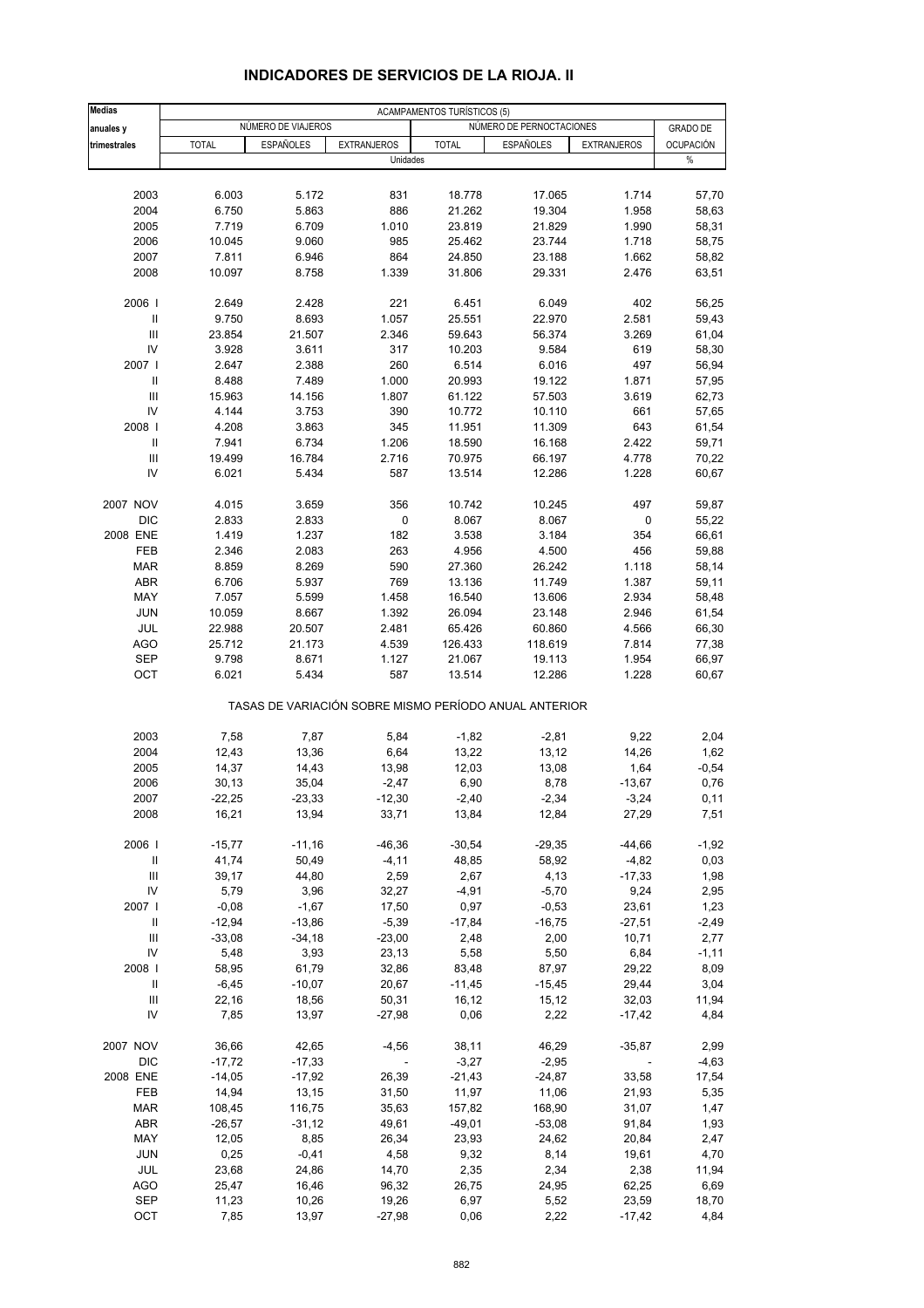| <b>Medias</b>  |              |                    |                                                       | APARTAMENTOS TURÍSTICOS (5) |                          |                    |                  |
|----------------|--------------|--------------------|-------------------------------------------------------|-----------------------------|--------------------------|--------------------|------------------|
| anuales y      |              | NÚMERO DE VIAJEROS |                                                       |                             | NÚMERO DE PERNOCTACIONES |                    | <b>GRADO DE</b>  |
| trimestrales   | <b>TOTAL</b> | <b>ESPAÑOLES</b>   | <b>EXTRANJEROS</b>                                    | <b>TOTAL</b>                | <b>ESPAÑOLES</b>         | <b>EXTRANJEROS</b> | <b>OCUPACIÓN</b> |
|                |              |                    | Unidades                                              |                             |                          |                    | $\%$             |
|                |              |                    |                                                       |                             |                          |                    |                  |
| 2003           | 248          | 241                | 7                                                     | 632                         | 611                      | 22                 | 23,10            |
| 2004           | 324          | 318                | 6                                                     | 848                         | 833                      | 15                 | 24,06            |
| 2005           | 413          | 399                | 14                                                    | 1.127                       | 1.057                    | 71                 | 23,85            |
| 2006           | 636          | 619                | 18                                                    | 1.672                       | 1.625                    | 47                 | 23,95            |
| 2007           | 690          | 677                | 13                                                    | 2.027                       | 1.909                    | 118                | 24,60            |
| 2008           | 727          | 714                | 13                                                    | 2.161                       | 2.099                    | 62                 | 22,34            |
|                |              |                    |                                                       |                             |                          |                    |                  |
| 2006           | 559          | 545                | 14                                                    | 1.426                       | 1.372                    | 54                 | 25,61            |
| Ш              | 655          | 648                | 7                                                     | 1.454                       | 1.442                    | 11                 | 21,04            |
| Ш              | 701          | 670                | 31                                                    | 2.332                       | 2.249                    | 83                 | 29,81            |
| IV             | 630          | 612                | 18                                                    | 1.477                       | 1.437                    | 40                 | 19,33            |
| 2007 l         | 563          | 555                | 8                                                     | 1.364                       | 1.135                    | 229                | 19,30            |
| $\mathbf{I}$   | 730          | 718                | 11                                                    | 1.716                       | 1.593                    | 123                | 22,68            |
| III            | 735          | 714                | 21                                                    | 2.955                       | 2.863                    | 92                 | 33,38            |
| IV             | 732          | 720                | 11                                                    | 2.073                       | 2.046                    | 27                 | 23,05            |
| 2008           | 722          | 719                | 3                                                     | 2.027                       | 2.021                    | $\,6$              | 21,92            |
| $\mathbf{II}$  | 648          | 628                | 20                                                    | 1.579                       | 1.471                    | 107                | 16,25            |
| III            | 785          | 769                | 16                                                    | 3.038                       | 2.969                    | 69                 | 30,71            |
| IV             | 808          | 792                | 16                                                    | 1.681                       | 1.607                    | 74                 | 16,75            |
|                |              |                    |                                                       |                             |                          |                    |                  |
| 2007 NOV       | 728          | 708                | 20                                                    | 1.892                       | 1.846                    | 46                 | 21,29            |
| <b>DIC</b>     | 656          | 656                | 0                                                     | 2.309                       | 2.309                    | 0                  | 26,17            |
| 2008 ENE       | 445          | 445                | $\pmb{0}$                                             | 1.462                       | 1.462                    | 0                  | 15,95            |
| <b>FEB</b>     | 911          | 903                | 8                                                     | 2.135                       | 2.118                    | 17                 | 23,94            |
|                |              |                    |                                                       |                             |                          |                    |                  |
| <b>MAR</b>     | 809          | 809                | 0                                                     | 2.484                       | 2.484                    | 0                  | 25,86            |
| ABR            | 632          | 604                | 28                                                    | 1.316                       | 1.108                    | 208                | 13,55            |
| MAY            | 734          | 716                | 18                                                    | 1.960                       | 1.899                    | 61                 | 19,66            |
| <b>JUN</b>     | 578          | 564                | 14                                                    | 1.460                       | 1.407                    | 53                 | 15,54            |
| JUL            | 833          | 811                | 22                                                    | 2.832                       | 2.754                    | 78                 | 28,27            |
| <b>AGO</b>     | 926          | 914                | 12                                                    | 4.887                       | 4.792                    | 95                 | 48,89            |
| <b>SEP</b>     | 596          | 582                | 14                                                    | 1.394                       | 1.360                    | 34                 | 14,98            |
| OCT            | 808          | 792                | 16                                                    | 1.681                       | 1.607                    | 74                 | 16,75            |
|                |              |                    | TASAS DE VARIACIÓN SOBRE MISMO PERÍODO ANUAL ANTERIOR |                             |                          |                    |                  |
|                |              |                    |                                                       |                             |                          |                    |                  |
| 2003           | 25,21        | 23,78              | 104,76                                                | 7,83                        | 5,65                     | 159,00             | 3,78             |
| 2004           | 30,55        | 31,98              | $-17,44$                                              | 34,05                       | 36,34                    | $-30,89$           | 4,18             |
| 2005           | 27,45        | 25,57              | 128,17                                                | 32,95                       | 26,86                    | 373,18             | $-0,90$          |
| 2006           | 54,26        | 55,08              | 30,25                                                 | 48,35                       | 53,80                    | $-33,18$           | 0,42             |
| 2007           | 8,43         | 9,43               | -26,54                                                | 21,22                       | 17,50                    | 149,29             | 2,72             |
| 2008           | 5,45         | 5,61               | $-2,22$                                               | 7,40                        | 11,91                    | $-54,58$           | $-9,83$          |
| 2006           | 50,76        | 48,59              | 250,00                                                | 67,44                       | 62,58                    | 579,17             | 9,52             |
| Ш              | 106,41       | 106,70             | 83,33                                                 | 140,94                      | 141,19                   | 112,50             | 51,75            |
| $\mathsf{III}$ | 65,28        | 69,62              | 6,82                                                  | 39,11                       | 50,60                    | $-54,64$           | $-8,37$          |
| IV             | 17,18        | 17,54              | 6,00                                                  | 7,24                        | 11,28                    | $-53,49$           | -24,51           |
| 2007           | 0,72         | 1,83               | $-42,86$                                              | $-4,32$                     | $-17,23$                 | 321,47             | $-24,64$         |
| Ш              | 11,40        | 10,91              | 54,55                                                 | 18,02                       | 10,45                    | 982,35             | 7,76             |
| Ш              | 4,85         | 6,62               | $-32,98$                                              | 26,70                       | 27,29                    | 10,84              | 11,99            |
| IV             | 16,20        | 17,70              | $-35,85$                                              | 40,38                       | 42,44                    | $-33,33$           | 19,21            |
| 2008           | 28,11        | 29,47              | $-66,67$                                              | 48,57                       | 78,04                    | $-97,53$           | 13,58            |
| Ш              | $-11,19$     | $-12,58$           | 76,47                                                 | $-7,99$                     | $-7,64$                  | $-12,50$           | $-28,34$         |
| Ш              | 6,75         | 7,65               | $-23,81$                                              | 2,81                        | 3,70                     | $-25,00$           | $-7,99$          |
| IV             | $-0,37$      | $-0,63$            | 14,29                                                 | $-16,70$                    | $-19,00$                 | 117,65             | $-22,74$         |
| 2007 NOV       | 25,52        | 25,09              | 42,86                                                 | 55,59                       | 57,78                    | 0,00               | 30, 13           |
| DIC            | 2,02         | 5,81               |                                                       | 32,78                       | 35,82                    |                    | 12,75            |
| 2008 ENE       | $-16,04$     | $-14,09$           |                                                       | 16,87                       | 43,05                    |                    | $-5,23$          |
| FEB            | 59,82        | 58,42              |                                                       | 56,07                       | 80,72                    | $-91,33$           | 12,98            |
| <b>MAR</b>     | 37,12        | 39,97              |                                                       | 68,52                       | 104,95                   |                    | 30, 15           |
| ABR            | $-40,93$     | $-43,23$           | 366,67                                                | $-49,03$                    | $-54,33$                 | 33,33              | $-60,40$         |
| MAY            | 73,52        | 77,67              | $-10,00$                                              | 58,96                       | 70,01                    | $-47,41$           | 24,27            |
| <b>JUN</b>     | $-16,95$     | $-18,02$           | 75,00                                                 | 9,61                        | 13,83                    | $-44,79$           | $-13,62$         |
| JUL            | 22,68        | 24,01              | $-12,00$                                              | 15,88                       | 16,84                    | $-10,34$           | 7,90             |
| <b>AGO</b>     | 22,65        | 22,36              | 50,00                                                 | 8,60                        | 8,59                     | 9,20               | $-4,08$          |
| SEP            | $-22,80$     | $-21,56$           | $-53,33$                                              | $-27,40$                    | $-25,19$                 | $-66,67$           | $-34,78$         |
| OCT            | $-0,37$      | $-0,63$            | 14,29                                                 | $-16,70$                    | $-19,00$                 | 117,65             | $-22,74$         |

# **INDICADORES DE SERVICIOS DE LA RIOJA. III**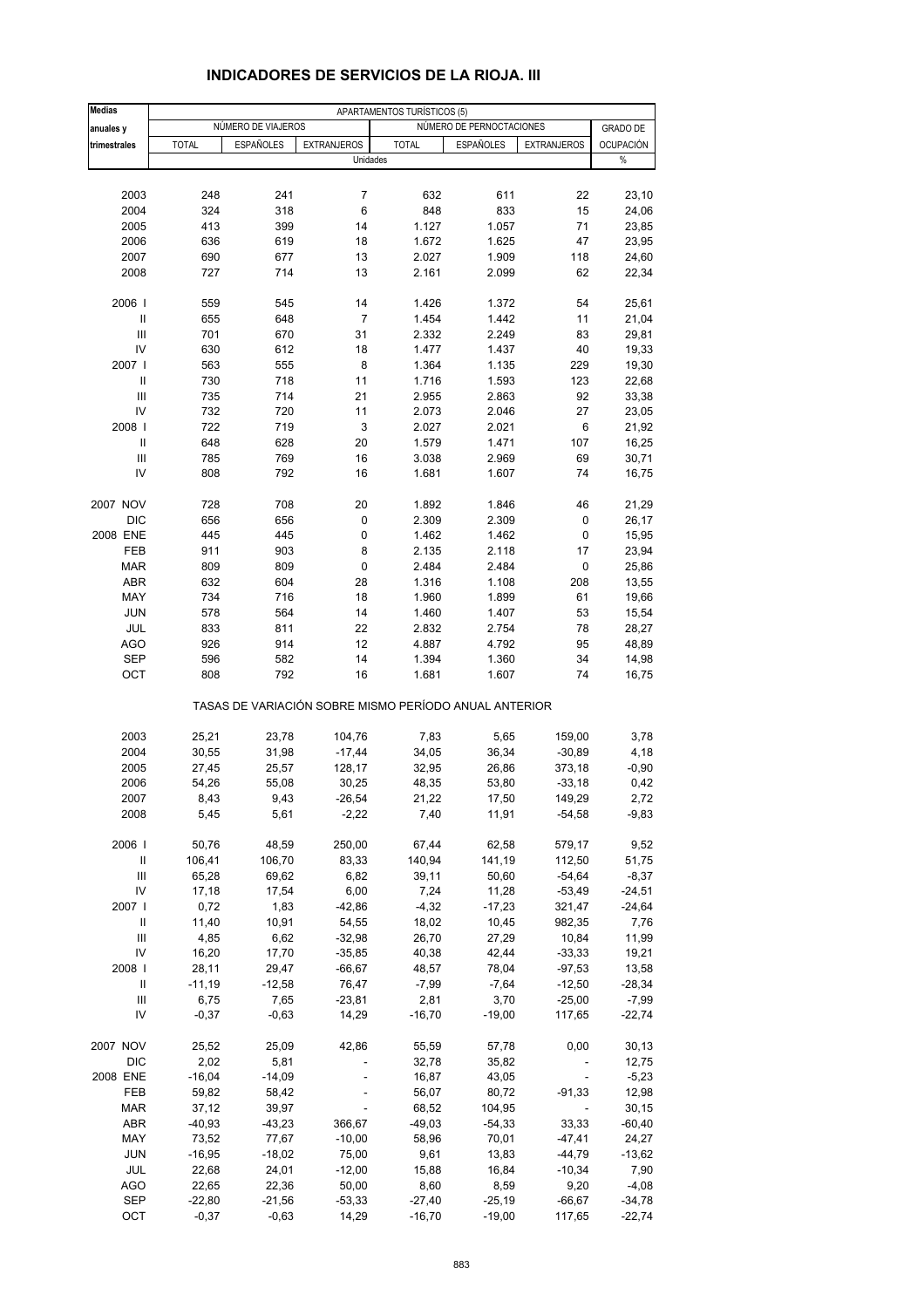|                                    |                |                                                       |                 | TRANSPORTE AÉREO DE PASAJEROS |              |                |            |
|------------------------------------|----------------|-------------------------------------------------------|-----------------|-------------------------------|--------------|----------------|------------|
|                                    | <b>TOTAL</b>   |                                                       | <b>INTERIOR</b> |                               |              | INTERNACIONAL  |            |
| <b>FECHA</b>                       |                | <b>TOTAL</b>                                          | <b>REGULAR</b>  | NO REGULAR                    | <b>TOTAL</b> | <b>REGULAR</b> | NO REGULAR |
|                                    |                |                                                       |                 | Unidades                      |              |                |            |
|                                    |                |                                                       |                 |                               |              |                |            |
| 2003                               |                |                                                       |                 |                               |              |                |            |
| 2004                               | 3.168          | 3.168                                                 | 2.892           | 276                           | 1            | 0              | 1          |
| 2005                               | 3.018          | 3.014                                                 | 2.732           | 282                           | 4            | 0              | 4          |
| 2006                               | 4.324          | 4.304                                                 | 3.865           | 438                           | 20           | 0              | 20         |
| 2007                               | 4.337          | 4.281                                                 | 4.185           | 97                            | 56           | 0              | 56         |
| 2008                               | 3.664          | 3.641                                                 | 3.587           | 54                            | 22           | 0              | 22         |
|                                    |                |                                                       |                 |                               |              |                |            |
| 2006                               | 3.390          | 3.382                                                 | 3.376           | 6                             | 8            | 0              | 8          |
| $\ensuremath{\mathsf{II}}$         | 4.190          | 4.164                                                 | 3.997           | 167                           | 26           | 0              | 26         |
| $\ensuremath{\mathsf{III}}\xspace$ | 5.997          | 5.993                                                 | 4.504           | 1.488                         | 5            | 0              | $\sqrt{5}$ |
| IV                                 | 3.717          | 3.676                                                 | 3.584           | 91                            | 42           | 0              | 42         |
| 2007 l                             | 3.474          | 3.458                                                 | 3.426           | 33                            | 16           | 0              | 16         |
| Ш                                  | 4.370          | 4.263                                                 | 4.127           | 136                           | 107          | 0              | 107        |
| $\ensuremath{\mathsf{III}}\xspace$ | 5.907          | 5.823                                                 | 5.708           | 115                           | 84           | 0              | 84         |
| IV                                 | 3.596          | 3.580                                                 | 3.478           | 102                           | 16           | 0              | 16         |
| 2008                               | 3.335          | 3.323                                                 | 3.302           | 22                            | 12           | 0              | 12         |
| Ш                                  | 3.466          | 3.426                                                 | 3.373           | 53                            | 41           | 0              | 41         |
| Ш                                  | 4.458          | 4.436                                                 | 4.335           | 101                           | 22           | 0              | 22         |
| IV                                 | 2.858          | 2.858                                                 | 2.843           | 15                            | 0            | 0              | 0          |
|                                    |                |                                                       |                 |                               |              |                |            |
| 2007 NOV                           | 4.116          | 4.090                                                 | 3.828           | 262                           | 26           | 0              | 26         |
| <b>DIC</b>                         | 2.804          | 2.802                                                 | 2.790           | 12                            | 2            | 0              | 2          |
| 2008 ENE                           | 3.303          | 3.303                                                 | 3.290           | 13                            | 0            | 0              | 0          |
| FEB                                | 3.703          | 3.703                                                 | 3.677           | 26                            | 0            | 0              | 0          |
| <b>MAR</b>                         |                | 2.964                                                 |                 | 26                            | 36           | 0              | 36         |
| ABR                                | 3.000<br>3.595 | 3.583                                                 | 2.938           | 86                            | 12           | 0              | 12         |
| MAY                                | 3.181          | 3.181                                                 | 3.497<br>3.142  | 39                            | $\pmb{0}$    | 0              | 0          |
| <b>JUN</b>                         |                |                                                       |                 |                               | 110          |                |            |
|                                    | 3.623          | 3.513                                                 | 3.479           | 34                            |              | 0<br>0         | 110<br>32  |
| JUL                                | 4.145          | 4.113                                                 | 4.008           | 105                           | 32           |                |            |
| AGO                                | 5.529          | 5.509                                                 | 5.445           | 64                            | 20<br>14     | 0<br>0         | 20<br>14   |
| SEP<br>OCT                         | 3.701          | 3.687<br>2.858                                        | 3.553<br>2.843  | 134<br>15                     | 0            | 0              | 0          |
|                                    | 2.858          |                                                       |                 |                               |              |                |            |
|                                    |                | TASAS DE VARIACIÓN SOBRE MISMO PERÍODO ANUAL ANTERIOR |                 |                               |              |                |            |
|                                    |                |                                                       |                 |                               |              |                |            |
| 2003                               |                |                                                       |                 |                               |              |                |            |
| 2004                               |                |                                                       |                 |                               |              |                |            |
| 2005                               | $-4,74$        | $-4,86$                                               | $-5,52$         | 1,99                          | 766,67       |                | 766,67     |
| 2006                               | 43,26          | 42,79                                                 | 41,47           | 55,68                         | 365,38       |                | 365,38     |
| 2007                               | 0,30           | $-0,52$                                               | 8,26            | $-77,98$                      | 175,62       |                | 175,62     |
| 2008                               | $-18,80$       | $-18,14$                                              | $-17,72$        | $-38,69$                      | $-64,95$     |                | $-64,95$   |
|                                    |                |                                                       |                 |                               |              |                |            |
| 2006                               | 39,54          | 39,58                                                 | 45,04           | $-93,71$                      | 26,32        |                | 26,32      |
| $\, \parallel$                     | 23,21          | 22,81                                                 | 19,34           | 301,60                        | 154,84       |                | 154,84     |
| Ш                                  | 103,16         | 103,00                                                | 123,61          | 58,73                         |              |                |            |
| IV                                 | 12,98          | 11,73                                                 | 10,68           | 77,92                         |              |                |            |
| 2007 l                             | 2,48           | 2,26                                                  | 1,47            | 444,44                        | 95,83        |                | 95,83      |
| Ш                                  | 4,28           | 2,38                                                  | 3,26            | $-18,73$                      | 305,06       |                | 305,06     |
| $\ensuremath{\mathsf{III}}\xspace$ | $-1,50$        | $-2,83$                                               | 26,72           | $-92,25$                      |              |                |            |
| IV                                 | $-3,27$        | $-2,60$                                               | $-2,97$         | 11,68                         | $-62,40$     |                | $-62,40$   |
| 2008                               | $-3,99$        | $-3,90$                                               | $-3,62$         | $-33,67$                      | $-23,40$     |                | $-23,40$   |
| Ш                                  | $-20,67$       | $-19,64$                                              | $-18,28$        | $-61,03$                      | $-61,88$     |                | $-61,88$   |
| $\ensuremath{\mathsf{III}}\xspace$ | $-24,53$       | $-23,81$                                              | $-24,04$        | $-12,43$                      | $-73,91$     |                | $-73,91$   |
| IV                                 | $-26,09$       | $-25,73$                                              | $-25,50$        | $-53,13$                      |              |                |            |
|                                    |                |                                                       |                 |                               |              |                |            |
| 2007 NOV                           | 0,73           | 0,15                                                  | $-4,94$         | 359,65                        |              |                |            |
| DIC                                | 31,03          | 30,93                                                 | 35,90           | $-86,21$                      |              |                |            |
| 2008 ENE                           | 15,17          | 15,17                                                 | 15,44           | $-27,78$                      |              |                |            |
| FEB                                | 3,49           | 3,61                                                  | 2,94            |                               |              |                |            |
| <b>MAR</b>                         | $-24,55$       | $-24,64$                                              | $-23,79$        | $-66,67$                      | $-16,28$     |                | $-16,28$   |
| ABR                                | $-12,38$       | $-12,31$                                              | $-13,50$        | 100,00                        | $-29,41$     |                | $-29,41$   |
| MAY                                | $-30,76$       | $-26,86$                                              | $-22,74$        | $-86,17$                      |              |                |            |
| <b>JUN</b>                         | $-17,88$       | $-19,32$                                              | $-18,54$        | $-59,04$                      | 89,66        |                | 89,66      |
| JUL                                | $-23,81$       | $-23,81$                                              | $-24,39$        | 8,25                          | $-23,81$     |                | $-23,81$   |
| AGO                                | $-18,29$       | $-18,30$                                              | $-19,09$        | 392,31                        | $-16,67$     |                | $-16,67$   |
| <b>SEP</b>                         | $-32,89$       | $-30,80$                                              | $-30,22$        | $-43,22$                      | $-92,51$     |                | $-92,51$   |
| OCT                                | $-26,09$       | $-25,73$                                              | $-25,50$        | $-53,13$                      |              |                |            |
|                                    |                |                                                       |                 |                               |              |                |            |

## **INDICADORES DE SERVICIOS DE LA RIOJA. IV**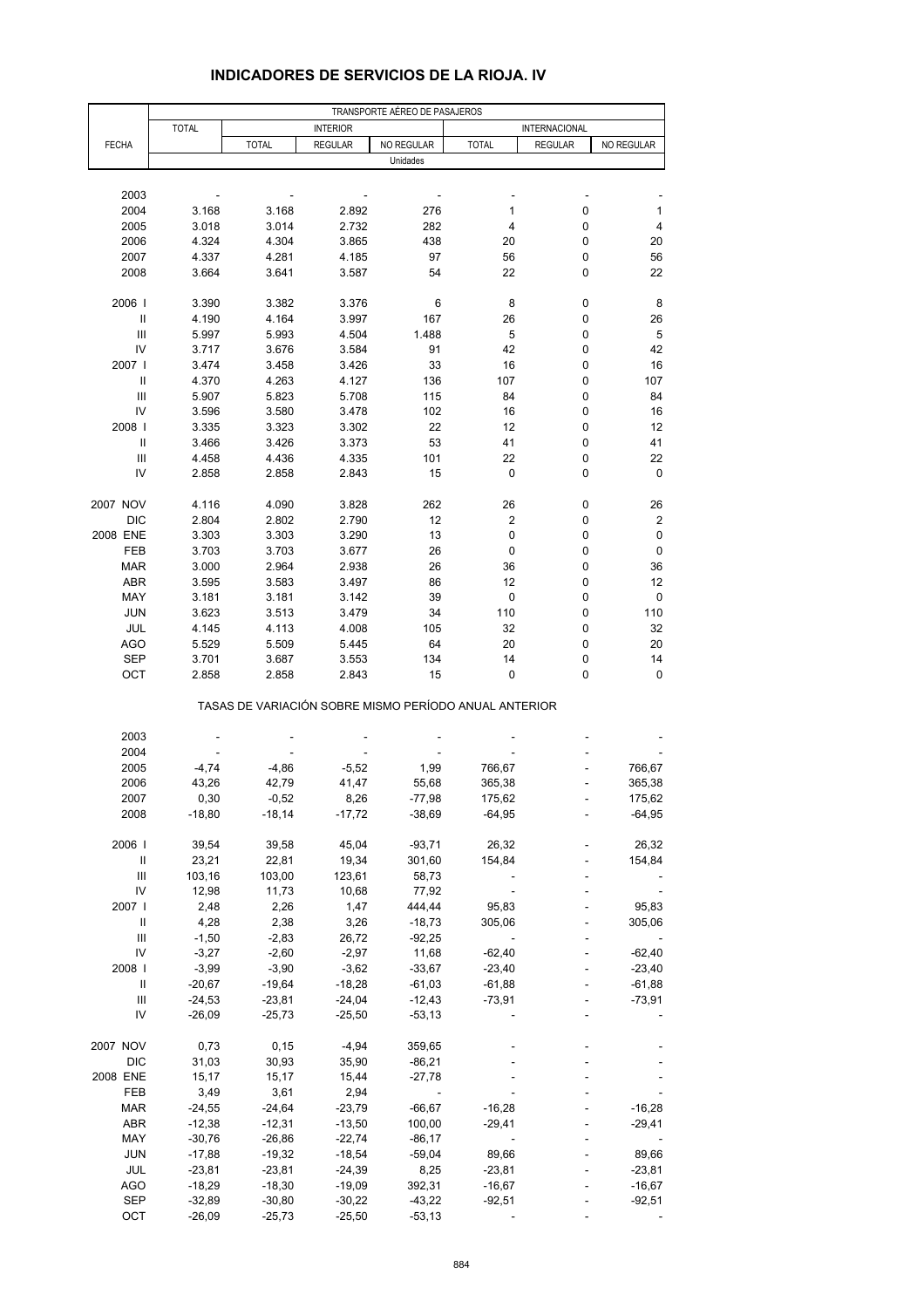| Medias       |                  |                                                       | CONSUMO         |              |                  |
|--------------|------------------|-------------------------------------------------------|-----------------|--------------|------------------|
| anuales y    | IPI. INE         | <b>GASOLINA</b>                                       | MATRICULACIÓN   | E. ELÉCTRICA | <b>ÍNDICE</b>    |
| trimestrales | <b>B.CONSUMO</b> | <b>AUTO</b>                                           | <b>TURISMOS</b> | USOS DOM.    | COMERC. MENOR    |
|              | <b>Base 2000</b> | Toneladas                                             | Unidades        | Gwh          | <b>Base 2005</b> |
|              |                  |                                                       |                 |              |                  |
| 2003         | 99,2             | 4.225                                                 | 569             | 30,025       | 93,42            |
| 2004         | 94,9             | 4.082                                                 | 638             | 31,883       | 98,40            |
| 2005         | 93,9             | 3.688                                                 | 639             | 32,601       | 100,00           |
|              |                  |                                                       |                 |              |                  |
| 2006         | 95,5             | 3.547                                                 | 632             | 32,934       | 104,83           |
| 2007         | 99,0             | 3.328                                                 | 648             | 34,492       | 111,68           |
| 2008         | 95,5             | 3.061                                                 | 458             | 35,760       | 109,17           |
|              |                  |                                                       |                 |              |                  |
| 2006         | 97,5             | 3.172                                                 | 606             | 41,842       | 99,62            |
| Ш            | 98,4             | 3.642                                                 | 668             | 30,713       | 101,79           |
| Ш            | 82,3             | 3.890                                                 | 609             | 27,858       | 102,52           |
| IV           | 104,0            | 3.483                                                 | 645             | 31,323       | 115,39           |
| 2007 l       | 98,6             | 3.081                                                 | 639             | 40,865       | 107,41           |
| Ш            | 106,7            | 3.475                                                 | 659             | 34,324       | 108,54           |
| Ш            | 85,5             | 3.552                                                 | 622             | 28,233       | 109,89           |
| IV           | 105,1            | 3.204                                                 | 673             | 34,547       | 120,89           |
| 2008         | 94,9             | 2.882                                                 | 509             | 39,614       | 110,86           |
| $\sf II$     | 99,5             | 2.984                                                 | 481             | 37,877       | 108,73           |
| Ш            | 84,5             | 3.317                                                 | 419             | 29,789       | 107,18           |
| IV           | 118,6            |                                                       | 405             |              | 111,36           |
|              |                  |                                                       |                 |              |                  |
| 2007 DIC     | 85,6             | 3.159                                                 | 752             | 32,917       | 135,01           |
| 2008 ENE     | 95,9             | 2.729                                                 | 476             | 40,979       | 120,81           |
| FEB          | 101,4            | 2.831                                                 | 550             | 46,388       | 104,16           |
| <b>MAR</b>   | 87,3             | 3.086                                                 | 500             | 31,474       | 107,62           |
| ABR          | 108,3            | 3.050                                                 | 556             | 47,211       | 113,58           |
| MAY          | 96,9             | 2.973                                                 | 460             | 35,263       | 109,47           |
| <b>JUN</b>   | 93,2             | 2.928                                                 | 426             | 31,157       | 103,13           |
| JUL          | 92,1             | 3.286                                                 | 592             | 29,363       | 116,25           |
|              |                  |                                                       |                 |              |                  |
| <b>AGO</b>   | 55,2             | 3.665                                                 | 318             | 31,444       | 104,12           |
| SEP          | 106,1            | 3.000                                                 | 346             | 28,559       | 101,18           |
| ост          | 118,6            |                                                       | 438             |              | 111,36           |
| <b>NOV</b>   |                  |                                                       | 372             |              |                  |
|              |                  | TASAS DE VARIACIÓN SOBRE MISMO PERÍODO ANUAL ANTERIOR |                 |              |                  |
| 2003         | 2,36             | 5,31                                                  | 2,00            | 4,07         | 7,21             |
| 2004         | $-4,37$          | $-3,39$                                               | 12,08           | 6,19         | 5,33             |
|              |                  |                                                       |                 |              |                  |
| 2005         | $-1,01$          | $-9,66$                                               | 0,18            | 2,25         | 1,63             |
| 2006         | 1,70             | $-3,83$                                               | $-1,11$         | 1,02         | 4,83             |
| 2007         | 3,60             | $-6, 16$                                              | 2,56            | 4,73         | 6,54             |
| 2008         | $-3,46$          | $-9,16$                                               | $-28,34$        | 3,73         | $-0,17$          |
| 2006         | 11,18            | $-5,59$                                               | 0,55            | 5,38         | 4,21             |
| Ш            | $-1,76$          | $-2,08$                                               | 3,35            | $-5,65$      | 4,47             |
| Ш            | $-1,63$          |                                                       | $-4,30$         |              |                  |
| IV           |                  | $-6,86$                                               |                 | 1,06         | 6,79             |
| 2007 l       | $-0,26$          | $-0,37$                                               | $-3,88$         | 2,44         | 3,98             |
|              | 1,20             | $-2,88$                                               | 5,45            | $-2,34$      | 7,82             |
| Ш            | 8,44             | $-4,56$                                               | $-1,40$         | 11,76        | 6,64             |
| Ш            | 3,85             | $-8,67$                                               | 2,13            | 1,35         | 7,19             |
| IV           | 1,09             | $-8,02$                                               | 4,34            | 10,29        | 4,77             |
| 2008         | $-3,82$          | $-6,45$                                               | $-20,35$        | $-3,06$      | 3,21             |
| Ш            | $-6,75$          | $-14, 15$                                             | $-27,06$        | 10,35        | 0,17             |
| Ш            | $-1,21$          | $-6,62$                                               | $-32,69$        | 5,51         | $-2,47$          |
| IV           | 1,54             |                                                       | $-36,02$        |              | $-3,98$          |
| 2007 DIC     | $-0,47$          | $-10,22$                                              | 14,63           | 4,46         | 1,20             |
| 2008 ENE     | 7,39             | $-12,32$                                              | $-31,01$        | $-9,34$      | 3,65             |
|              |                  |                                                       |                 |              |                  |
| FEB          | 5,74             | 0,72                                                  | $-1,26$         | 12,40        | 6,33             |
| MAR          | $-21,14$         | $-7,01$                                               | $-25,26$        | $-12,87$     | $-0, 10$         |
| ABR          | 15,58            | $-14,74$                                              | $-3,14$         | 27,74        | 7,64             |
| MAY          | $-18,09$         | $-10,20$                                              | $-32,85$        | 7,25         | $-2,42$          |
| <b>JUN</b>   | $-13,70$         | $-17,27$                                              | $-40,67$        | $-5,97$      | $-4,42$          |
| JUL          | $-3,15$          | $-14,48$                                              | -21,49          | 5,66         | $-1,75$          |
| <b>AGO</b>   | $-14,02$         | $-3,01$                                               | $-49,28$        | $-11,21$     | $-3,84$          |
| <b>SEP</b>   | 9,16             | $-1, 15$                                              | $-28,66$        | 32,86        | $-1,85$          |
| OCT          | 1,54             |                                                       | $-27,48$        |              | $-3,98$          |
| <b>NOV</b>   |                  |                                                       | $-43,81$        |              |                  |

# **INDICADORES DE DEMANDA DE LA RIOJA. I**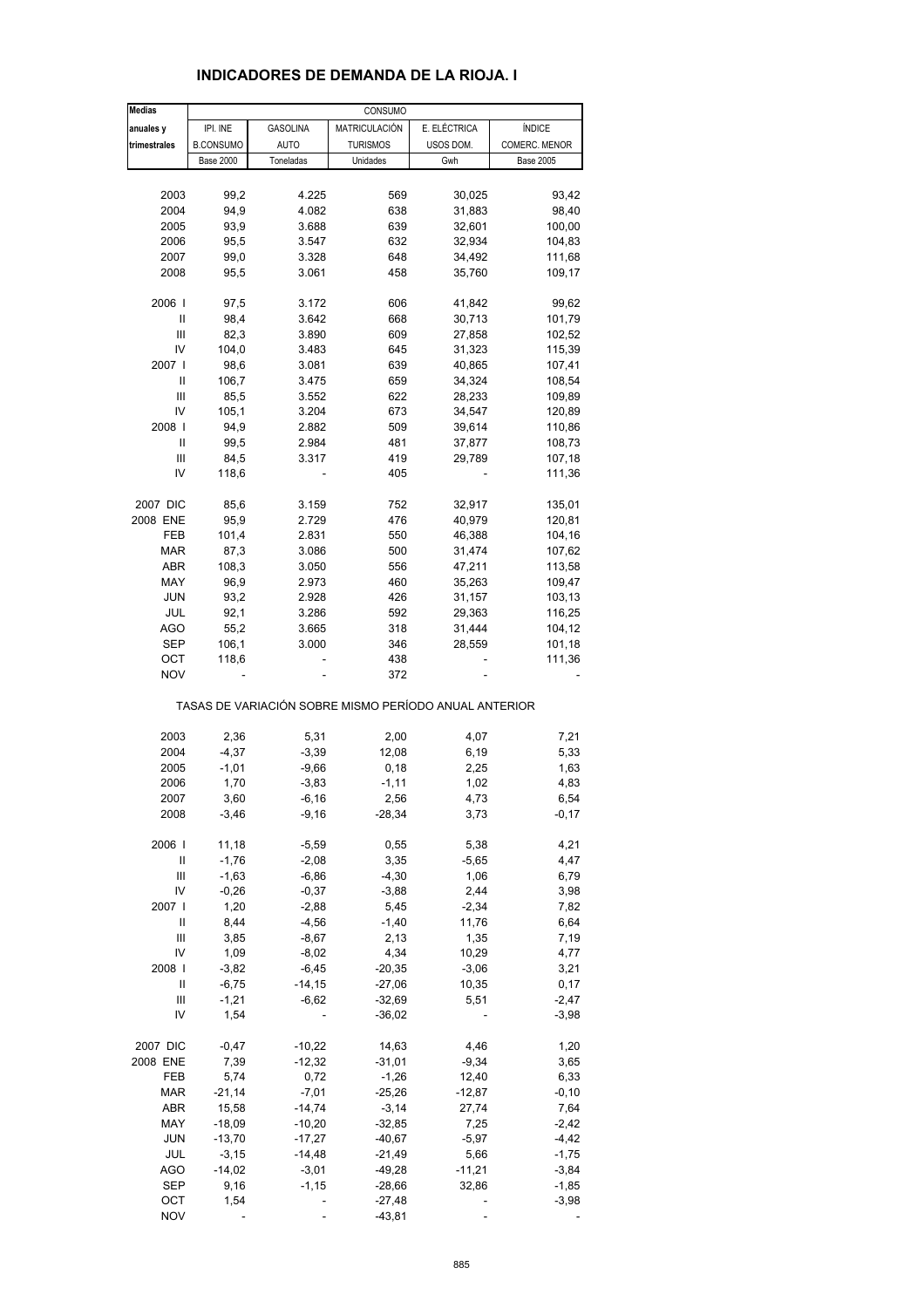| <b>Medias</b>  |                  |                       | <b>INVERSIÓN</b> |                 |                                                       |
|----------------|------------------|-----------------------|------------------|-----------------|-------------------------------------------------------|
| anuales y      |                  | IPI. INE              |                  | MATRICULACIÓN   | <b>INSCRIPCIÓN</b>                                    |
| trimestrales   | <b>B. EQUIPO</b> | <b>B. INTERMEDIOS</b> | ENERGÍA          | VEHÍCULOS CARGA | MAQUINARIA AGRÍCOLA                                   |
|                |                  | <b>Base 2000</b>      |                  |                 | Unidades                                              |
|                |                  |                       |                  |                 |                                                       |
|                |                  |                       |                  |                 |                                                       |
| 2003           | 109,9            | 100,1                 | 167,7            | 199             | 25                                                    |
| 2004           | 111,5            | 109,5                 | 226,0            | 229             | 30                                                    |
| 2005           | 98,1             | 109,8                 | 231,1            | 242             | 29                                                    |
| 2006           | 107,2            | 113,5                 | 230,2            | 238             | 25                                                    |
| 2007           | 123,7            | 111,4                 | 255,2            | 244             | 30                                                    |
| 2008           | 120,4            | 108,6                 | 266,6            | 132             | 26                                                    |
|                |                  |                       |                  |                 |                                                       |
| 2006           | 99,4             | 114,7                 | 203,1            | 251             | 35                                                    |
| Ш              | 114,3            | 119,7                 | 267,7            | 247             | 24                                                    |
| Ш              | 98,8             | 108,6                 | 255,7            | 216             | 23                                                    |
| IV             | 116,2            | 111,1                 | 194,4            | 238             | 17                                                    |
| 2007 l         | 115,7            | 115,6                 | 226,5            | 227             | 21                                                    |
| Ш              | 137,7            | 117,5                 | 232,5            | 242             | 31                                                    |
| Ш              | 117,0            | 106,2                 | 295,9            | 233             | 28                                                    |
| IV             | 124,3            | 106,2                 | 265,8            | 274             | 42                                                    |
| 2008           | 118,6            | 111,6                 | 265,4            | 165             | 20                                                    |
| Ш              | 130,7            | 115,8                 | 284,1            | 157             | 27                                                    |
| Ш              | 113,8            | 100,3                 | 244,4            | 95              | 21                                                    |
| IV             | 114,7            | 103,0                 | 283,8            | 99              | 60                                                    |
|                |                  |                       |                  |                 |                                                       |
| 2007 DIC       | 96,3             | 83,8                  | 239,1            | 305             | 24                                                    |
| 2008 ENE       | 114,4            | 112,0                 | 291,5            | 165             | 20                                                    |
| FEB            | 119,0            | 118,0                 | 288,7            | 175             | 9                                                     |
| <b>MAR</b>     | 122,5            | 104,8                 | 216,0            | 154             | 30                                                    |
| ABR            | 139,0            | 125,3                 | 276,4            | 163             | 37                                                    |
| MAY            | 119,0            | 111,8                 | 310,5            | 166             | 19                                                    |
| <b>JUN</b>     | 134,1            | 110,2                 | 265,4            | 142             | 24                                                    |
| JUL            | 142,2            | 122,4                 | 270,0            | 129             | 20                                                    |
| AGO            | 54,6             | 74,7                  | 215,9            | 76              | 17                                                    |
|                |                  |                       |                  | 81              | 26                                                    |
| SEP            | 144,7            | 103,7                 | 247,3            |                 |                                                       |
| ОСТ            | 114,7            | 103,0                 | 283,8            | 97              | 60                                                    |
| <b>NOV</b>     |                  |                       |                  | 101             |                                                       |
|                |                  |                       |                  |                 | TASAS DE VARIACIÓN SOBRE MISMO PERÍODO ANUAL ANTERIOR |
|                |                  |                       |                  |                 |                                                       |
| 2003           | 7,81             | 2,61                  | $-3,60$          | 14,06           | 39,27                                                 |
| 2004           | 1,51             | 9,36                  | 34,80            | 14,88           | 16,39                                                 |
| 2005           | $-12,06$         | 0,29                  | 2,25             | 5,71            | $-3,66$                                               |
| 2006           | 9,27             | 3,38                  | $-0,38$          | $-1,69$         | $-13,45$                                              |
| 2007           | 15,39            | $-1,91$               | 10,83            | 2,52            | 23,31                                                 |
| 2008           | $-3,75$          | $-4,79$               | 3,89             | $-44,78$        | $-12,67$                                              |
|                |                  |                       |                  |                 |                                                       |
| 2006           | 6,77             | 6,33                  | $-10,70$         | 4,15            | 0,96                                                  |
| Ш              | 5,44             | $-0,47$               | 10,41            | $-4,26$         | $-27,27$                                              |
| $\mathbf{III}$ | 10,35            | 1,97                  | $-1,03$          | $-1,82$         | $-20,00$                                              |
| IV             | 14,71            | 6,18                  | $-0,88$          | $-4,54$         | $-5,56$                                               |
| 2007 l         | 16,44            | 0,76                  | 11,49            | $-9,56$         | $-40,95$                                              |
| Ш              | 20,41            | $-1,81$               | $-13,17$         | $-1,89$         | 30,56                                                 |
| Ш              | 18,41            | $-2,24$               | 15,75            | 7,72            | 23,53                                                 |
| IV             | 6,97             | $-4,44$               | 36,75            | 15,10           | 145,10                                                |
|                |                  |                       |                  |                 |                                                       |
| 2008           | 2,54             | $-3,46$               | 17,19            | $-27,46$        | $-4,84$                                               |
| Ш              | $-5,06$          | $-1,48$               | 22,21            | $-35,21$        | $-14,89$                                              |
| Ш              | $-2,73$          | $-5,56$               | $-17,41$         | $-59,03$        | $-25,00$                                              |
| IV             | $-18,01$         | $-16,06$              | $-5,71$          | $-61,78$        | 0,00                                                  |
| 2007 DIC       | 8,45             | $-8,32$               | 19,73            | 28,15           | 84,62                                                 |
| 2008 ENE       | 11,94            | $-0,27$               | 48,57            | $-30,67$        | 0,00                                                  |
|                |                  |                       |                  |                 |                                                       |
| FEB            | 15,42            | 5,64                  | 49,35            | $-1, 13$        | $-59,09$                                              |
| MAR            | $-13,61$         | $-14,66$              | $-25,49$         | $-42, 11$       | 50,00                                                 |
| ABR            | 37,90            | 18,32                 | 15,60            | $-28,51$        | 117,65                                                |
| MAY            | $-25,11$         | $-10,85$              | 47,09            | $-27,51$        | $-48,65$                                              |
| JUN            | $-12,52$         | $-9,08$               | 7,36             | $-47,41$        | $-40,00$                                              |
| JUL            | 15,33            | $-4,75$               | $-11,53$         | $-60,31$        | $-39,39$                                              |
| <b>AGO</b>     | $-38,37$         | $-11,18$              | $-25,96$         | $-62,75$        | -34,62                                                |
| <b>SEP</b>     | 3,95             | $-2,08$               | $-15,02$         | $-52,07$        | 4,00                                                  |
| OCT            | $-18,01$         | $-16,06$              | $-5,71$          | $-64,73$        | 0,00                                                  |

NOV - - - -58,44 -

#### **INDICADORES DE DEMANDA DE LA RIOJA. II**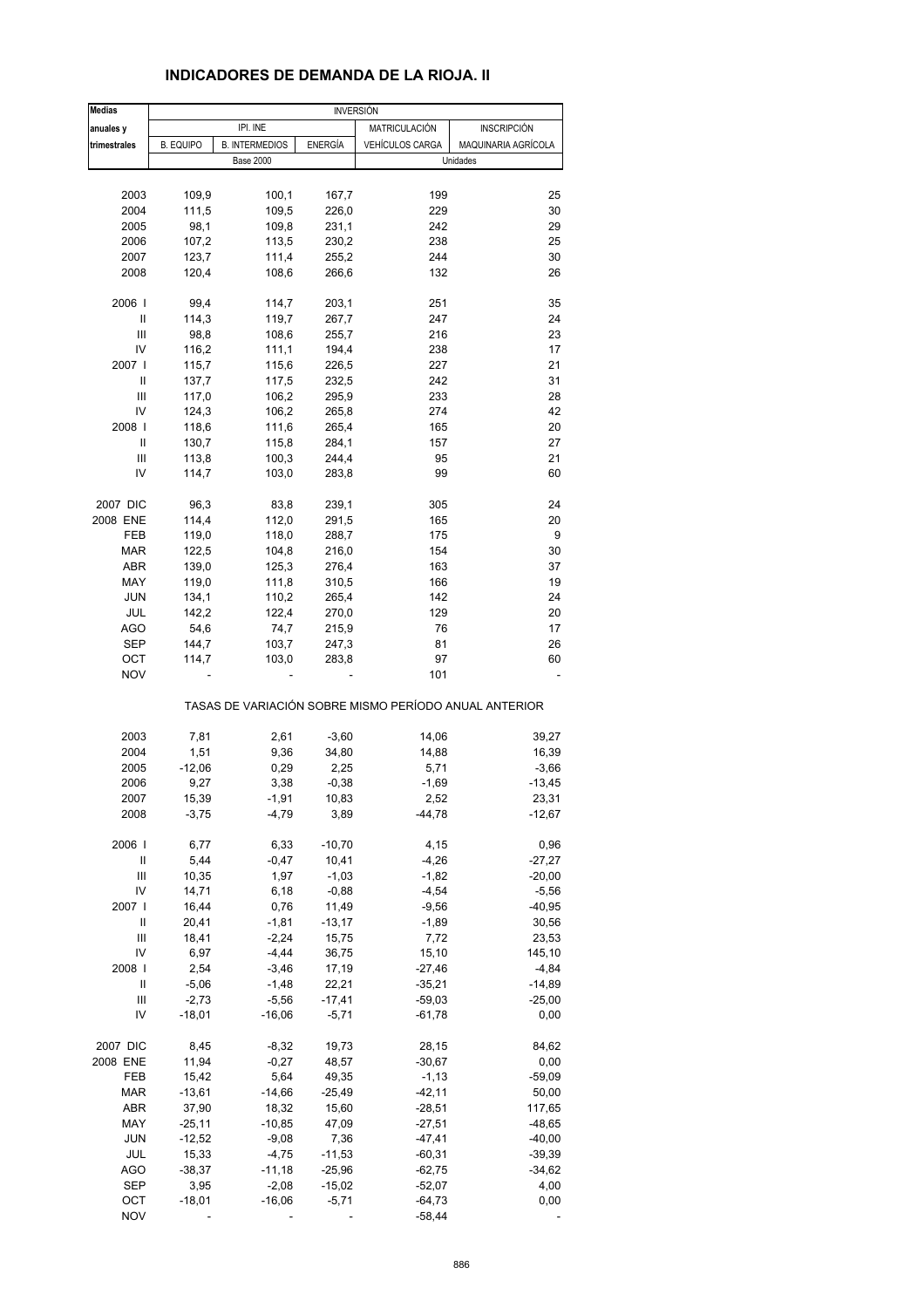# **INDICADORES DEL MERCADO DE TRABAJO DE LA RIOJA. I**

| <b>Medias</b>                      |              | POBLACIÓN ACTIVA (9) |                |                   |           | POBLACIÓN OCUPADA (9)                                 |           |                  |
|------------------------------------|--------------|----------------------|----------------|-------------------|-----------|-------------------------------------------------------|-----------|------------------|
| anuales y                          |              |                      |                |                   |           |                                                       |           |                  |
| trimestrales                       | <b>TOTAL</b> | <b>VARONES</b>       | <b>MUJERES</b> | <b>TOTAL</b>      | AGRICULT. | <b>INDUSTRIA</b>                                      | CONSTRUC. | <b>SERVICIOS</b> |
|                                    |              |                      |                | Miles de personas |           |                                                       |           |                  |
|                                    |              |                      |                |                   |           |                                                       |           |                  |
| 2003                               | 129.255      | 80.333               | 48.920         | 121.525           | 8.520     | 36.720                                                | 13.783    | 62.503           |
| 2004                               | 135.913      | 83.850               | 52.060         | 128.355           | 9.055     | 38.180                                                | 15.710    | 65.410           |
| 2005                               | 150.075      | 89.675               | 60.400         | 140.800           | 11.150    | 39.925                                                | 16.775    | 72.950           |
| 2006                               | 153.250      | 90.600               | 62.675         | 143.775           | 9.675     | 39.125                                                | 15.325    | 79.700           |
| 2007                               | 154.600      | 92.400               | 62.225         | 145.850           | 7.825     | 38.550                                                | 17.375    | 82.125           |
| 2008                               | 158.733      | 93.067               | 65.667         | 147.433           | 7.333     | 38.167                                                | 17.533    | 84.300           |
|                                    |              |                      |                |                   |           |                                                       |           |                  |
| 2005 IV                            | 153.700      | 90.300               | 63.500         | 143.700           | 11.100    | 39.600                                                | 16.200    | 76.800           |
| 2006                               | 152.600      | 89.500               | 63.100         | 143.700           | 11.600    | 38.600                                                | 16.500    | 77.100           |
| Ш                                  | 152.700      | 90.000               | 62.700         | 143.400           | 9.400     | 41.000                                                | 15.200    | 77.800           |
| $\mathop{\mathrm{III}}\nolimits$   | 153.000      | 90.600               | 62.400         | 144.200           | 9.000     | 39.300                                                | 14.300    | 81.600           |
| IV                                 | 154.700      | 92.300               | 62.500         | 143.800           | 8.700     | 37.600                                                | 15.300    | 82.300           |
| 2007 l                             | 154.200      | 91.600               | 62.600         | 143.800           | 8.100     | 37.200                                                | 15.100    | 83.300           |
| $\mathbf{II}$                      | 154.000      | 93.000               | 61.100         | 146.400           | 8.400     | 39.800                                                | 15.800    | 82.500           |
| $\mathbf{III}$                     | 152.500      | 92.200               | 60.300         | 144.400           | 7.800     | 37.300                                                | 18.500    | 80.800           |
| IV                                 | 157.700      | 92.800               | 64.900         | 148.800           | 7.000     | 39.900                                                | 20.100    | 81.900           |
| 2008                               | 157.100      | 91.000               | 66.100         | 147.300           | 7.600     | 37.700                                                | 17.700    | 84.200           |
| $\ensuremath{\mathsf{II}}$         | 158.800      | 93.600               | 65.200         | 148.000           | 7.500     | 38.000                                                | 17.200    | 85.200           |
| $\mathbf{III}$                     | 160.300      | 94.600               | 65.700         | 147.000           | 6.900     | 38.800                                                | 17.700    | 83.500           |
|                                    |              |                      |                |                   |           |                                                       |           |                  |
| 2007 OCT                           |              |                      |                |                   |           |                                                       |           |                  |
| <b>NOV</b>                         |              |                      |                |                   |           |                                                       |           |                  |
| <b>DIC</b>                         |              |                      |                |                   |           |                                                       |           |                  |
| 2008 ENE                           |              |                      |                |                   |           |                                                       |           |                  |
| FEB                                |              |                      |                |                   |           |                                                       |           |                  |
| <b>MAR</b>                         |              |                      |                |                   |           |                                                       |           |                  |
| <b>ABR</b>                         |              |                      |                |                   |           |                                                       |           |                  |
| MAY                                |              |                      |                |                   |           |                                                       |           |                  |
| <b>JUN</b>                         |              |                      |                |                   |           |                                                       |           |                  |
| JUL                                |              |                      |                |                   |           |                                                       |           |                  |
| <b>AGO</b>                         |              |                      |                |                   |           |                                                       |           |                  |
| <b>SEP</b>                         |              |                      |                |                   |           |                                                       |           |                  |
|                                    |              |                      |                |                   |           |                                                       |           |                  |
|                                    |              |                      |                |                   |           | TASAS DE VARIACIÓN SOBRE MISMO PERÍODO ANUAL ANTERIOR |           |                  |
|                                    |              |                      |                |                   |           |                                                       |           |                  |
| 2003                               | 3.85         | 1.23                 | 8.46           | 5.02              | $-19.83$  | 5.97                                                  | 19.80     | 6.05             |
| 2004                               | 5.15         | 4.38                 | 6.42           | 5.62              | 6.28      | 3.98                                                  | 13.99     | 4.65             |
| 2005                               | 10.42        | 6.95                 | 16.02          | 9.70              | 23.14     | 4.57                                                  | 6.78      | 11.53            |
| 2006                               | 2.12         | 1.03                 | 3.77           | 2.11              | $-13.23$  | $-2.00$                                               | $-8.64$   | 9.25             |
| 2007                               | 0.88         | 1.99                 | $-0.72$        | 1.44              | -19.12    | -1.47                                                 | 13.38     | 3.04             |
| 2008                               | 3.36         | 0.87                 | 7.07           | 1.77              | $-9.47$   | 0.17                                                  | 6.48      | 2.55             |
|                                    |              |                      |                |                   |           |                                                       |           |                  |
| 2005 IV                            | 9.32         | 5.28                 | 15.83          | 6.92              | 12.23     | 0.53                                                  | $-11.33$  | 14.88            |
| 2006                               | 5.10         | 2.29                 | 9.36           | 6.76              | 27.47     | $-5.39$                                               | $-8.33$   | 15.42            |
| Ш                                  | 1.06         | 0.22                 | 2.45           | 1.49              | $-22.95$  | 11.11                                                 | $-12.64$  | 4.15             |
| $\ensuremath{\mathsf{III}}\xspace$ | 1.80         | $-0.55$              | 5.41           | 0.42              | $-26.23$  | $-7.31$                                               | $-7.74$   | 11.02            |
| IV                                 | 0.65         | 2.21                 | $-1.57$        | 0.07              | $-21.62$  | $-5.05$                                               | $-5.56$   | 7.16             |
| 2007 l                             | 1.05         | 2.35                 | $-0.79$        | 0.07              | $-30.17$  | $-3.63$                                               | $-8.48$   | 8.04             |
| $\, \parallel$                     | 0.85         | 3.33                 | $-2.55$        | 2.09              | $-10.64$  | $-2.93$                                               | 3.95      | 6.04             |
| $\ensuremath{\mathsf{III}}\xspace$ | $-0.33$      | 1.77                 | $-3.37$        | 0.14              | $-13.33$  | $-5.09$                                               | 29.37     | $-0.98$          |
| IV                                 | 1.94         | 0.54                 | 3.84           | 3.48              | $-19.54$  | 6.12                                                  | 31.37     | $-0.49$          |
| 2008                               | 1.88         | $-0.66$              | 5.59           | 2.43              | $-6.17$   | 1.34                                                  | 17.22     | 1.08             |
| $\, \parallel$                     | 3.12         | 0.65                 | 6.71           | 1.09              | $-10.71$  | $-4.52$                                               | 8.86      | 3.27             |
| Ш                                  | 5.11         | 2.60                 | 8.96           | 1.80              | $-11.54$  | 4.02                                                  | $-4.32$   | 3.34             |
|                                    |              |                      |                |                   |           |                                                       |           |                  |
| 2007 OCT                           |              |                      |                |                   |           |                                                       |           |                  |
| <b>NOV</b>                         |              |                      |                |                   |           |                                                       |           |                  |
| <b>DIC</b>                         |              |                      |                |                   |           |                                                       |           |                  |
| 2008 ENE                           |              |                      |                |                   |           |                                                       |           |                  |
| FEB                                |              |                      |                |                   |           |                                                       |           |                  |
| <b>MAR</b>                         |              |                      |                |                   |           |                                                       |           |                  |
| ABR                                |              |                      |                |                   |           |                                                       |           |                  |
| MAY                                |              |                      |                |                   |           |                                                       |           |                  |
| <b>JUN</b>                         |              |                      |                |                   |           |                                                       |           |                  |
| JUL                                |              |                      |                |                   |           |                                                       |           |                  |
| <b>AGO</b>                         |              |                      |                |                   |           |                                                       |           |                  |
| <b>SEP</b>                         |              |                      |                |                   |           |                                                       |           |                  |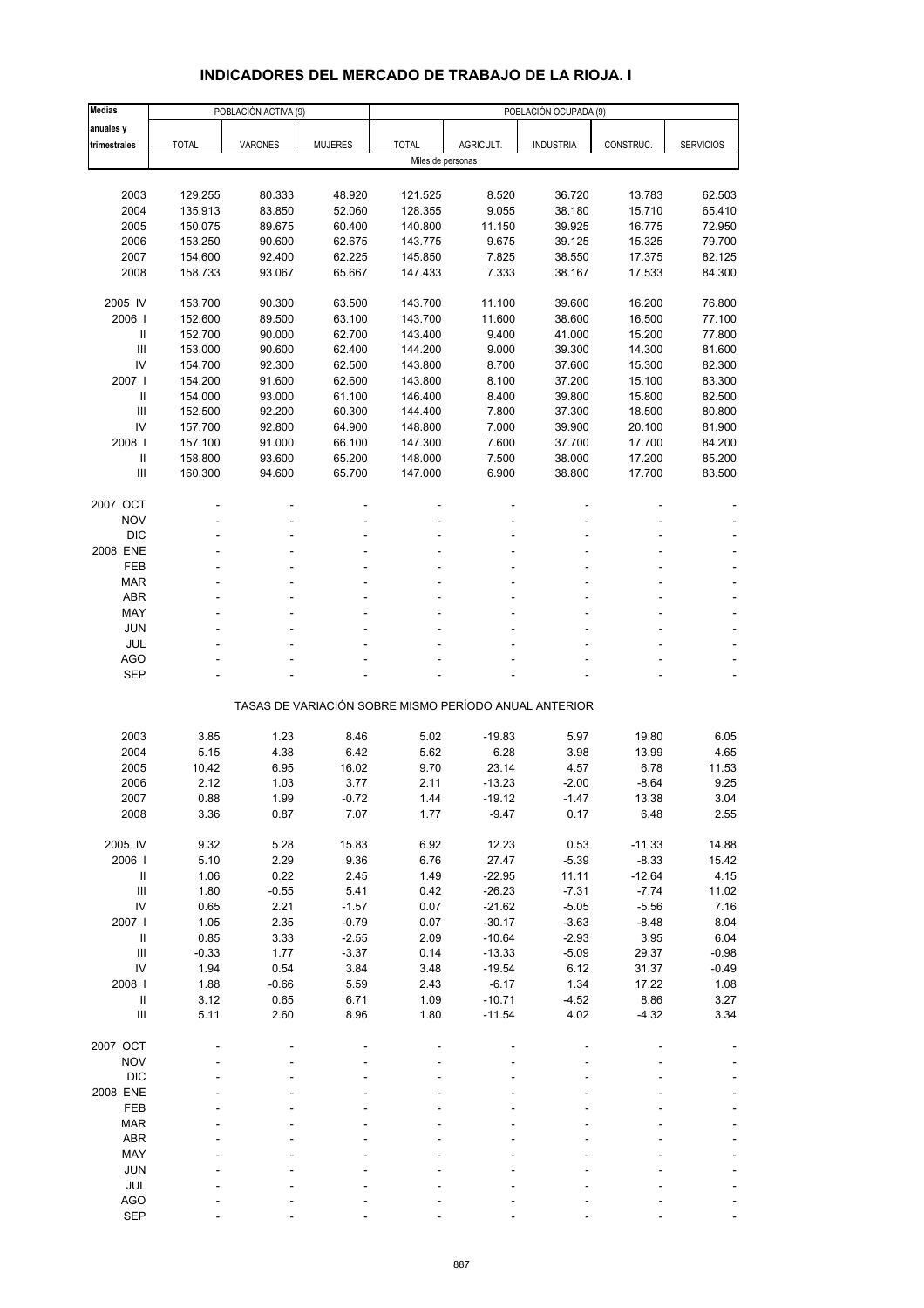# **INDICADORES DEL MERCADO DE TRABAJO DE LA RIOJA. II**

| <b>Medias</b>  | POBLACIÓN ASALARIADA (9)                              |           |                   |           |                  |  |  |  |
|----------------|-------------------------------------------------------|-----------|-------------------|-----------|------------------|--|--|--|
| anuales y      |                                                       |           |                   |           |                  |  |  |  |
| trimestrales   | <b>TOTAL</b>                                          | AGRICULT. | <b>INDUSTRIA</b>  | CONSTRUC. | <b>SERVICIOS</b> |  |  |  |
|                |                                                       |           | Miles de Personas |           |                  |  |  |  |
|                |                                                       |           |                   |           |                  |  |  |  |
| 2003           | 94.770                                                | 3.383     | 33.380            | 9.650     | 48.358           |  |  |  |
| 2004           | 100.665                                               | 3.400     | 34.225            | 11.768    | 51.273           |  |  |  |
| 2005           | 110.650                                               | 3.475     | 35.700            | 12.650    | 58.825           |  |  |  |
| 2006           | 113.675                                               | 2.850     | 33.925            | 11.825    | 65.075           |  |  |  |
| 2007           | 114.925                                               | 2.300     | 33.525            | 12.050    | 67.025           |  |  |  |
| 2008           | 116.733                                               | 1.867     | 33.733            | 12.867    | 68.267           |  |  |  |
| 2005 IV        | 114.800                                               | 4.000     | 35.600            | 12.700    | 62.500           |  |  |  |
| 2006           | 113.800                                               | 3.600     | 33.700            | 13.400    | 63.100           |  |  |  |
| Ш              | 113.000                                               | 2.700     | 35.900            | 11.600    | 62.800           |  |  |  |
| Ш              | 113.900                                               | 2.200     | 34.100            | 10.800    | 66.800           |  |  |  |
| IV             | 114.000                                               | 2.900     | 32.000            | 11.500    | 67.600           |  |  |  |
| 2007 l         | 112.200                                               | 2.100     | 31.800            | 10.100    | 68.100           |  |  |  |
|                |                                                       |           |                   |           |                  |  |  |  |
| Ш              | 115.100                                               | 2.300     | 33.900            | 11.200    | 67.700           |  |  |  |
| Ш              | 113.800                                               | 2.600     | 33.100            | 12.700    | 65.500           |  |  |  |
| IV             | 118.600                                               | 2.200     | 35.300            | 14.200    | 66.800           |  |  |  |
| 2008           | 117.000                                               | 2.200     | 33.200            | 13.000    | 68.600           |  |  |  |
| Ш              | 116.800                                               | 2.000     | 33.600            | 12.700    | 68.500           |  |  |  |
| Ш              | 116.400                                               | 1.400     | 34.400            | 12.900    | 67.700           |  |  |  |
| 2007 OCT       |                                                       | -         | $\overline{a}$    |           |                  |  |  |  |
| <b>NOV</b>     |                                                       |           |                   |           |                  |  |  |  |
| <b>DIC</b>     |                                                       |           |                   |           |                  |  |  |  |
| 2008 ENE       |                                                       |           | ۰                 |           |                  |  |  |  |
| FEB            |                                                       |           |                   |           |                  |  |  |  |
| MAR            |                                                       |           | ٠                 |           |                  |  |  |  |
|                |                                                       |           |                   |           |                  |  |  |  |
| <b>ABR</b>     |                                                       |           | ۰                 |           |                  |  |  |  |
| MAY            |                                                       |           |                   |           |                  |  |  |  |
| <b>JUN</b>     |                                                       |           |                   |           |                  |  |  |  |
| JUL            |                                                       |           | ٠                 |           |                  |  |  |  |
| AGO            |                                                       |           |                   |           |                  |  |  |  |
| <b>SEP</b>     |                                                       |           |                   |           |                  |  |  |  |
|                | TASAS DE VARIACIÓN SOBRE MISMO PERÍODO ANUAL ANTERIOR |           |                   |           |                  |  |  |  |
| 2003           | 8.55                                                  | 2.81      | 7.31              | 13.63     | 8.88             |  |  |  |
|                |                                                       |           |                   |           |                  |  |  |  |
| 2004           | 6.22                                                  | 0.52      | 2.53              | 21.94     | 6.03             |  |  |  |
| 2005           | 9.92                                                  | 2.21      | 4.31              | 7.50      | 14.73            |  |  |  |
| 2006           | 2.73                                                  | $-17.99$  | -4.97             | $-6.52$   | 10.62            |  |  |  |
| 2007           | 1.10                                                  | $-19.30$  | -1.18             | 1.90      | 3.00             |  |  |  |
| 2008           | 2.67                                                  | $-20.00$  | 2.43              | 13.53     | 1.74             |  |  |  |
| 2005 IV        | 9.64                                                  | 23.46     | 0.99              | $-9.80$   | 19.87            |  |  |  |
| 2006           | 8.48                                                  | 71.43     | $-6.65$           | 1.52      | 17.94            |  |  |  |
| Ш              | 2.82                                                  | $-34.15$  | 9.79              | $-10.77$  | 4.49             |  |  |  |
| Ш              | 0.80                                                  | $-40.54$  | $-11.20$          | $-7.69$   | 12.84            |  |  |  |
| IV             | $-0.70$                                               | $-27.50$  | $-10.11$          | $-9.45$   | 8.16             |  |  |  |
| 2007 l         | $-1.41$                                               | $-41.67$  | $-5.64$           | $-24.63$  | 7.92             |  |  |  |
| $\sf II$       | 1.86                                                  | $-14.81$  |                   | $-3.45$   | 7.80             |  |  |  |
|                |                                                       |           | $-5.57$           |           |                  |  |  |  |
| $\mathbf{III}$ | $-0.09$                                               | 18.18     | $-2.93$           | 17.59     | $-1.95$          |  |  |  |
| IV             | 4.04                                                  | $-24.14$  | 10.31             | 23.48     | $-1.18$          |  |  |  |
| 2008           | 4.28                                                  | 4.76      | 4.40              | 28.71     | 0.73             |  |  |  |
| $\sf II$       | 1.48                                                  | $-13.04$  | $-0.88$           | 13.39     | 1.18             |  |  |  |
| Ш              | 2.28                                                  | $-46.15$  | 3.93              | 1.57      | 3.36             |  |  |  |
| 2007 OCT       |                                                       |           |                   |           |                  |  |  |  |
| <b>NOV</b>     |                                                       |           |                   |           |                  |  |  |  |
| <b>DIC</b>     |                                                       |           |                   |           |                  |  |  |  |
| 2008 ENE       |                                                       |           |                   |           |                  |  |  |  |
|                |                                                       |           |                   |           |                  |  |  |  |
| FEB            |                                                       |           |                   |           |                  |  |  |  |
| <b>MAR</b>     |                                                       |           |                   |           |                  |  |  |  |
| ABR            |                                                       |           |                   |           |                  |  |  |  |
| MAY            |                                                       |           |                   |           |                  |  |  |  |
| <b>JUN</b>     |                                                       |           |                   |           |                  |  |  |  |
| JUL            |                                                       |           |                   |           |                  |  |  |  |
| <b>AGO</b>     |                                                       |           |                   |           |                  |  |  |  |
| <b>SEP</b>     |                                                       |           |                   |           |                  |  |  |  |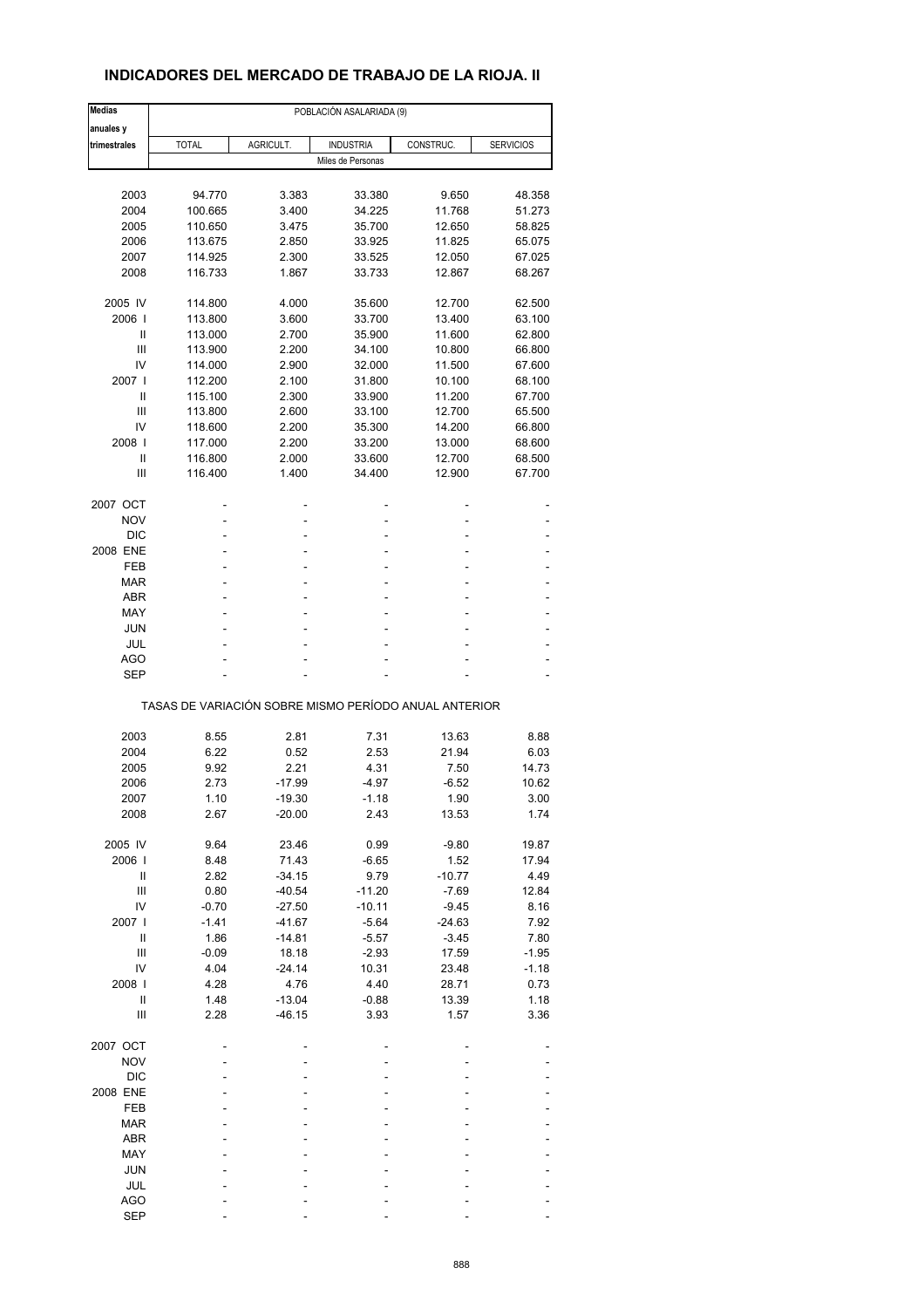| Medias                             |              | PARADOS (9)       |                |              | TASA DE ACTIVIDAD (9)                                 |                |              | TASA DE PARO (9) |                |
|------------------------------------|--------------|-------------------|----------------|--------------|-------------------------------------------------------|----------------|--------------|------------------|----------------|
| anuales y                          |              |                   |                |              | <b>MENORES</b>                                        |                |              | <b>MENORES</b>   |                |
| trimestrales                       | <b>TOTAL</b> | VARONES           | <b>MUJERES</b> | <b>TOTAL</b> | 20 AÑOS                                               | <b>MUJERES</b> | <b>TOTAL</b> | 20 AÑOS          | <b>MUJERES</b> |
|                                    |              | Miles de personas |                |              |                                                       | Porcentaje     |              |                  |                |
|                                    |              |                   |                |              |                                                       |                |              |                  |                |
|                                    |              |                   |                |              |                                                       |                |              |                  |                |
| 2003                               | 7.730        | 2.875             | 4.855          | 53.34        | 25.94                                                 | 40.26          | 5.98         | 22.35            | 9.96           |
| 2004                               | 7.558        | 3.765             | 3.793          | 54.92        | 23.02                                                 | 42.02          | 5.58         | 17.48            | 7.36           |
| 2005                               | 9.275        | 3.325             | 5.900          | 59.40        | 30.04                                                 | 47.89          | 6.19         | 29.15            | 9.83           |
| 2006                               | 9.475        | 4.575             | 4.900          | 59.48        | 25.57                                                 | 48.83          | 6.17         | 26.47            | 7.83           |
| 2007                               | 8.750        | 3.575             | 5.175          | 58.95        | 30.61                                                 | 47.70          | 5.66         | 25.54            | 8.29           |
| 2008                               | 11.300       | 5.267             | 6.067          | 59.87        | 23.22                                                 | 49.74          | 7.13         | 45.13            | 9.25           |
|                                    |              |                   |                |              |                                                       |                |              |                  |                |
| 2005 IV                            | 10.000       | 3.800             | 6.200          | 60.34        | 30.47                                                 | 49.95          | 6.53         | 40.97            | 9.81           |
| 2006                               | 8.900        | 3.800             | 5.000          | 59.59        | 26.11                                                 | 49.45          | 5.80         | 36.14            | 7.99           |
| Ш                                  | 9.300        | 4.700             | 4.600          | 59.39        | 27.58                                                 | 48.94          | 6.09         | 22.70            | 7.35           |
| $\ensuremath{\mathsf{III}}\xspace$ | 8.800        | 4.700             | 4.200          | 59.28        | 22.96                                                 | 48.54          | 5.76         | 17.56            | 6.65           |
| ${\sf IV}$                         | 10.900       | 5.100             | 5.800          | 59.66        | 25.61                                                 | 48.39          | 7.04         | 29.46            | 9.31           |
| 2007 l                             |              | 4.100             |                | 59.14        | 26.39                                                 | 48.27          | 6.75         | 31.42            | 10.04          |
|                                    | 10.400       |                   | 6.300          |              |                                                       |                |              |                  |                |
| Ш                                  | 7.600        | 3.100             | 4.500          | 58.81        | 32.09                                                 | 46.88          | 4.94         | 22.62            | 7.43           |
| $\ensuremath{\mathsf{III}}\xspace$ | 8.100        | 3.600             | 4.500          | 58.03        | 33.84                                                 | 46.16          | 5.30         | 22.80            | 7.38           |
| IV                                 | 8.900        | 3.500             | 5.400          | 59.81        | 30.13                                                 | 49.47          | 5.63         | 25.32            | 8.31           |
| 2008 l                             | 9.800        | 4.100             | 5.700          | 59.41        | 26.62                                                 | 50.23          | 6.25         | 30.21            | 8.69           |
| $\ensuremath{\mathsf{II}}$         | 10.800       | 5.400             | 5.500          | 59.89        | 21.78                                                 | 49.39          | 6.81         | 36.11            | 8.37           |
| Ш                                  | 13.300       | 6.300             | 7.000          | 60.31        | 21.25                                                 | 49.61          | 8.32         | 69.08            | 10.69          |
|                                    |              |                   |                |              |                                                       |                |              |                  |                |
| 2007 OCT                           |              |                   |                |              |                                                       |                |              |                  |                |
| <b>NOV</b>                         |              |                   |                |              |                                                       |                |              |                  |                |
| <b>DIC</b>                         |              |                   |                |              |                                                       |                |              |                  |                |
| 2008 ENE                           |              |                   |                |              |                                                       |                |              |                  |                |
| FEB                                |              |                   |                |              |                                                       |                |              |                  |                |
| <b>MAR</b>                         |              |                   |                |              |                                                       |                |              |                  |                |
|                                    |              |                   |                |              |                                                       |                |              |                  |                |
| <b>ABR</b>                         |              |                   |                |              |                                                       |                |              |                  | L,             |
| MAY                                |              |                   |                |              |                                                       |                |              |                  |                |
| JUN                                |              |                   |                |              |                                                       |                |              |                  |                |
| JUL                                |              |                   |                |              |                                                       |                |              |                  | L,             |
| <b>AGO</b>                         |              |                   |                |              |                                                       |                |              |                  |                |
| <b>SEP</b>                         |              |                   |                |              |                                                       |                |              |                  |                |
|                                    |              |                   |                |              | TASAS DE VARIACIÓN SOBRE MISMO PERÍODO ANUAL ANTERIOR |                |              |                  |                |
|                                    |              |                   |                |              |                                                       |                |              |                  |                |
|                                    |              |                   |                |              |                                                       |                |              |                  |                |
| 2003                               | $-11.61$     | $-31.67$          | 6.94           |              |                                                       |                |              |                  |                |
| 2004                               | $-2.23$      | 30.96             | $-21.88$       |              |                                                       |                |              |                  |                |
| 2005                               | 22.73        | $-11.69$          | 55.57          |              |                                                       |                |              |                  | ÷,             |
| 2006                               | 2.16         | 37.59             | $-16.95$       |              |                                                       |                |              |                  |                |
| 2007                               | -7.65        | -21.86            | 5.61           |              |                                                       |                |              |                  |                |
| 2008                               | 29.89        | 46.30             | 18.95          |              |                                                       |                |              |                  |                |
|                                    |              |                   |                |              |                                                       |                |              |                  |                |
| 2005 IV                            | 61.55        | 10.14             | 126.28         |              |                                                       |                |              |                  |                |
| 2006                               | $-16.04$     | 11.76             | $-29.58$       |              |                                                       |                |              |                  |                |
| $\ensuremath{\mathsf{II}}$         | $-4.12$      | 56.67             | $-31.34$       |              |                                                       |                |              |                  |                |
| $\ensuremath{\mathsf{III}}\xspace$ | 29.41        | 51.61             | 16.67          |              |                                                       |                |              |                  |                |
| IV                                 | 9.00         | 34.21             | $-6.45$        |              |                                                       |                |              |                  |                |
|                                    |              |                   |                |              |                                                       |                |              |                  |                |
| 2007 l                             | 16.85        | 7.89              | 26.00          |              |                                                       |                |              |                  |                |
| $\ensuremath{\mathsf{II}}$         | $-18.28$     | $-34.04$          | $-2.17$        |              |                                                       |                |              |                  |                |
| $\ensuremath{\mathsf{III}}\xspace$ | $-7.95$      | $-23.40$          | 7.14           |              |                                                       |                |              |                  |                |
| ${\sf IV}$                         | $-18.35$     | $-31.37$          | $-6.90$        |              |                                                       |                |              |                  |                |
| 2008 l                             | $-5.77$      | 0.00              | $-9.52$        |              |                                                       |                |              |                  |                |
| Ш                                  | 42.11        | 74.19             | 22.22          |              |                                                       |                |              |                  |                |
| $\ensuremath{\mathsf{III}}\xspace$ | 64.20        | 75.00             | 55.56          |              |                                                       |                |              |                  |                |
|                                    |              |                   |                |              |                                                       |                |              |                  |                |
| 2007 OCT                           |              |                   |                |              |                                                       |                |              |                  |                |
| <b>NOV</b>                         |              |                   |                |              |                                                       |                |              |                  |                |
| <b>DIC</b>                         |              |                   |                |              |                                                       |                |              |                  |                |
| 2008 ENE                           |              |                   |                |              |                                                       |                |              |                  |                |
|                                    |              |                   |                |              |                                                       |                |              |                  |                |
| FEB                                |              |                   |                |              |                                                       |                |              |                  |                |
| <b>MAR</b>                         |              |                   |                |              |                                                       |                |              |                  |                |
| ABR                                |              |                   |                |              |                                                       |                |              |                  |                |
| MAY                                |              |                   |                |              |                                                       |                |              |                  |                |
| JUN                                |              |                   |                |              |                                                       |                |              |                  |                |
| JUL                                |              |                   |                |              |                                                       |                |              |                  |                |
| AGO                                |              |                   |                |              |                                                       |                |              |                  |                |
| <b>SEP</b>                         |              |                   |                |              |                                                       |                |              |                  |                |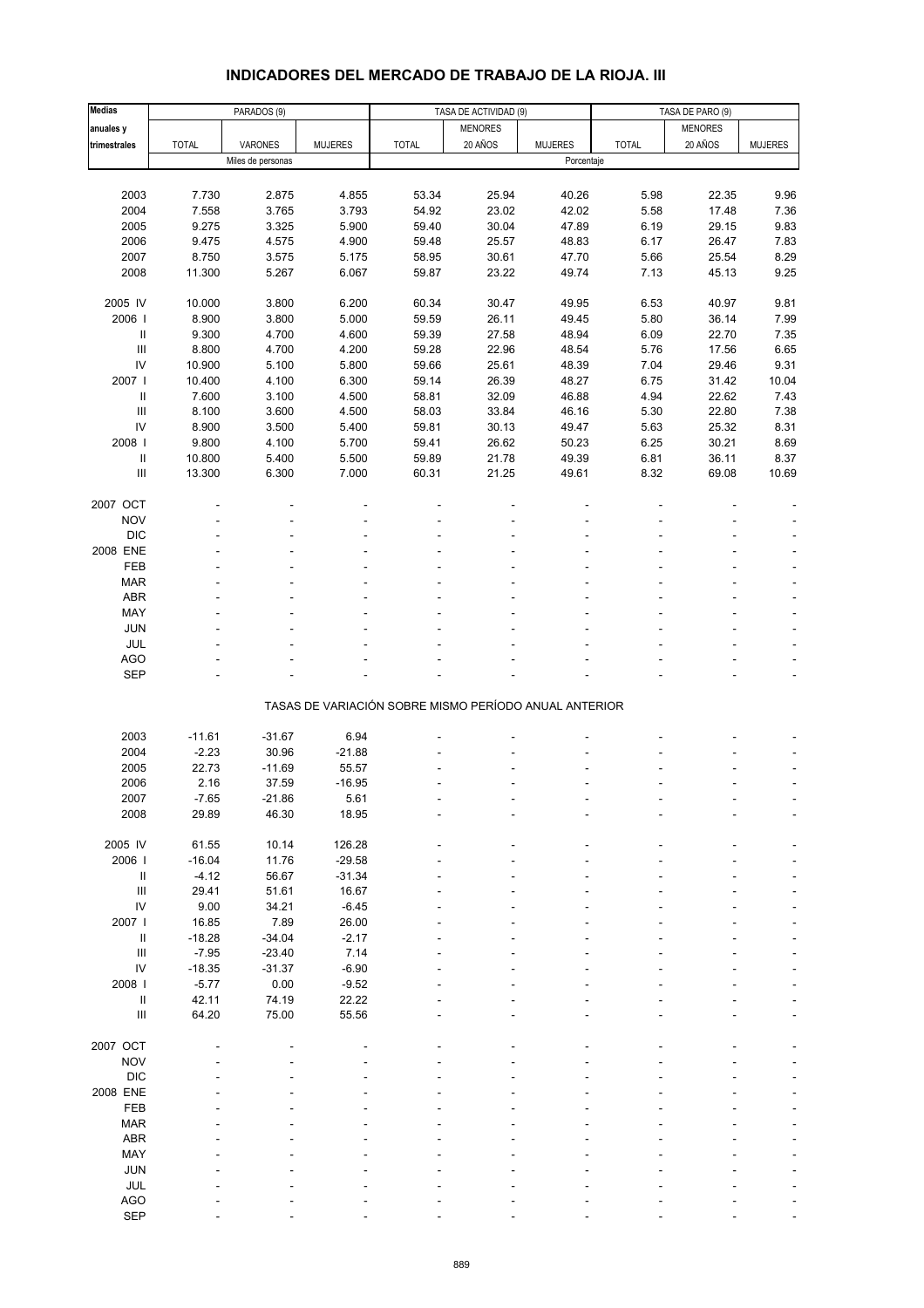| <b>Medias</b>                      |              |                                                       | PARO REGISTRADO  |              |                  |            |
|------------------------------------|--------------|-------------------------------------------------------|------------------|--------------|------------------|------------|
| anuales y                          |              |                                                       |                  |              |                  | SIN EMPLEO |
| trimestrales                       | <b>TOTAL</b> | <b>AGRICULTURA</b>                                    | <b>INDUSTRIA</b> | CONSTRUCCIÓN | <b>SERVICIOS</b> | ANTERIOR   |
|                                    |              |                                                       | Personas         |              |                  |            |
|                                    |              |                                                       |                  |              |                  |            |
| 2003                               | 9.494        | 247                                                   | 2.554            | 823          | 5.062            | 809        |
| 2004                               | 9.780        | 295                                                   | 2.569            | 887          | 5.357            | 672        |
| 2005                               | 10.000       | 303                                                   | 2.643            | 939          | 5.526            | 590        |
| 2006                               | 10.153       | 294                                                   | 2.777            | 976          | 5.560            | 546        |
| 2007                               | 10.022       | 286                                                   | 2.491            | 1.106        | 5.556            | 583        |
| 2008                               | 12.456       | 430                                                   | 2.920            | 1.834        | 6.656            | 616        |
|                                    |              |                                                       |                  |              |                  |            |
| 2006                               | 10.812       | 371                                                   | 2.802            | 984          | 6.093            | 563        |
| Ш                                  | 10.282       | 309                                                   | 2.849            | 947          | 5.599            | 579        |
| Ш                                  | 9.666        | 247                                                   | 2.724            | 1.000        | 5.190            | 506        |
| IV                                 | 9.850        | 251                                                   | 2.731            | 975          | 5.358            | 535        |
| 2007 I                             | 10.398       | 307                                                   | 2.724            | 1.002        | 5.760            | 604        |
| Ш                                  | 9.653        | 265                                                   | 2.379            | 977          | 5.437            | 595        |
| Ш                                  | 9.669        | 275                                                   | 2.373            | 1.155        | 5.297            | 568        |
| IV                                 | 10.368       | 299                                                   | 2.487            | 1.288        | 5.730            | 564        |
| 2008                               | 11.919       | 425                                                   | 2.820            | 1.508        | 6.523            | 643        |
| Ш                                  | 11.980       | 351                                                   | 2.849            | 1.635        | 6.461            | 683        |
| Ш                                  | 12.247       | 394                                                   | 2.838            | 2.018        | 6.445            | 552        |
| IV                                 | 14.287       | 608                                                   | 3.296            | 2.347        | 7.465            | 571        |
|                                    |              |                                                       |                  |              |                  |            |
| 2007 DIC                           | 10.753       | 325                                                   | 2.657            | 1.443        | 5.766            | 562        |
| 2008 ENE                           | 11.599       | 385                                                   | 2.778            | 1.451        | 6.333            | 652        |
| FEB                                | 12.128       | 503                                                   | 2.828            | 1.470        | 6.681            | 646        |
| <b>MAR</b>                         | 12.030       | 388                                                   | 2.854            | 1.602        | 6.556            | 630        |
| ABR                                | 12.138       | 380                                                   | 2.894            | 1.597        | 6.615            | 652        |
| MAY                                | 11.924       | 302                                                   | 2.883            | 1.584        | 6.434            | 721        |
| <b>JUN</b>                         | 11.879       | 372                                                   | 2.771            | 1.724        | 6.335            | 677        |
| JUL                                | 11.997       | 388                                                   | 2.794            | 1.885        | 6.358            | 572        |
| AGO                                | 12.357       | 397                                                   | 2.871            | 2.061        | 6.488            | 540        |
| <b>SEP</b>                         | 12.386       | 396                                                   | 2.850            | 2.109        | 6.488            | 543        |
| OCT                                | 13.364       | 498                                                   | 3.070            | 2.135        | 7.096            | 565        |
| <b>NOV</b>                         | 15.209       | 718                                                   | 3.522            | 2.558        | 7.834            | 577        |
|                                    |              | TASAS DE VARIACIÓN SOBRE MISMO PERÍODO ANUAL ANTERIOR |                  |              |                  |            |
|                                    |              |                                                       |                  |              |                  |            |
| 2003                               | $-2.32$      | 1.75                                                  | $-7.25$          | 10.83        | 0.55             | $-14.60$   |
| 2004                               | 3.01         | 19.43                                                 | 0.61             | 7.75         | 5.82             | $-16.88$   |
| 2005                               | 2.25         | 2.74                                                  | 2.87             | 5.88         | 3.14             | $-12.20$   |
| 2006                               | 1.53         | $-2.75$                                               | 5.05             | 4.00         | 0.62             | $-7.51$    |
| 2007                               | -1.29        | $-2.72$                                               | $-10.29$         | 13.24        | $-0.06$          | 6.80       |
| 2008                               | 25.11        | 51.94                                                 | 17.92            | 70.62        | 20.21            | 5.35       |
| 2006                               | 1.42         | 22.71                                                 | 1.30             | $-2.57$      | 2.17             | $-9.25$    |
| Ш                                  | 4.77         | 8.29                                                  | 10.21            | 5.93         | 3.10             | $-6.61$    |
| $\ensuremath{\mathsf{III}}\xspace$ | 0.79         | $-11.27$                                              | 5.30             | 6.31         | $-0.52$          | $-10.97$   |
| IV                                 | $-0.85$      | $-27.34$                                              | 3.70             | 7.02         | $-2.45$          | $-3.02$    |
| 2007                               | $-3.83$      | $-17.16$                                              | $-2.77$          | 1.86         | -5.45            | 7.29       |
| $\ensuremath{\mathsf{II}}$         | $-6.12$      | $-14.35$                                              | $-16.49$         | 3.17         | $-2.88$          | 2.76       |
| Ш                                  | 0.03         | 11.35                                                 | $-12.90$         | 15.57        | 2.07             | 12.39      |
| IV                                 | 5.25         | 19.15                                                 | $-8.95$          | 32.09        | 6.94             | 5.35       |
| 2008                               | 14.63        | 38.39                                                 | 3.51             | 50.42        | 13.25            | 6.46       |
| Ш                                  | 24.11        | 32.75                                                 | 19.75            | 67.41        | 18.83            | 14.85      |
| Ш                                  | 26.66        | 43.33                                                 | 19.61            | 74.70        | 21.66            | $-2.93$    |
| IV                                 | 40.41        | 112.96                                                | 37.22            | 93.77        | 30.70            | 1.06       |
|                                    |              |                                                       |                  |              |                  |            |
| 2007 DIC                           | 5.90         | 22.18                                                 | $-6.44$          | 31.54        | 6.44             | 5.24       |
| 2008 ENE                           | 10.88        | 33.68                                                 | $-3.04$          | 41.42        | 10.47            | 18.76      |
| FEB                                | 16.45        | 56.70                                                 | 3.14             | 48.79        | 16.13            | 5.73       |
| <b>MAR</b>                         | 16.59        | 23.96                                                 | 11.22            | 61.33        | 13.13            | $-3.23$    |
| ABR                                | 20.31        | 24.59                                                 | 16.41            | 57.96        | 16.22            | 9.58       |
| MAY                                | 25.63        | 28.51                                                 | 21.59            | 65.52        | 20.06            | 26.71      |
| <b>JUN</b>                         | 26.66        | 46.46                                                 | 21.48            | 79.21        | 20.41            | 9.02       |
| JUL                                | 27.64        | 44.78                                                 | 19.10            | 81.60        | 23.12            | $-1.89$    |
| AGO                                | 24.38        | 32.78                                                 | 16.23            | 63.05        | 21.41            | $-3.23$    |
| <b>SEP</b>                         | 28.06        | 54.09                                                 | 23.75            | 81.19        | 20.51            | $-3.72$    |
| OCT                                | 33.72        | 85.82                                                 | 30.53            | 77.92        | 25.73            | 6.60       |
| <b>NOV</b>                         | 46.86        | 136.96                                                | 43.64            | 109.33       | 35.56            | $-3.83$    |

### **INDICADORES DEL MERCADO DE TRABAJO DE LA RIOJA. IV**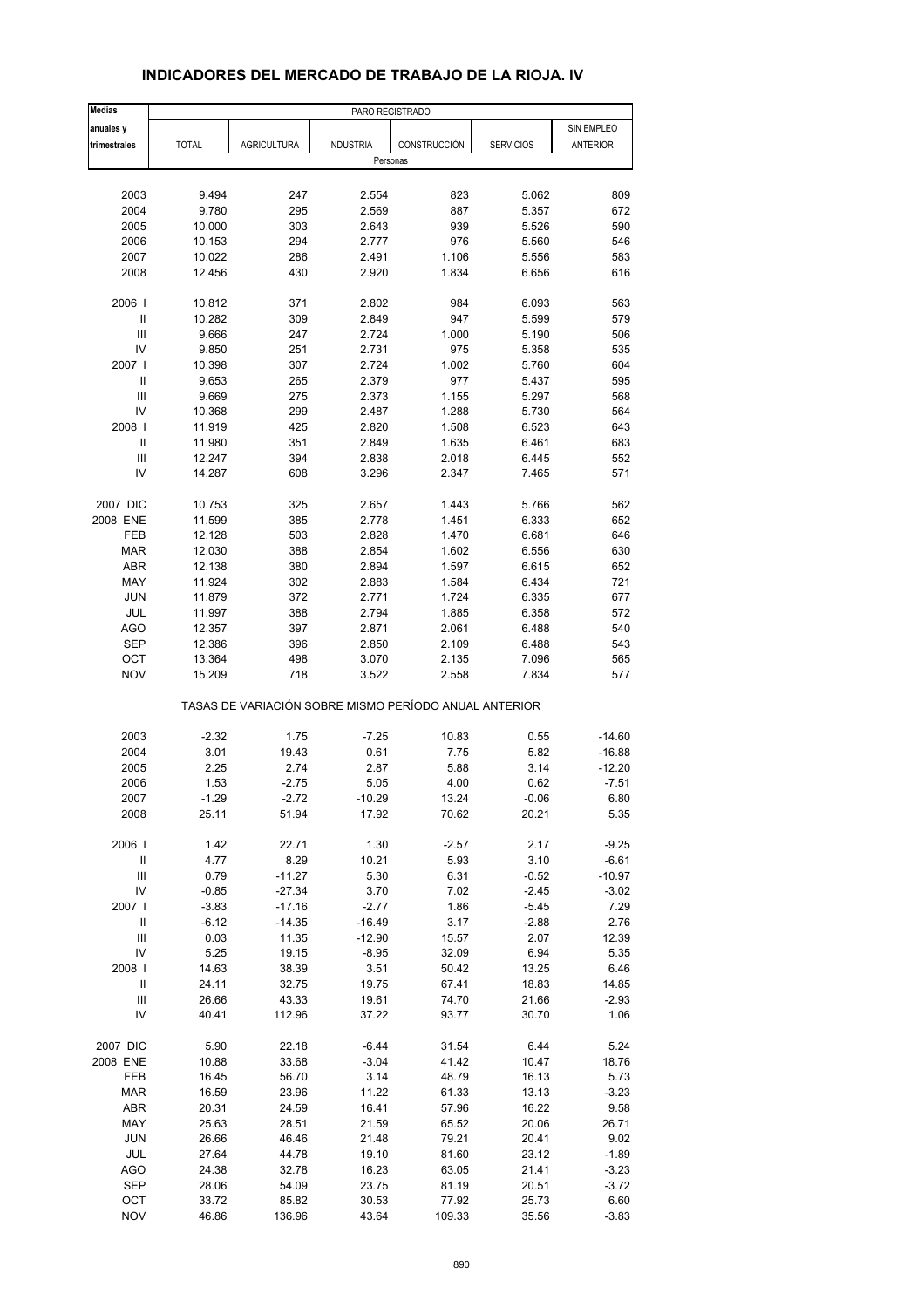## **INDICADORES DEL MERCADO DE TRABAJO DE LA RIOJA. V**

| <b>Medias</b>  | AFILIADOS A LA SEGURIDAD SOCIAL EN ALTA LABORAL |                    |                  |                                                       |                  |  |  |  |
|----------------|-------------------------------------------------|--------------------|------------------|-------------------------------------------------------|------------------|--|--|--|
| anuales y      |                                                 |                    | <b>TOTAL</b>     |                                                       |                  |  |  |  |
| trimestrales   | <b>TOTAL</b>                                    | <b>AGRICULTURA</b> | <b>INDUSTRIA</b> | CONSTRUCCIÓN                                          | <b>SERVICIOS</b> |  |  |  |
|                |                                                 |                    | Personas         |                                                       |                  |  |  |  |
|                |                                                 |                    |                  |                                                       |                  |  |  |  |
| 2003           | 116.769                                         | 9.771              | 31.154           | 12.749                                                | 63.005           |  |  |  |
| 2004           | 120.496                                         | 10.365             | 30.970           | 13.337                                                | 65.747           |  |  |  |
| 2005           | 125.732                                         | 10.783             | 30.788           | 14.446                                                | 69.670           |  |  |  |
| 2006           | 129.535                                         | 9.933              | 30.374           | 16.118                                                | 73.108           |  |  |  |
| 2007           | 133.070                                         | 9.643              | 30.780           | 17.420                                                | 75.227           |  |  |  |
| 2008           | 132.838                                         | 9.793              | 30.431           | 16.579                                                | 76.034           |  |  |  |
| 2006           | 127.653                                         | 10.259             | 30.392           | 15.443                                                | 71.550           |  |  |  |
| Ш              | 128.796                                         | 9.467              | 30.364           | 16.155                                                | 72.810           |  |  |  |
| Ш              | 130.024                                         | 9.460              | 30.418           | 16.365                                                | 73.781           |  |  |  |
| IV             | 131.668                                         | 10.545             | 30.323           | 16.509                                                | 74.290           |  |  |  |
| 2007 l         | 131.170                                         | 9.643              | 30.501           | 16.988                                                | 74.037           |  |  |  |
| Ш              | 132.991                                         | 9.504              | 30.801           | 17.576                                                | 75.110           |  |  |  |
| Ш              | 133.475                                         | 9.273              | 30.836           | 17.573                                                | 75.793           |  |  |  |
| IV             | 134.642                                         | 10.152             | 30.982           | 17.541                                                | 75.966           |  |  |  |
| 2008           | 133.276                                         | 9.504              | 30.717           | 17.438                                                | 75.618           |  |  |  |
| Ш              | 133.723                                         | 9.691              | 30.609           | 17.218                                                | 76.204           |  |  |  |
| Ш              | 132.215                                         | 9.526              | 30.245           | 16.122                                                | 76.323           |  |  |  |
| IV             | 131.786                                         | 10.781             | 30.015           | 15.019                                                | 75.972           |  |  |  |
| 2007 DIC       | 133.607                                         | 10.059             | 30.451           | 17.116                                                | 75.981           |  |  |  |
| 2008 ENE       | 133.533                                         | 9.847              | 30.749           | 17.484                                                | 75.453           |  |  |  |
| FEB            | 133.189                                         | 9.391              | 30.715           | 17.466                                                | 75.617           |  |  |  |
| <b>MAR</b>     | 133.107                                         | 9.273              | 30.688           | 17.363                                                | 75.783           |  |  |  |
| ABR            | 133.157                                         | 9.309              | 30.557           | 17.419                                                | 75.872           |  |  |  |
| MAY            | 134.723                                         | 10.038             | 30.701           | 17.319                                                | 76.665           |  |  |  |
| <b>JUN</b>     | 133.288                                         | 9.726              | 30.569           | 16.917                                                | 76.076           |  |  |  |
| JUL            | 132.588                                         | 9.316              | 30.193           | 16.529                                                | 76.550           |  |  |  |
| AGO            | 132.295                                         | 9.433              | 30.156           | 16.132                                                | 76.574           |  |  |  |
| <b>SEP</b>     | 131.762                                         | 9.828              | 30.385           | 15.704                                                | 75.845           |  |  |  |
| OCT            | 132.537                                         | 11.028             | 30.360           | 15.255                                                | 75.894           |  |  |  |
| <b>NOV</b>     | 131.034                                         | 10.533             | 29.669           | 14.782                                                | 76.050           |  |  |  |
|                |                                                 |                    |                  | TASAS DE VARIACIÓN SOBRE MISMO PERÍODO ANUAL ANTERIOR |                  |  |  |  |
| 2003           | 4.24                                            | 8.64               | 0.53             | 6.71                                                  | 5.00             |  |  |  |
| 2004           | 3.19                                            | 6.08               | $-0.59$          | 4.61                                                  | 4.35             |  |  |  |
| 2005           | 4.34                                            | 4.04               | $-0.59$          | 8.32                                                  | 5.97             |  |  |  |
| 2006           | 3.03                                            | $-7.88$            | $-1.34$          | 11.57                                                 | 4.93             |  |  |  |
| 2007           | 2.73                                            | -2.92              | 1.34             | 8.08                                                  | 2.90             |  |  |  |
| 2008           | $-0.14$                                         | 1.96               | $-1.23$          | $-4.98$                                               | 1.17             |  |  |  |
| 2006           | 5.34                                            | $-3.47$            | $-0.32$          | 14.85                                                 | 7.49             |  |  |  |
| $\sf II$       | 2.93                                            | $-13.41$           | $-1.77$          | 13.14                                                 |                  |  |  |  |
| Ш              | 1.82                                            | $-9.43$            | $-1.86$          | 9.16                                                  | 5.57<br>3.60     |  |  |  |
| IV             | 2.13                                            | $-5.21$            | $-1.41$          | 9.57                                                  | 3.28             |  |  |  |
| 2007 l         | 2.75                                            | $-6.00$            | 0.36             | 10.00                                                 | 3.48             |  |  |  |
| $\mathsf{I}$   | 3.26                                            | 0.39               | 1.44             | 8.80                                                  | 3.16             |  |  |  |
| $\mathsf{III}$ | 2.65                                            | $-1.98$            | 1.37             | 7.38                                                  | 2.73             |  |  |  |
| IV             | 2.26                                            | $-3.73$            | 2.17             | 6.25                                                  | 2.26             |  |  |  |
| 2008           | 1.61                                            | $-1.44$            | 0.71             | 2.64                                                  | 2.13             |  |  |  |
| Ш              | 0.55                                            | 1.97               | $-0.62$          | $-2.04$                                               | 1.46             |  |  |  |
| Ш              | $-0.94$                                         | 2.72               | $-1.92$          | $-8.26$                                               | 0.70             |  |  |  |
| IV             | -2.50                                           | 5.70               | $-3.95$          | $-15.41$                                              | 0.02             |  |  |  |
|                |                                                 |                    |                  |                                                       |                  |  |  |  |
| 2007 DIC       | 2.14                                            | $-5.73$            | 1.59             | 6.23                                                  | 2.61             |  |  |  |
| 2008 ENE       | 2.22                                            | $-3.16$            | 1.83             | 5.05                                                  | 2.47             |  |  |  |
| FEB            | 1.71                                            | $-1.47$            | 0.30             | 3.06                                                  | 2.39             |  |  |  |
| <b>MAR</b>     | 0.90                                            | 0.48               | 0.00             | $-0.06$                                               | 1.55             |  |  |  |
| ABR            | 1.11                                            | 1.42               | $-0.21$          | 0.00                                                  | 1.87             |  |  |  |
| MAY            | 0.91                                            | 1.88               | $-0.67$          | $-1.44$                                               | 1.98             |  |  |  |
| <b>JUN</b>     | $-0.36$                                         | 2.61               | $-0.98$          | $-4.63$                                               | 0.52             |  |  |  |
| JUL            | $-0.64$                                         | 3.05               | $-1.77$          | $-6.21$                                               | 0.67             |  |  |  |
| AGO            | $-0.18$                                         | 3.39               | $-1.11$          | $-7.60$                                               | 1.48             |  |  |  |
| <b>SEP</b>     | $-2.00$                                         | 1.79               | $-2.86$          | $-10.96$                                              | $-0.04$          |  |  |  |
| OCT            | $-1.86$                                         | 7.40               | $-3.20$          | $-13.70$                                              | 0.20             |  |  |  |
| <b>NOV</b>     | $-3.13$                                         | 3.98               | $-4.70$          | $-17.10$                                              | $-0.17$          |  |  |  |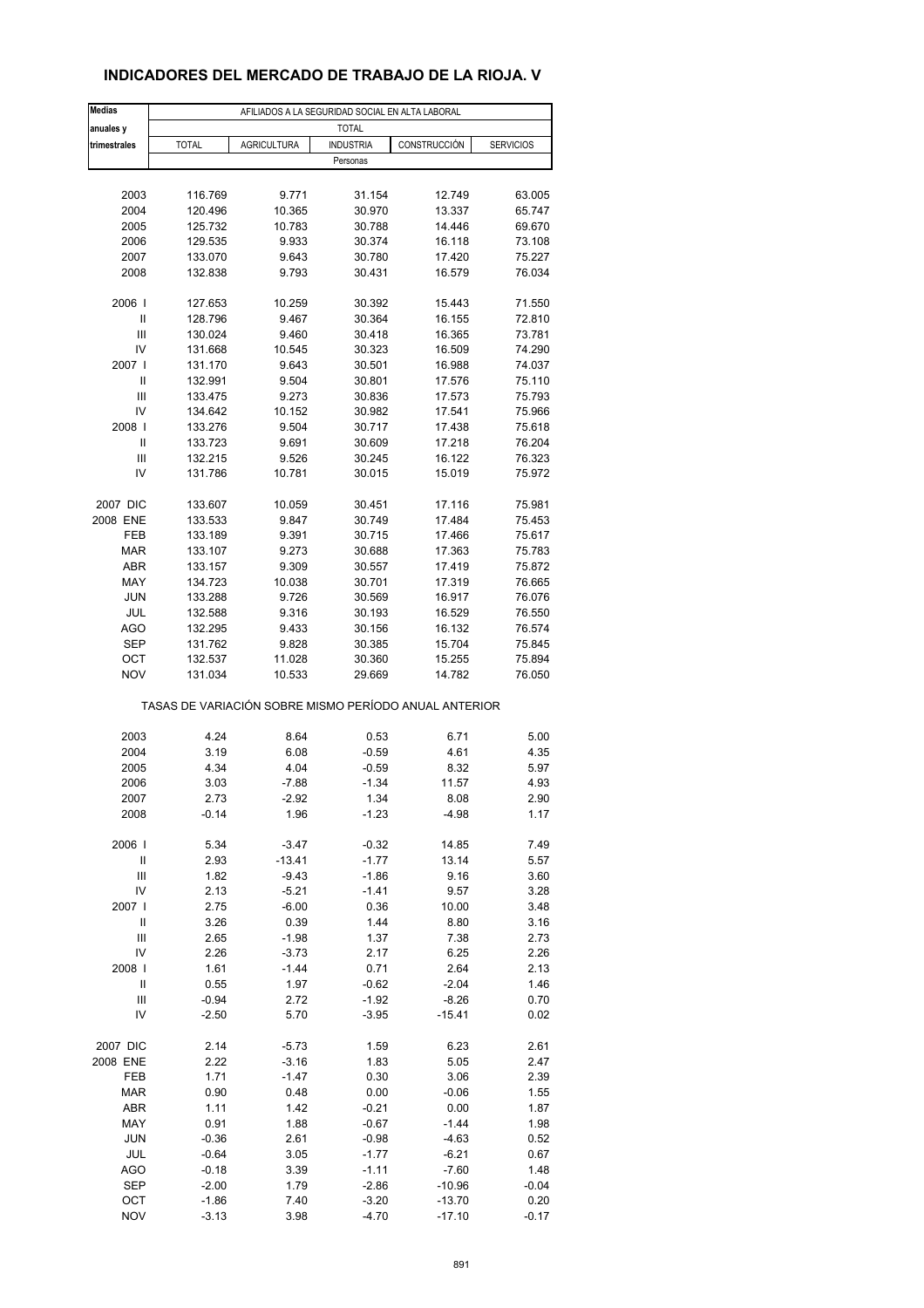# **INDICADORES DEL MERCADO DE TRABAJO DE LA RIOJA. VI**

| <b>Medias</b>     | AFILIADOS A LA SEGURIDAD SOCIAL EN ALTA LABORAL       |                     |                     |                  |                  |  |  |  |
|-------------------|-------------------------------------------------------|---------------------|---------------------|------------------|------------------|--|--|--|
| anuales y         |                                                       |                     | <b>CUENTA AJENA</b> |                  |                  |  |  |  |
| trimestrales      | <b>TOTAL</b>                                          | <b>AGRICULTURA</b>  | <b>INDUSTRIA</b>    | CONSTRUCCIÓN     | <b>SERVICIOS</b> |  |  |  |
|                   |                                                       |                     | Personas            |                  |                  |  |  |  |
|                   |                                                       |                     |                     |                  |                  |  |  |  |
| 2003              | 89.566                                                | 4.156               | 28.026              | 9.183            | 48.150           |  |  |  |
| 2004              | 92.755                                                | 4.830               | 27.870              | 9.481            | 50.532           |  |  |  |
| 2005              | 97.132                                                | 5.391               | 27.771              | 10.382           | 53.577           |  |  |  |
| 2006              | 100.419                                               | 4.710               | 27.382              | 11.793           | 56.535           |  |  |  |
| 2007              | 103.517                                               | 4.589               | 27.835              | 12.371           | 58.722           |  |  |  |
| 2008              | 103.601                                               | 4.886               | 27.573              | 11.541           | 59.601           |  |  |  |
|                   |                                                       |                     |                     |                  |                  |  |  |  |
| 2006              | 98.615                                                | 4.975               | 27.414              | 11.201           | 55.025           |  |  |  |
| Ш                 | 99.534                                                | 4.212               | 27.369              | 11.833           | 56.120           |  |  |  |
| Ш<br>IV           | 100.897<br>102.632                                    | 4.259<br>5.393      | 27.415<br>27.329    | 12.028<br>12.111 | 57.195<br>57.798 |  |  |  |
| 2007 l            | 101.998                                               | 4.536               | 27.534              | 12.329           | 57.599           |  |  |  |
| Ш                 | 103.431                                               | 4.423               | 27.847              | 12.577           | 58.584           |  |  |  |
| Ш                 | 103.777                                               | 4.243               | 27.899              | 12.369           | 59.266           |  |  |  |
| IV                | 104.862                                               | 5.154               | 28.059              | 12.208           | 59.440           |  |  |  |
| 2008              | 103.717                                               | 4.558               | 27.835              | 12.187           | 59.137           |  |  |  |
| Ш                 | 104.311                                               | 4.778               | 27.749              | 12.085           | 59.700           |  |  |  |
| Ш                 | 103.167                                               | 4.640               | 27.412              | 11.183           | 59.932           |  |  |  |
| IV                | 103.015                                               | 5.913               | 27.157              | 10.295           | 59.651           |  |  |  |
|                   |                                                       |                     |                     |                  |                  |  |  |  |
| 2007 DIC          | 103.829                                               | 5.069               | 27.532              | 11.796           | 59.432           |  |  |  |
| 2008 ENE          | 103.969                                               | 4.893               | 27.854              | 12.237           | 58.985           |  |  |  |
| FEB               | 103.646                                               | 4.450               | 27.841              | 12.210           | 59.145           |  |  |  |
| <b>MAR</b>        | 103.537                                               | 4.331               | 27.811              | 12.113           | 59.282           |  |  |  |
| ABR               | 103.687                                               | 4.388               | 27.693              | 12.225           | 59.381           |  |  |  |
| MAY               | 105.285                                               | 5.124               | 27.837              | 12.163           | 60.161           |  |  |  |
| <b>JUN</b>        | 103.962                                               | 4.821               | 27.717              | 11.866           | 59.558           |  |  |  |
| JUL               | 103.432                                               | 4.427               | 27.352              | 11.531           | 60.122           |  |  |  |
| AGO               | 103.241                                               | 4.546               | 27.328              | 11.190           | 60.177           |  |  |  |
| <b>SEP</b>        | 102.828                                               | 4.946               | 27.557              | 10.829           | 59.496           |  |  |  |
| ОСТ<br><b>NOV</b> | 103.709<br>102.320                                    | 6.151<br>5.674      | 27.509<br>26.804    | 10.477<br>10.112 | 59.572<br>59.730 |  |  |  |
|                   |                                                       |                     |                     |                  |                  |  |  |  |
|                   | TASAS DE VARIACIÓN SOBRE MISMO PERÍODO ANUAL ANTERIOR |                     |                     |                  |                  |  |  |  |
|                   |                                                       |                     |                     |                  |                  |  |  |  |
| 2003              | 4.97                                                  | 26.57               | 0.49                | 7.28             | 5.71             |  |  |  |
| 2004              | 3.56                                                  | 16.22               | $-0.56$             | 3.26             | 4.95             |  |  |  |
| 2005              | 4.72                                                  | 11.63               | $-0.36$             | 9.50             | 6.03             |  |  |  |
| 2006              | 3.38                                                  | -12.64              | $-1.40$             | 13.59            | 5.52             |  |  |  |
| 2007              | 3.08                                                  | -2.56               | 1.65                | 4.90             | 3.87             |  |  |  |
| 2008              | 0.11                                                  | 7.50                | $-1.04$             | $-7.10$          | 1.61             |  |  |  |
|                   |                                                       |                     |                     |                  |                  |  |  |  |
| 2006              | 5.74                                                  | $-3.65$             | $-0.11$             | 17.92            | 7.59             |  |  |  |
| Ш                 | 3.07                                                  | $-23.57$            | $-1.78$             | 15.88            | 5.94             |  |  |  |
| Ш<br>IV           | 2.10<br>2.76                                          | $-16.32$<br>$-7.04$ | $-2.07$<br>$-1.62$  | 10.16<br>11.09   | 4.36<br>4.35     |  |  |  |
| 2007              | 3.43                                                  | $-8.82$             | 0.44                | 10.07            | 4.68             |  |  |  |
| $\mathsf{I}$      | 3.92                                                  | 5.02                | 1.75                | 6.29             | 4.39             |  |  |  |
| Ш                 | 2.85                                                  | $-0.38$             | 1.76                | 2.84             | 3.62             |  |  |  |
| IV                | 2.17                                                  | $-4.43$             | 2.67                | 0.80             | 2.84             |  |  |  |
| 2008              | 1.69                                                  | 0.48                | 1.09                | $-1.15$          | 2.67             |  |  |  |
| Ш                 | 0.85                                                  | 8.02                | $-0.35$             | $-3.91$          | 1.90             |  |  |  |
| Ш                 | $-0.59$                                               | 9.36                | $-1.74$             | $-9.59$          | 1.12             |  |  |  |
| IV                | $-2.24$                                               | 13.77               | $-4.12$             | $-17.08$         | 0.35             |  |  |  |
|                   |                                                       |                     |                     |                  |                  |  |  |  |
| 2007 DIC          | 2.00                                                  | $-8.40$             | 2.04                | 0.92             | 3.20             |  |  |  |
| 2008 ENE          | 2.28                                                  | $-3.11$             | 2.33                | 0.65             | 3.08             |  |  |  |
| FEB               | 1.82                                                  | 0.56                | 0.68                | $-0.64$          | 3.00             |  |  |  |
| <b>MAR</b>        | 0.96                                                  | 4.77                | 0.30                | $-3.41$          | 1.94             |  |  |  |
| ABR               | 1.45                                                  | 7.44                | 0.09                | $-2.19$          | 2.45             |  |  |  |
| MAY               | 1.28                                                  | 7.49                | $-0.41$             | $-3.20$          | 2.55             |  |  |  |
| <b>JUN</b>        | $-0.16$                                               | 9.12                | $-0.73$             | $-6.32$          | 0.73             |  |  |  |
| JUL               | $-0.31$                                               | 10.84               | $-1.58$             | $-7.60$          | 1.06             |  |  |  |
| AGO               | 0.41                                                  | 10.96               | $-0.85$             | $-8.51$          | 2.12             |  |  |  |
| SEP               | $-1.84$                                               | 6.66                | $-2.77$             | $-12.66$         | 0.19             |  |  |  |
| OCT               | $-1.50$                                               | 16.85               | $-3.27$             | $-15.19$         | 0.56             |  |  |  |
| <b>NOV</b>        | $-2.98$                                               | 10.60               | $-4.98$             | $-18.95$         | 0.14             |  |  |  |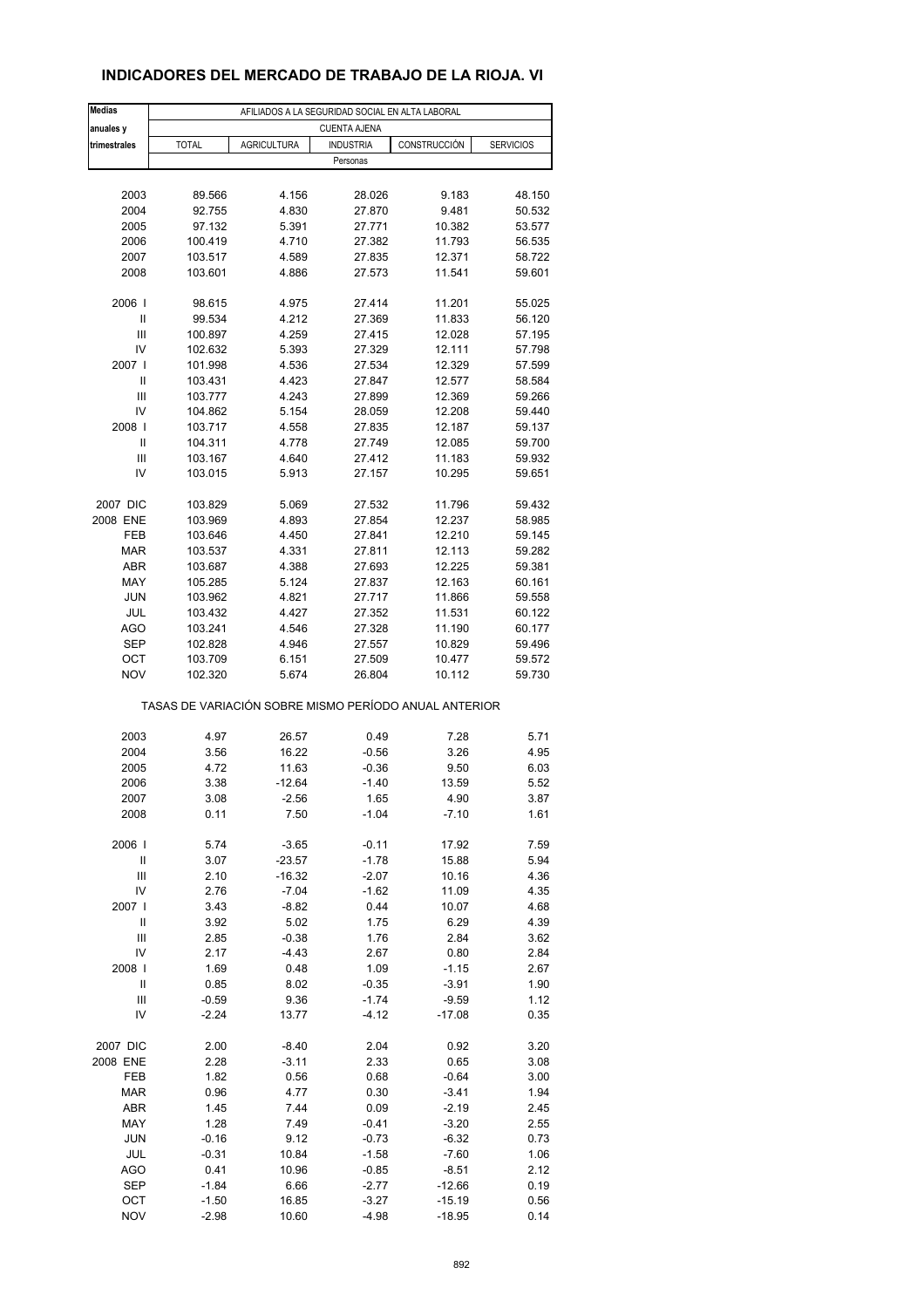## **INDICADORES DEL MERCADO DE TRABAJO DE LA RIOJA. VII**

| <b>Medias</b>     | AFILIADOS A LA SEGURIDAD SOCIAL EN ALTA LABORAL       |                    |                      |                     |                    |  |  |  |
|-------------------|-------------------------------------------------------|--------------------|----------------------|---------------------|--------------------|--|--|--|
| anuales y         |                                                       |                    | <b>CUENTA PROPIA</b> |                     |                    |  |  |  |
| trimestrales      | <b>TOTAL</b>                                          | <b>AGRICULTURA</b> | <b>INDUSTRIA</b>     | CONSTRUCCIÓN        | <b>SERVICIOS</b>   |  |  |  |
|                   |                                                       |                    | Personas             |                     |                    |  |  |  |
|                   |                                                       |                    |                      |                     |                    |  |  |  |
| 2003              | 27.204                                                | 5.615              | 3.128                | 3.567               | 14.855             |  |  |  |
| 2004              | 27.741                                                | 5.535              | 3.100                | 3.856               | 15.215             |  |  |  |
| 2005<br>2006      | 28.600<br>29.116                                      | 5.391<br>5.223     | 3.017                | 4.064               | 16.093<br>16.573   |  |  |  |
| 2007              | 29.553                                                | 5.054              | 2.993<br>2.945       | 4.325<br>5.049      | 16.505             |  |  |  |
| 2008              | 29.236                                                | 4.906              | 2.858                | 5.038               | 16.434             |  |  |  |
|                   |                                                       |                    |                      |                     |                    |  |  |  |
| 2006              | 29.038                                                | 5.283              | 2.978                | 4.243               | 16.525             |  |  |  |
| Ш                 | 29.263                                                | 5.255              | 2.996                | 4.322               | 16.690             |  |  |  |
| Ш                 | 29.127                                                | 5.201              | 3.003                | 4.338               | 16.586             |  |  |  |
| IV                | 29.036                                                | 5.152              | 2.994                | 4.398               | 16.492             |  |  |  |
| 2007 l            | 29.171                                                | 5.106              | 2.967                | 4.659               | 16.438             |  |  |  |
| Ш                 | 29.561                                                | 5.081              | 2.954                | 4.999               | 16.526             |  |  |  |
| Ш                 | 29.698                                                | 5.030              | 2.937                | 5.204               | 16.527             |  |  |  |
| IV                | 29.781                                                | 4.998              | 2.923                | 5.333               | 16.527             |  |  |  |
| 2008              | 29.559                                                | 4.946              | 2.882                | 5.251               | 16.480             |  |  |  |
| Ш                 | 29.411                                                | 4.913              | 2.860                | 5.134               | 16.504             |  |  |  |
| Ш                 | 29.048                                                | 4.886              | 2.832                | 4.938               | 16.391             |  |  |  |
| IV                | 28.771                                                | 4.868              | 2.858                | 4.724               | 16.321             |  |  |  |
| 2007 DIC          | 29.778                                                | 4.990              | 2.919                | 5.320               | 16.549             |  |  |  |
| 2008 ENE          | 29.564                                                | 4.954              | 2.895                | 5.247               | 16.468             |  |  |  |
| FEB               | 29.543                                                | 4.941              | 2.874                | 5.256               | 16.472             |  |  |  |
| <b>MAR</b>        | 29.570                                                | 4.942              | 2.877                | 5.250               | 16.501             |  |  |  |
| ABR               | 29.470                                                | 4.921              | 2.864                | 5.194               | 16.491             |  |  |  |
| MAY               | 29.438                                                | 4.914              | 2.864                | 5.156               | 16.504             |  |  |  |
| <b>JUN</b>        | 29.326                                                | 4.905              | 2.852                | 5.051               | 16.518             |  |  |  |
| JUL               | 29.156                                                | 4.889              | 2.841                | 4.998               | 16.428             |  |  |  |
| AGO               | 29.054                                                | 4.887              | 2.828                | 4.942               | 16.397             |  |  |  |
| <b>SEP</b>        | 28.934                                                | 4.882              | 2.828                | 4.875               | 16.349             |  |  |  |
| OCT               | 28.828                                                | 4.877              | 2.851                | 4.778               | 16.322             |  |  |  |
| <b>NOV</b>        | 28.714                                                | 4.859              | 2.865                | 4.670               | 16.320             |  |  |  |
|                   |                                                       |                    |                      |                     |                    |  |  |  |
|                   | TASAS DE VARIACIÓN SOBRE MISMO PERÍODO ANUAL ANTERIOR |                    |                      |                     |                    |  |  |  |
|                   |                                                       |                    |                      |                     |                    |  |  |  |
| 2003              | 1.90                                                  | $-1.67$            | 0.96                 | 5.29                | 2.78               |  |  |  |
| 2004              | 1.97                                                  | $-1.43$            | $-0.92$              | 8.11                | 2.42               |  |  |  |
| 2005<br>2006      | 3.10                                                  | $-2.59$            | $-2.66$              | 5.39<br>6.43        | 5.77<br>2.99       |  |  |  |
|                   | 1.81                                                  | $-3.13$            | $-0.81$              |                     |                    |  |  |  |
| 2007<br>2008      | 1.50<br>$-1.00$                                       | -3.24<br>$-3.03$   | $-1.58$<br>$-3.04$   | 16.74<br>0.27       | $-0.41$<br>$-0.41$ |  |  |  |
|                   |                                                       |                    |                      |                     |                    |  |  |  |
| 2006              | 4.03                                                  | $-3.30$            | $-2.21$              | 7.47                | 7.16               |  |  |  |
| Ш                 | 2.45                                                  | $-3.10$            | $-1.62$              | 6.25                | 4.36               |  |  |  |
| Ш                 | 0.86                                                  | $-2.89$            | 0.10                 | 6.46                | 1.05               |  |  |  |
| IV                | $-0.03$                                               | $-3.22$            | 0.53                 | 5.57                | $-0.32$            |  |  |  |
| 2007 l            | 0.46                                                  | $-3.35$            | $-0.37$              | 9.82                | $-0.53$            |  |  |  |
| $\mathsf{I}$      | 1.02                                                  | $-3.32$            | $-1.38$              | 15.67               | $-0.98$            |  |  |  |
| $\mathsf{III}$    | 1.96                                                  | $-3.28$            | $-2.20$              | 19.97               | $-0.36$            |  |  |  |
| IV                | 2.57                                                  | $-2.99$            | $-2.37$              | 21.26               | 0.21               |  |  |  |
| 2008              | 1.33                                                  | $-3.15$            | $-2.88$              | 12.70               | 0.26               |  |  |  |
| $\sf II$          | $-0.51$                                               | $-3.29$            | $-3.19$              | 2.69                | $-0.13$            |  |  |  |
| Ш                 | $-2.19$                                               | $-2.87$            | $-3.55$              | $-5.11$             | $-0.82$            |  |  |  |
| IV                | $-3.39$                                               | $-2.68$            | $-2.29$              | $-11.53$            | $-1.18$            |  |  |  |
|                   |                                                       |                    |                      |                     |                    |  |  |  |
| 2007 DIC          | 2.66                                                  | $-2.84$            | $-2.41$              | 20.28               | 0.56               |  |  |  |
| 2008 ENE          | 1.99                                                  | $-3.20$            | $-2.66$              | 16.99               | 0.35               |  |  |  |
| FEB               | 1.31                                                  | $-3.23$            | $-3.20$              | 12.81               | 0.27               |  |  |  |
| <b>MAR</b>        | 0.70                                                  | $-3.00$            | $-2.77$              | 8.61                | 0.15               |  |  |  |
| ABR               | $-0.05$                                               | $-3.42$            | $-3.08$              | 5.57                | $-0.15$            |  |  |  |
| MAY               | $-0.41$                                               | $-3.38$            | $-3.11$              | 2.98                | $-0.04$            |  |  |  |
| <b>JUN</b>        | $-1.05$                                               | $-3.08$            | $-3.39$              | $-0.39$             | $-0.21$            |  |  |  |
| JUL               | $-1.79$                                               | $-3.11$            | $-3.53$              | $-2.86$             | $-0.75$            |  |  |  |
| AGO               | $-2.22$                                               | $-2.78$            | -3.48                | $-5.45$             | $-0.81$            |  |  |  |
| <b>SEP</b><br>OCT | $-2.55$<br>$-3.12$                                    | $-2.71$<br>$-2.54$ | $-3.65$<br>$-2.56$   | $-6.97$<br>$-10.24$ | $-0.90$            |  |  |  |
| <b>NOV</b>        | $-3.67$                                               | $-2.82$            | $-2.02$              | $-12.81$            | $-1.10$<br>$-1.25$ |  |  |  |
|                   |                                                       |                    |                      |                     |                    |  |  |  |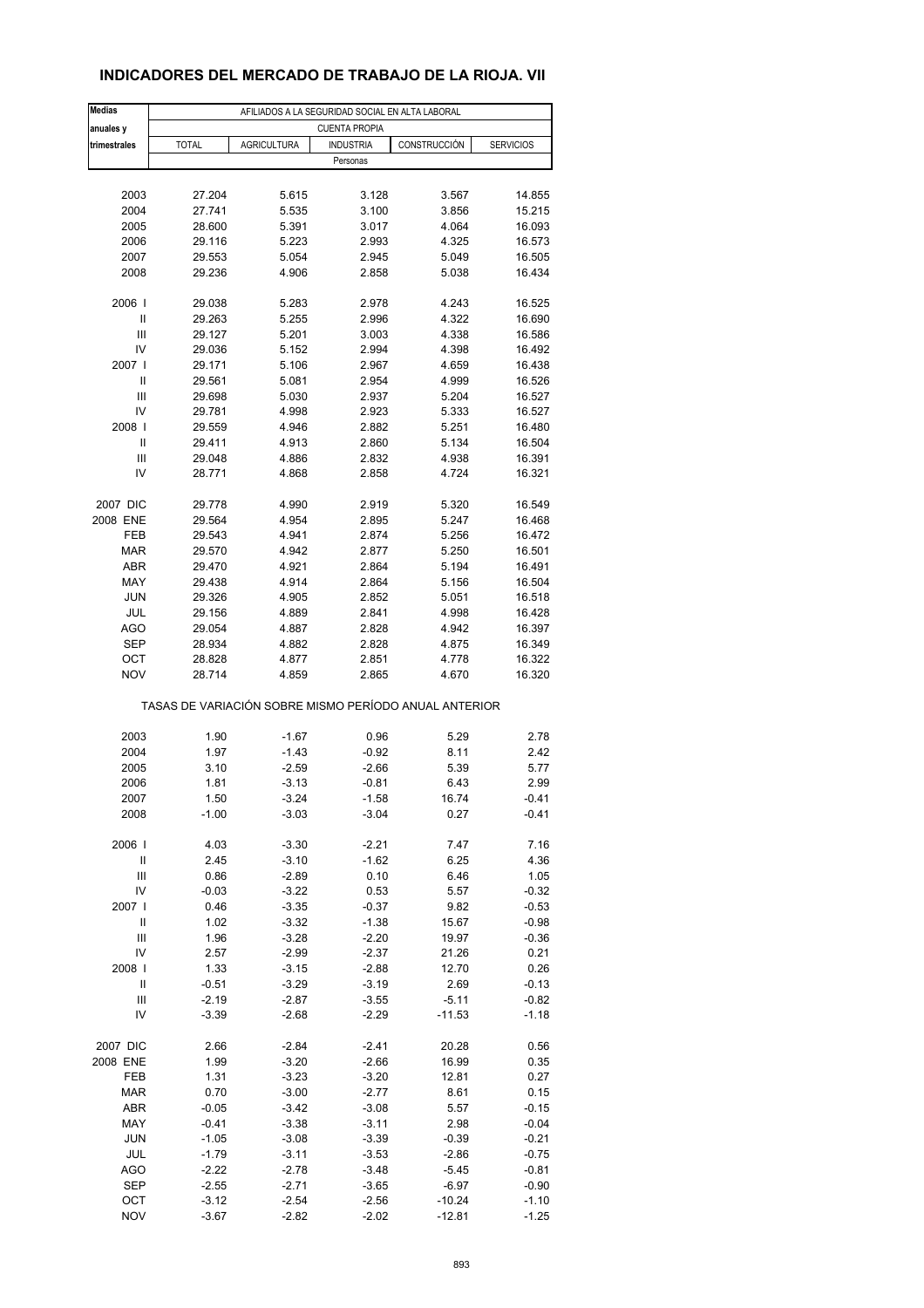| <b>Medias</b>                      |              | EFECTIVOS LABORALES |                   |                  |                                                       |                    | JORNADA MEDIA POR TRABAJADOR Y TRIM. |                 |                          |
|------------------------------------|--------------|---------------------|-------------------|------------------|-------------------------------------------------------|--------------------|--------------------------------------|-----------------|--------------------------|
| anuales y                          | <b>TOTAL</b> |                     | <b>SECTORES</b>   |                  | CONTRATO                                              | CONTRATO           | <b>TOTAL</b>                         | A TIEMPO        | A TIEMPO                 |
| trimestrales                       |              | <b>INDUSTRIA</b>    | CONSTRUC.         | <b>SERVICIOS</b> | <b>INDEFINIDO</b>                                     | <b>TEMPORAL</b>    |                                      | COMPLETO        | PARCIAL                  |
|                                    |              |                     | Miles de personas |                  |                                                       |                    |                                      | Horas           |                          |
|                                    |              |                     |                   |                  |                                                       |                    |                                      |                 |                          |
| 2003                               | 78.0         | 27.7                | 9.1               | 41.2             | 55.0                                                  | 23.0               | 411.9                                | 439.9           | 235.3                    |
| 2004                               | 80.3         | 27.6                | 9.4               | 43.3             | 58.0                                                  | 22.4               | 411.7                                | 437.7           | 234.9                    |
| 2005                               | 83.4         | 27.7                | 10.4              | 45.3             | 60.4                                                  | 23.0               | 406.9                                | 435.8           | 240.3                    |
| 2006                               | 86.9         | 27.7                | 11.8              | 47.4             | 64.9                                                  | 22.0               | 406.9                                | 434.7           | 238.8                    |
| 2007                               | 90.9         | 27.9                | 12.3              | 50.6             | 66.6                                                  | 24.3               | 405.9                                | 431.9           | 245.3                    |
| 2008                               | 90.6         | 28.2                | 11.8              | 50.6             | 67.6                                                  | 23.0               | 424.0                                | 451.4           | 248.6                    |
| 2005 III                           | 85.1         | 28.1                | 11.0              | 46.1             | 61.1                                                  | 24.0               | 360.9                                | 384.9           | 225.6                    |
| IV                                 | 83.9         | 27.5                | 10.4              | 45.9             | 61.9                                                  | 22.0               | 413.7                                | 444.0           | 234.9                    |
| 2006                               | 85.7         | 27.9                | 11.5              | 46.4             | 64.3                                                  | 21.4               | 423.3                                | 458.2           | 233.2                    |
| $\ensuremath{\mathsf{II}}$         | 86.4         | 27.9                | 11.9              | 46.6             | 63.1                                                  | 23.3               | 425.2                                | 454.5           | 239.6                    |
| $\mathbf{III}$                     | 88.4         | 28.0                | 12.1              | 48.3             | 64.7                                                  | 23.7               | 362.8                                | 382.1           | 228.2                    |
| IV                                 | 87.0         | 27.0                | 11.7              | 48.3             | 67.6                                                  | 19.4               | 416.0                                | 444.3           | 254.1                    |
| 2007 l                             | 90.1         | 27.5                | 12.6              | 50.0             | 66.3                                                  | 23.8               | 421.3                                | 454.1           | 251.4                    |
| $\mathbf{II}$                      | 91.3         | 27.8                | 12.7              | 50.9             | 65.7                                                  | 25.6               | 427.0                                | 453.7           | 258.5                    |
| Ш                                  | 92.1         | 28.6                | 12.4              | 51.1             | 67.3                                                  | 24.8               | 364.0                                | 384.9           | 219.3                    |
| IV                                 | 90.1         | 27.8                | 11.8              | 50.6             | 67.1                                                  | 23.0               | 411.4                                | 434.9           | 252.0                    |
| 2008                               | 90.9         | 27.8                | 12.1              | 51.0             | 67.5                                                  | 23.4               | 419.5                                | 451.6           | 235.2                    |
| Ш                                  | 90.3         | 28.6                | 11.6              | 50.1             | 67.7                                                  | 22.6               | 428.6                                | 451.2           | 262.0                    |
| 2007 JUL                           |              |                     |                   |                  |                                                       |                    |                                      |                 |                          |
| AGO                                |              |                     |                   |                  |                                                       |                    |                                      |                 |                          |
| <b>SEP</b>                         |              |                     |                   |                  |                                                       |                    |                                      |                 |                          |
| OCT                                |              |                     |                   |                  |                                                       |                    |                                      |                 |                          |
| <b>NOV</b>                         |              |                     |                   |                  |                                                       |                    |                                      |                 |                          |
| <b>DIC</b>                         |              |                     |                   |                  |                                                       |                    |                                      |                 | ÷,                       |
| 2008 ENE                           |              |                     |                   |                  |                                                       |                    |                                      |                 | $\overline{\phantom{a}}$ |
| FEB                                |              |                     |                   |                  |                                                       |                    |                                      |                 |                          |
| <b>MAR</b>                         |              |                     |                   |                  |                                                       |                    |                                      |                 | ÷,                       |
| <b>ABR</b>                         |              |                     |                   |                  |                                                       |                    |                                      |                 |                          |
| MAY                                |              |                     |                   |                  |                                                       |                    |                                      |                 |                          |
| <b>JUN</b>                         |              |                     |                   |                  |                                                       |                    |                                      |                 | ÷,                       |
|                                    |              |                     |                   |                  | TASAS DE VARIACIÓN SOBRE MISMO PERÍODO ANUAL ANTERIOR |                    |                                      |                 |                          |
|                                    |              |                     |                   |                  |                                                       |                    |                                      |                 |                          |
| 2003                               | 4.63         | $-0.81$             | 7.72              | 7.92             | 3.00                                                  | 8.74               | $-0.81$                              | $-0.24$         | $-4.01$                  |
| 2004                               | 2.95         | $-0.27$             | 3.86              | 4.97             | 5.46                                                  | $-2.82$            | $-0.06$                              | $-0.51$         | $-0.19$                  |
| 2005                               | 3.91         | 0.29                | 10.73             | 4.73             | 4.17                                                  | 2.99               | $-1.16$                              | $-0.42$         | 2.31                     |
| 2006                               | 4.17         | $-0.02$             | 13.18             | 4.55             | 7.57                                                  | $-4.73$            | $-0.01$                              | $-0.25$         | $-0.65$                  |
| 2007                               | 4.62         | 0.83                | 4.52              | 6.86             | 2.53                                                  | 10.80              | $-0.23$                              | $-0.65$         | 2.75                     |
| 2008                               | $-0.14$      | 1.91                | $-6.27$           | 0.27             | 2.47                                                  | $-7.11$            | $-0.03$                              | $-0.55$         | $-2.50$                  |
|                                    |              |                     |                   |                  |                                                       |                    |                                      |                 |                          |
| 2005 III                           | 5.19         | 1.81                | 15.79             | 5.01             | 5.16                                                  | 4.80               | $-0.41$                              | 0.76            | 4.01                     |
| IV<br>2006                         | 5.74         | 0.42                | 16.04<br>19.50    | 6.73             | 9.90<br>9.39                                          | $-4.44$            | $-1.09$<br>$-0.70$                   | $-1.14$<br>0.58 | $-1.16$                  |
| Ш                                  | 6.11<br>3.04 | 0.55<br>1.63        | 11.67             | 6.70<br>1.64     | 5.73                                                  | $-2.66$<br>$-3.60$ | $-0.32$                              | $-0.97$         | $-6.93$<br>$-4.24$       |
| $\mathop{\mathsf{III}}\nolimits$   | 3.89         | $-0.42$             | 10.32             | 4.75             | 5.92                                                  | $-1.27$            | 0.54                                 | $-0.74$         | 1.16                     |
| IV                                 | 3.73         | $-1.82$             | 11.91             | 5.20             | 9.26                                                  | $-11.82$           | 0.56                                 | 0.07            | 8.13                     |
| 2007 l                             | 5.11         | $-1.10$             | 9.53              | 7.75             | 3.05                                                  | 11.32              | $-0.49$                              | $-0.88$         | 7.81                     |
| $\ensuremath{\mathsf{II}}$         | 5.61         | $-0.65$             | 6.13              | 9.23             | 4.02                                                  | 9.90               | 0.42                                 | $-0.17$         | 7.90                     |
| $\ensuremath{\mathsf{III}}\xspace$ | 4.14         | 2.33                | 1.91              | 5.75             | 3.93                                                  | 4.70               | 0.32                                 | 0.73            | $-3.89$                  |
| IV                                 | 3.63         | 2.79                | 0.66              | 4.82             | $-0.71$                                               | 18.79              | $-1.12$                              | $-2.11$         | $-0.79$                  |
| 2008                               | 0.86         | 0.85                | $-3.81$           | 2.04             | 1.87                                                  | $-1.95$            | $-0.42$                              | $-0.55$         | $-6.43$                  |
| $\rm H$                            | $-1.13$      | 2.96                | $-8.71$           | $-1.47$          | 3.08                                                  | $-11.90$           | 0.36                                 | $-0.54$         | 1.33                     |
|                                    |              |                     |                   |                  |                                                       |                    |                                      |                 |                          |
| 2007 JUL                           |              |                     |                   |                  |                                                       |                    |                                      |                 |                          |
| <b>AGO</b>                         |              |                     |                   |                  |                                                       |                    |                                      |                 |                          |
| SEP                                |              |                     |                   |                  |                                                       |                    |                                      |                 |                          |
| OCT<br><b>NOV</b>                  |              |                     |                   |                  |                                                       |                    |                                      |                 |                          |
| <b>DIC</b>                         |              |                     |                   |                  |                                                       |                    |                                      |                 |                          |
| 2008 ENE                           |              |                     |                   |                  |                                                       |                    |                                      |                 |                          |
| FEB                                |              |                     |                   |                  |                                                       |                    |                                      |                 |                          |
| <b>MAR</b>                         |              |                     |                   |                  |                                                       |                    |                                      |                 |                          |
| ABR                                |              |                     |                   |                  |                                                       |                    |                                      |                 |                          |
| MAY                                |              |                     |                   |                  |                                                       |                    |                                      |                 |                          |
| <b>JUN</b>                         |              |                     |                   |                  |                                                       |                    |                                      |                 |                          |

### **INDICADORES DEL MERCADO DE TRABAJO DE LA RIOJA. VIII**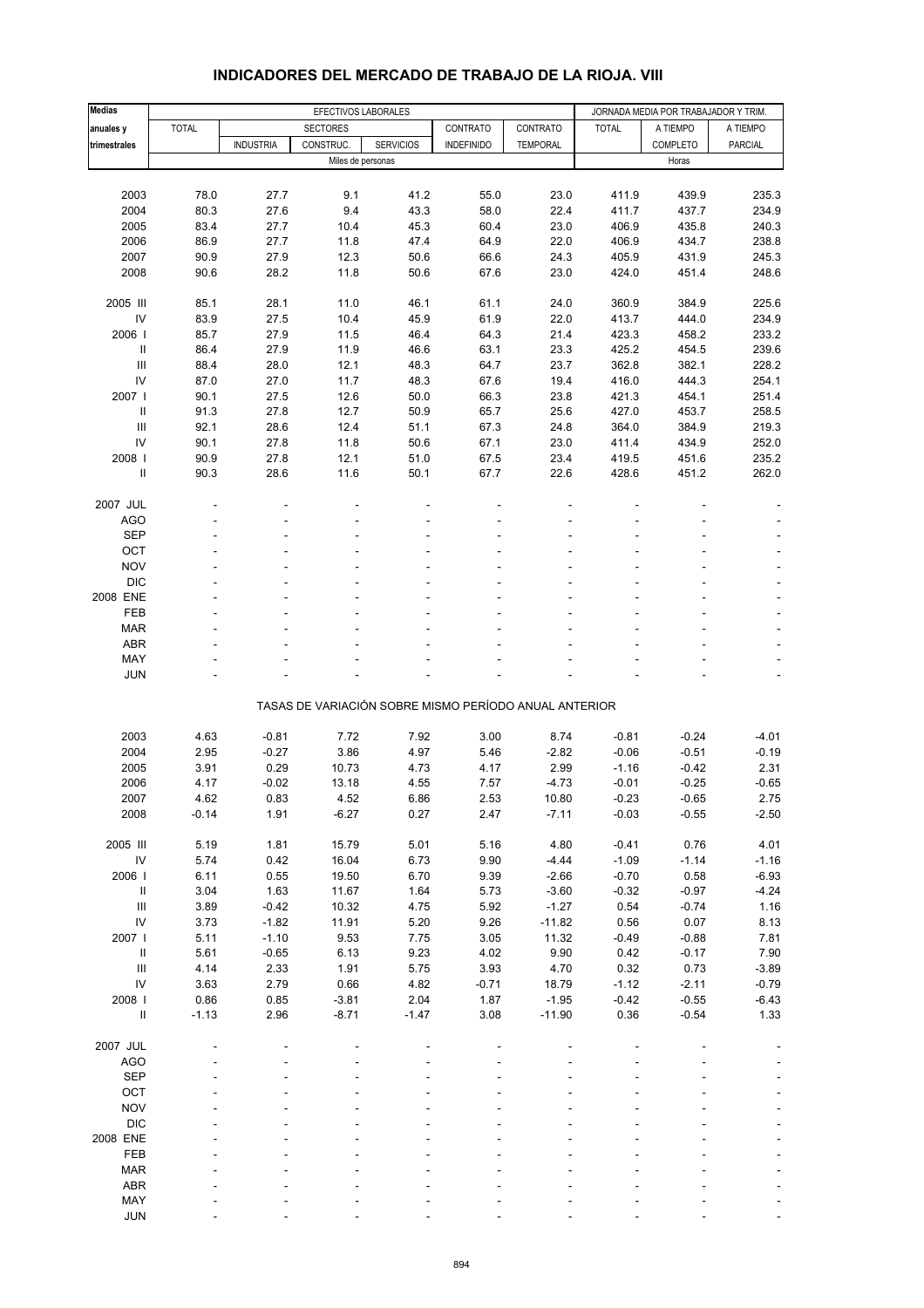# **INDICADORES DE PRECIOS DE LA RIOJA. I**

| Medias       |                                                       | INDICES DE PRECIOS DE CONSUMO (10) | DIFERENCIAL DE |                  |
|--------------|-------------------------------------------------------|------------------------------------|----------------|------------------|
| anuales y    | <b>GENERAL</b>                                        | ALIMENTACIÓN                       | SIN            | <b>INFLACIÓN</b> |
| trimestrales |                                                       | <b>AGREGADO</b>                    | ALIMENTACIÓN   | RTO. ESPAÑA      |
|              |                                                       | <b>Base 2006</b>                   |                | P.Porcentuales   |
|              |                                                       |                                    |                |                  |
|              |                                                       |                                    |                |                  |
| 2003         | 90.173                                                | 88.838                             | 90.655         | 0.29             |
| 2004         | 92.705                                                | 91.796                             | 93.034         | $-0.23$          |
| 2005         | 96.147                                                | 95.440                             | 96.402         | 0.34             |
| 2006         | 100.000                                               | 100.000                            | 100.000        | 0.49             |
| 2007         | 102.825                                               | 103.615                            | 102.562        | 0.04             |
| 2008         | 107.015                                               | 109.257                            | 106.276        | 0.02             |
| 2006         | 97.898                                                | 98.877                             | 97.553         | 0.42             |
| Ш            | 100.787                                               | 99.549                             | 101.223        | 0.45             |
| Ш            | 100.068                                               | 100.673                            | 99.855         | 0.64             |
| IV           | 101.247                                               | 100.901                            | 101.369        | 0.46             |
| 2007 l       | 100.478                                               | 101.668                            | 100.080        | 0.21             |
| Ш            | 103.334                                               | 102.612                            | 103.582        | 0.14             |
| Ш            | 102.434                                               |                                    |                |                  |
|              |                                                       | 103.418                            | 102.105        | 0.00             |
| IV           | 105.054                                               | 106.762                            | 104.480        | $-0.20$          |
| 2008         | 104.874                                               | 108.351                            | 103.770        | $-0.01$          |
| Ш            | 108.002                                               | 108.990                            | 107.633        | $-0.08$          |
| Ш            | 107.463                                               | 109.726                            | 106.717        | 0.00             |
| IV           | 108.076                                               | 110.311                            | 107.337        | 0.23             |
| 2007 DIC     | 105.710                                               | 107.579                            | 105.082        | $-0.30$          |
| 2008 ENE     | 104.528                                               | 108.407                            | 103.306        | $-0.08$          |
| FEB          | 104.671                                               | 108.129                            | 103.573        | 0.02             |
|              |                                                       |                                    |                |                  |
| <b>MAR</b>   | 105.422                                               | 108.516                            | 104.432        | 0.04             |
| <b>ABR</b>   | 107.223                                               | 108.857                            | 106.664        | $-0.07$          |
| MAY          | 108.040                                               | 108.739                            | 107.757        | $-0.11$          |
| JUN          | 108.743                                               | 109.375                            | 108.479        | $-0.07$          |
| JUL          | 107.643                                               | 109.382                            | 107.052        | $-0.03$          |
| AGO          | 107.461                                               | 109.655                            | 106.735        | $-0.07$          |
| <b>SEP</b>   | 107.284                                               | 110.142                            | 106.363        | 0.11             |
| ОСТ          | 108.165                                               | 110.277                            | 107.463        | 0.22             |
| <b>NOV</b>   | 107.986                                               | 110.344                            | 107.211        | 0.25             |
|              | TASAS DE VARIACIÓN SOBRE MISMO PERÍODO ANUAL ANTERIOR |                                    |                |                  |
| 2003         | 3.33                                                  | 4.00                               | 3.10           |                  |
|              | 2.81                                                  |                                    |                |                  |
| 2004         |                                                       | 3.33                               | 2.62           |                  |
| 2005         | 3.71                                                  | 3.97                               | 3.62           |                  |
| 2006         | 4.01                                                  | 4.78                               | 3.73           |                  |
| 2007         | 2.82                                                  | 3.61                               | 2.56           |                  |
| 2008         | 4.34                                                  | 5.81                               | 3.85           |                  |
| 2006         | 4.43                                                  | 5.33                               | 4.12           |                  |
| Ш            | 4.40                                                  | 4.84                               | 4.23           |                  |
| Ш            | 4.18                                                  | 5.31                               | 3.78           |                  |
| IV           | 3.05                                                  | 3.66                               | 2.83           |                  |
| 2007         | 2.64                                                  | 2.82                               | 2.59           |                  |
| Ш            | 2.53                                                  | 3.08                               | 2.33           |                  |
| Ш            | 2.36                                                  | 2.73                               | 2.25           |                  |
| IV           |                                                       |                                    | 3.07           |                  |
|              | 3.76                                                  | 5.81                               |                |                  |
| 2008         | 4.37                                                  | 6.57                               | 3.69           |                  |
| Ш            | 4.52                                                  | 6.22                               | 3.91           |                  |
| Ш            | 4.91                                                  | 6.10                               | 4.52           |                  |
| IV           | 3.20                                                  | 3.72                               | 3.03           |                  |
| 2007 DIC     | 3.92                                                  | 6.07                               | 3.20           |                  |
| 2008 ENE     | 4.20                                                  | 6.35                               | 3.54           |                  |
| FEB          | 4.38                                                  | 6.75                               | 3.64           |                  |
| <b>MAR</b>   | 4.54                                                  | 6.62                               | 3.88           |                  |
| <b>ABR</b>   | 4.12                                                  | 6.25                               | 3.39           |                  |
|              |                                                       |                                    |                |                  |
| MAY          | 4.50                                                  | 5.94                               | 3.96           |                  |
| <b>JUN</b>   | 4.94                                                  | 6.46                               | 4.38           |                  |
| JUL          | 5.24                                                  | 6.11                               | 4.94           |                  |
| AGO          | 4.84                                                  | 6.09                               | 4.42           |                  |
| <b>SEP</b>   | 4.65                                                  | 6.10                               | 4.19           |                  |
| OCT          | 3.77                                                  | 4.25                               | 3.62           |                  |
| <b>NOV</b>   | 2.63                                                  | 3.20                               | 2.45           |                  |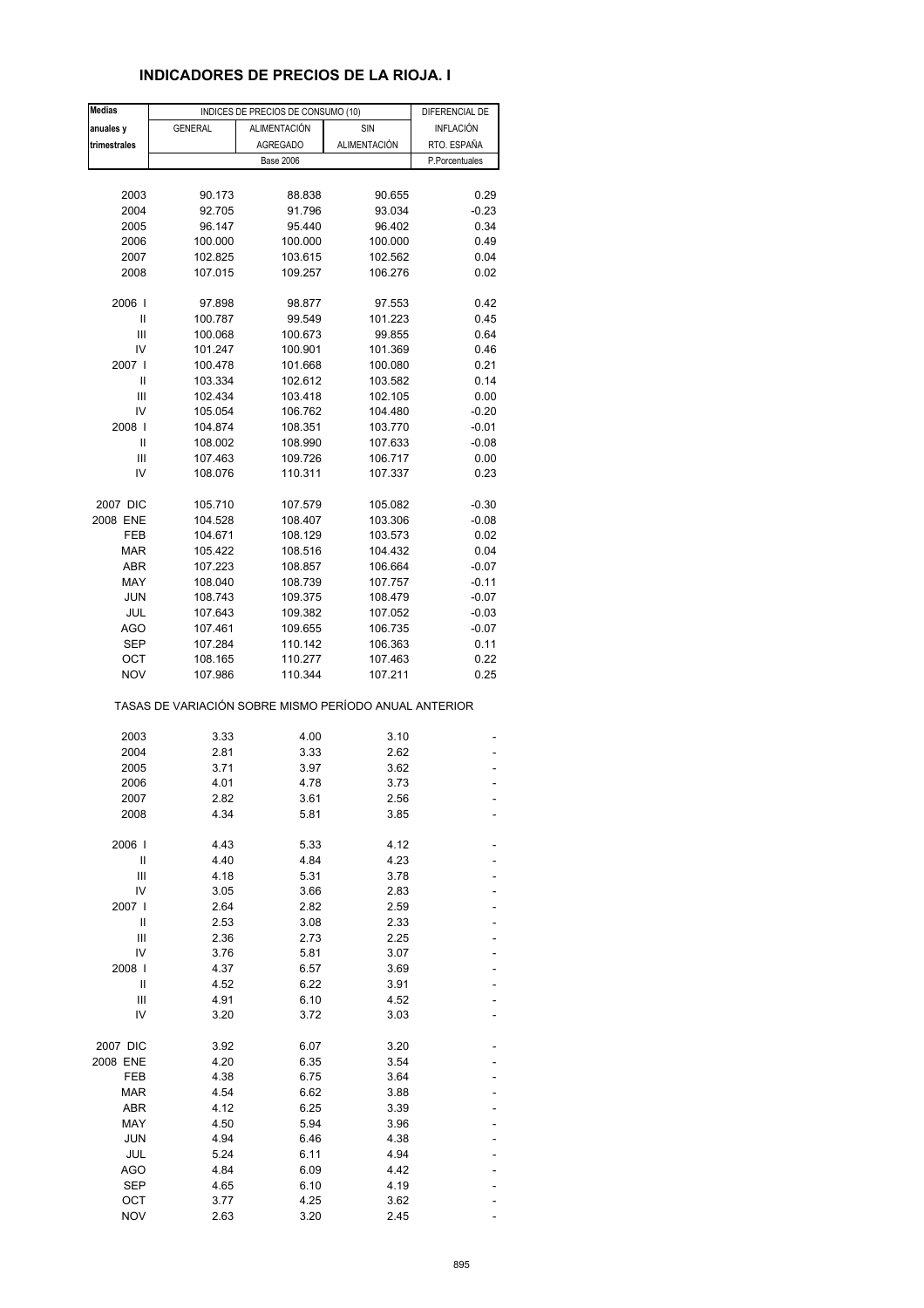# **INDICADORES DE PRECIOS DE LA RIOJA. II**

| <b>Medias</b>                      | INDICES DE PRECIOS DE CONSUMO (10) |                    |                                                       |                    |                    |                   |  |
|------------------------------------|------------------------------------|--------------------|-------------------------------------------------------|--------------------|--------------------|-------------------|--|
| anuales y                          | <b>ALIMENTOS Y</b>                 | BEBIDAS ALC.       | <b>VESTIDO Y</b>                                      | <b>VIVIENDA</b>    | <b>MENAJE</b>      | <b>MEDICINA</b>   |  |
| trimestrales                       | BEB.NO ALCOH.                      | Y TABACO           | CALZADO                                               |                    |                    |                   |  |
|                                    |                                    |                    | <b>Base 2006</b>                                      |                    |                    |                   |  |
|                                    |                                    |                    |                                                       |                    |                    |                   |  |
| 2003                               | 88.698                             | 89.830             | 96.390                                                | 84.242             | 90.949             | 96.144            |  |
| 2004                               | 91.527                             | 93.695             | 97.599                                                | 86.421             | 93.472             | 96.897            |  |
| 2005                               | 95.034                             | 98.281             | 98.942                                                | 93.179             | 96.577             | 98.008            |  |
| 2006                               | 100.000                            | 100.000            | 100.000                                               | 100.000            | 100.000            | 100.000           |  |
| 2007                               | 103.209                            | 106.873            | 101.015                                               | 103.695            | 103.391            | 99.487            |  |
| 2008                               | 109.003                            | 111.239            | 100.761                                               | 110.988            | 106.337            | 100.426           |  |
|                                    |                                    |                    |                                                       |                    |                    |                   |  |
| 2006                               | 99.031                             | 97.789             | 89.771                                                | 97.793             | 98.425             | 99.240            |  |
| Ш                                  | 99.385                             | 100.708            | 110.046                                               | 100.505            | 99.463             | 99.938            |  |
| Ш                                  | 100.685                            | 100.581            | 91.054                                                | 101.222            | 100.294            | 100.356           |  |
| IV                                 | 100.899                            | 100.922            | 109.130                                               | 100.480            | 101.819            | 100.467           |  |
| 2007 l                             | 101.068                            | 106.473            | 91.168                                                | 102.167            | 101.877            | 99.951            |  |
| Ш                                  | 102.115                            | 106.599            | 111.114                                               | 103.066            | 103.578            | 98.964            |  |
| Ш                                  | 102.968                            | 107.028            | 91.764                                                | 104.104            | 103.538            | 99.426            |  |
| IV                                 | 106.685                            | 107.393            | 110.014                                               | 105.444            | 104.571            | 99.609            |  |
| 2008                               | 108.088                            | 110.398            | 91.944                                                | 108.076            | 104.457            | 100.107           |  |
| $\sf II$                           | 108.678                            | 111.426            | 111.933                                               | 110.513            | 106.732            | 100.255           |  |
| Ш                                  | 109.492                            | 111.557            | 92.254                                                | 113.173            | 106.623            | 100.660           |  |
| IV                                 | 110.128                            | 111.744            | 109.990                                               | 112.794            | 108.138            | 100.808           |  |
|                                    |                                    |                    |                                                       |                    |                    |                   |  |
| 2007 DIC                           | 107.602                            | 107.410            | 112.119                                               | 105.780            | 104.829            | 99.613            |  |
| 2008 ENE                           | 108.268                            | 109.497            | 92.008                                                | 107.809            | 104.165            | 100.074           |  |
| FEB                                | 107.795                            | 110.732            | 91.596                                                | 107.764            | 104.447            | 100.400           |  |
| <b>MAR</b>                         | 108.202                            | 110.965            | 92.229                                                | 108.655            | 104.759            | 99.847            |  |
| ABR<br>MAY                         | 108.555<br>108.395                 | 111.215<br>111.424 | 109.942<br>113.044                                    | 109.636<br>110.479 | 106.331<br>106.646 | 100.461<br>99.972 |  |
| <b>JUN</b>                         | 109.085                            | 111.638            | 112.812                                               | 111.425            | 107.219            | 100.331           |  |
| JUL                                | 109.093                            | 111.635            | 92.151                                                | 113.636            | 106.397            | 100.630           |  |
| AGO                                | 109.426                            | 111.453            | 91.672                                                | 113.057            | 106.343            | 100.682           |  |
| SEP                                | 109.958                            | 111.584            | 92.938                                                | 112.825            | 107.129            | 100.669           |  |
| OCT                                | 110.092                            | 111.727            | 106.404                                               | 113.023            | 107.799            | 100.756           |  |
| <b>NOV</b>                         | 110.163                            | 111.760            | 113.575                                               | 112.564            | 108.476            | 100.860           |  |
|                                    |                                    |                    |                                                       |                    |                    |                   |  |
|                                    |                                    |                    | TASAS DE VARIACIÓN SOBRE MISMO PERÍODO ANUAL ANTERIOR |                    |                    |                   |  |
|                                    |                                    |                    |                                                       |                    |                    |                   |  |
| 2003                               | 4.09                               | 3.41               | 3.61                                                  | 2.70               | 3.71               | 3.15              |  |
| 2004<br>2005                       | 3.19<br>3.83                       | 4.30<br>4.89       | 1.25<br>1.38                                          | 2.59<br>7.82       | 2.77<br>3.32       | 0.78<br>1.15      |  |
| 2006                               | 5.23                               | 1.75               | 1.07                                                  | 7.32               | 3.54               | 2.03              |  |
|                                    |                                    |                    | 1.02                                                  | 3.70               |                    | -0.51             |  |
| 2007<br>2008                       | 3.21<br>6.02                       | 6.87<br>4.13       | 0.76                                                  | 7.23               | 3.39<br>2.98       | 0.95              |  |
|                                    |                                    |                    |                                                       |                    |                    |                   |  |
| 2006                               | 5.79                               | 2.19               | 0.74                                                  | 7.51               | 4.17               | 1.72              |  |
| $\ensuremath{\mathsf{II}}$         | 5.24                               | 2.20               | 1.18                                                  | 8.50               | 2.53               | 1.99              |  |
| $\ensuremath{\mathsf{III}}\xspace$ | 5.88                               | 1.51               | 0.92                                                  | 7.61               | 3.72               | 2.27              |  |
| IV                                 | 4.03                               | 1.13               | 1.35                                                  | 5.71               | 3.78               | 2.15              |  |
| 2007                               | 2.06                               | 8.88               | 1.56                                                  | 4.47               | 3.51               | 0.72              |  |
| $\ensuremath{\mathsf{II}}$         | 2.75                               | 5.85               | 0.97                                                  | 2.55               | 4.14               | $-0.97$           |  |
| Ш                                  | 2.27                               | 6.41               | 0.78                                                  | 2.85               | 3.23               | $-0.93$           |  |
| IV                                 | 5.73                               | 6.41               | 0.81                                                  | 4.94               | 2.70               | $-0.85$           |  |
| 2008                               | 6.95                               | 3.69               | 0.85                                                  | 5.78               | 2.53               | 0.16              |  |
| Ш                                  | 6.43                               | 4.53               | 0.74                                                  | 7.23               | 3.05               | 1.30              |  |
| Ш                                  | 6.34                               | 4.23               | 0.53                                                  | 8.71               | 2.98               | 1.24              |  |
| IV                                 | 3.67                               | 4.06               | 0.94                                                  | 7.14               | 3.54               | 1.21              |  |
| 2007 DIC                           | 6.08                               | 6.01               | 1.18                                                  | 5.13               | 2.46               | $-0.88$           |  |
| 2008 ENE                           | 6.78                               | 3.06               | 1.11                                                  | 5.83               | 2.43               | $-0.32$           |  |
| FEB                                | 7.11                               | 3.93               | 0.73                                                  | 5.60               | 2.62               | $-0.69$           |  |
| <b>MAR</b>                         | 6.94                               | 4.07               | 0.71                                                  | 5.92               | 2.55               | 1.51              |  |
| ABR                                | 6.49                               | 4.37               | 0.75                                                  | 6.57               | 3.36               | 1.76              |  |
| MAY                                | 6.10                               | 4.59               | 0.84                                                  | 7.40               | 2.90               | 0.89              |  |
| <b>JUN</b>                         | 6.69                               | 4.62               | 0.62                                                  | 7.70               | 2.88               | 1.27              |  |
| JUL                                | 6.32                               | 4.42               | 0.45                                                  | 9.33               | 2.77               | 1.30              |  |
| AGO                                | 6.34                               | 4.12               | 0.51                                                  | 8.59               | 2.74               | 1.21              |  |
| SEP                                | 6.35                               | 4.16               | 0.64                                                  | 8.21               | 3.43               | 1.21              |  |
| OCT                                | 4.26                               | 4.13               | 0.78                                                  | 7.74               | 3.37               | 1.16              |  |
| <b>NOV</b>                         | 3.09                               | 3.98               | 1.09                                                  | 6.55               | 3.71               | 1.25              |  |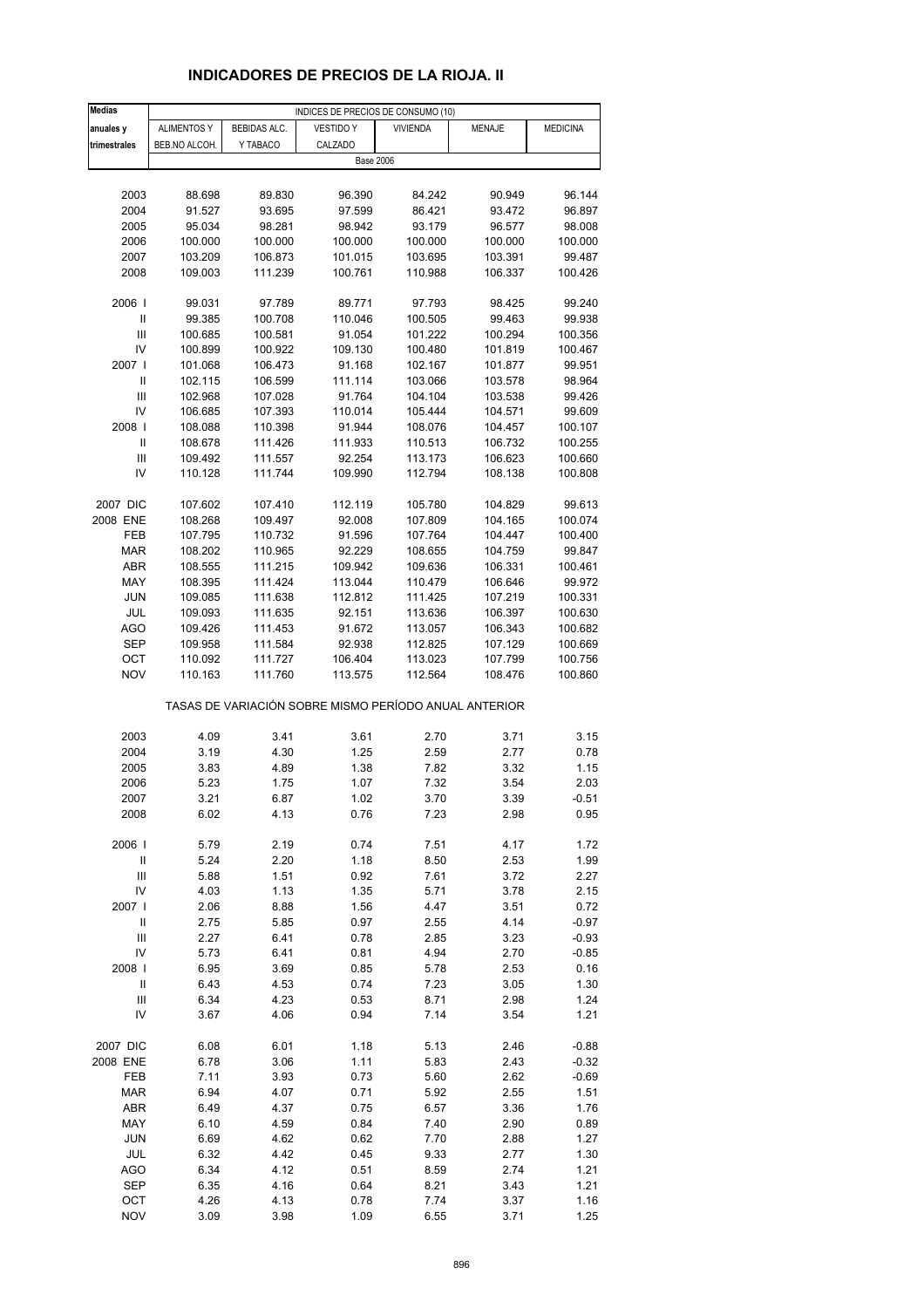| <b>Medias</b>                      |            |               | INDICES DE PRECIOS DE CONSUMO (10)                    |           |               |              |
|------------------------------------|------------|---------------|-------------------------------------------------------|-----------|---------------|--------------|
| anuales y                          | TRANSPORTE | COMUNICA -    | OCIO <sub>Y</sub>                                     | ENSEÑANZA | HOTELES,      | <b>OTROS</b> |
| trimestrales                       |            | <b>CIONES</b> | <b>CULTURA</b>                                        |           | CAFÉS Y REST. |              |
|                                    |            |               | <b>Base 2006</b>                                      |           |               |              |
|                                    |            |               |                                                       |           |               |              |
|                                    |            |               |                                                       |           |               |              |
| 2003                               | 87.194     | 104.575       | 98.964                                                | 89.039    | 89.098        | 88.616       |
| 2004                               | 90.433     | 103.289       | 98.919                                                | 92.969    | 92.845        | 92.385       |
| 2005                               | 95.942     | 101.491       | 99.367                                                | 96.338    | 95.559        | 95.606       |
| 2006                               | 100.000    | 100.000       | 100.000                                               | 100.000   | 100.000       | 100.000      |
| 2007                               | 102.373    | 100.047       | 100.231                                               | 104.576   | 104.244       | 103.228      |
| 2008                               | 108.826    | 100.028       | 100.597                                               | 109.051   | 108.265       | 107.177      |
|                                    |            |               |                                                       |           |               |              |
| 2006                               | 98.735     | 100.838       | 99.208                                                | 98.958    | 97.934        | 98.485       |
|                                    |            |               |                                                       |           |               |              |
| $\ensuremath{\mathsf{II}}$         | 101.229    | 100.105       | 99.597                                                | 98.976    | 99.403        | 99.899       |
| Ш                                  | 101.576    | 99.754        | 101.082                                               | 99.210    | 101.278       | 100.579      |
| IV                                 | 98.460     | 99.303        | 100.114                                               | 102.857   | 101.385       | 101.037      |
| 2007                               | 99.301     | 99.808        | 99.345                                                | 103.444   | 102.357       | 102.581      |
| Ш                                  | 102.578    | 100.323       | 100.117                                               | 103.516   | 104.195       | 103.206      |
| Ш                                  | 103.033    | 100.168       | 101.529                                               | 103.857   | 105.605       | 103.423      |
| IV                                 | 104.580    | 99.890        | 99.932                                                | 107.487   | 104.821       | 103.701      |
| 2008                               | 106.513    | 100.082       | 99.851                                                | 107.596   | 106.232       | 105.853      |
|                                    |            |               |                                                       |           |               |              |
| Ш                                  | 110.809    | 100.077       | 99.833                                                | 108.153   | 107.788       | 107.354      |
| Ш                                  | 111.632    | 99.979        | 102.331                                               | 108.604   | 109.888       | 107.759      |
| IV                                 | 105.110    | 99.947        | 100.258                                               | 113.251   | 109.595       | 108.025      |
|                                    |            |               |                                                       |           |               |              |
| 2007 DIC                           | 105.600    | 99.742        | 100.866                                               | 107.556   | 104.998       | 103.669      |
| 2008 ENE                           | 105.643    | 100.146       | 99.226                                                | 107.556   | 105.609       | 105.064      |
| FEB                                | 106.103    | 100.022       | 99.433                                                | 107.616   | 106.071       | 106.006      |
| <b>MAR</b>                         | 107.794    | 100.078       | 100.895                                               | 107.616   | 107.015       | 106.490      |
|                                    |            |               |                                                       |           |               |              |
| ABR                                | 108.401    | 100.057       | 99.566                                                | 108.153   | 107.076       | 107.087      |
| MAY                                | 111.030    | 100.080       | 99.781                                                | 108.153   | 107.786       | 107.316      |
| JUN                                | 112.997    | 100.093       | 100.152                                               | 108.153   | 108.502       | 107.660      |
| JUL                                | 113.752    | 100.047       | 101.656                                               | 108.153   | 109.843       | 107.733      |
| <b>AGO</b>                         | 111.121    | 99.932        | 103.709                                               | 108.346   | 110.395       | 107.692      |
| <b>SEP</b>                         | 110.023    | 99.959        | 101.629                                               | 109.312   | 109.427       | 107.851      |
| OCT                                |            |               |                                                       |           |               |              |
|                                    | 107.231    | 100.008       | 100.950                                               | 113.235   | 109.921       | 107.947      |
| <b>NOV</b>                         | 102.988    | 99.885        | 99.566                                                | 113.267   | 109.268       | 108.102      |
|                                    |            |               |                                                       |           |               |              |
|                                    |            |               | TASAS DE VARIACIÓN SOBRE MISMO PERÍODO ANUAL ANTERIOR |           |               |              |
|                                    |            |               |                                                       |           |               |              |
| 2003                               | 1.94       | $-2.75$       | 1.64                                                  | 4.77      | 5.16          | 3.23         |
| 2004                               | 3.71       | $-1.23$       | $-0.05$                                               | 4.41      | 4.21          | 4.25         |
| 2005                               | 6.09       | $-1.74$       | 0.45                                                  | 3.62      | 2.92          | 3.49         |
| 2006                               | 4.23       | $-1.47$       | 0.64                                                  | 3.80      | 4.65          | 4.60         |
| 2007                               | 2.37       | 0.05          | 0.23                                                  | 4.58      | 4.24          | 3.23         |
| 2008                               | 6.61       | $-0.05$       | 0.42                                                  | 4.55      | 3.93          | 3.87         |
|                                    |            |               |                                                       |           |               |              |
|                                    |            |               |                                                       |           |               |              |
| 2006                               | 6.73       | $-1.53$       | 0.57                                                  | 3.89      | 3.81          | 4.39         |
| Ш                                  | 6.68       | $-1.40$       | 1.56                                                  | 3.76      | 4.38          | 4.52         |
| $\ensuremath{\mathsf{III}}\xspace$ | 3.34       | $-1.39$       | 0.56                                                  | 3.39      | 5.09          | 4.76         |
| IV                                 | 0.39       | $-1.56$       | $-0.12$                                               | 4.16      | 5.28          | 4.72         |
| 2007 l                             | 0.57       | $-1.02$       | 0.14                                                  | 4.53      | 4.52          | 4.16         |
| $\ensuremath{\mathsf{II}}$         | 1.33       | 0.22          | 0.52                                                  | 4.59      | 4.82          | 3.31         |
| Ш                                  | 1.43       | 0.42          | 0.44                                                  | 4.68      | 4.27          | 2.83         |
|                                    |            |               |                                                       |           |               |              |
| IV                                 | 6.22       | 0.59          | $-0.18$                                               | 4.50      | 3.39          | 2.64         |
| 2008                               | 7.26       | 0.27          | 0.51                                                  | 4.01      | 3.79          | 3.19         |
| Ш                                  | 8.02       | $-0.25$       | $-0.28$                                               | 4.48      | 3.45          | 4.02         |
| Ш                                  | 8.35       | $-0.19$       | 0.79                                                  | 4.57      | 4.06          | 4.19         |
| IV                                 | 1.00       | $-0.02$       | 0.80                                                  | 5.40      | 4.64          | 4.15         |
|                                    |            |               |                                                       |           |               |              |
| 2007 DIC                           | 7.07       | 0.72          | $-0.11$                                               | 4.26      | 3.06          | 2.47         |
| 2008 ENE                           | 7.24       | 0.58          | 0.20                                                  | 4.12      | 3.32          | 2.73         |
|                                    |            | 0.81          |                                                       |           |               |              |
| FEB                                | 7.30       |               | 0.49                                                  | 3.96      | 3.61          | 3.35         |
| <b>MAR</b>                         | 7.24       | $-0.55$       | 0.84                                                  | 3.96      | 4.42          | 3.49         |
| ABR                                | 6.49       | $-0.35$       | $-1.06$                                               | 4.48      | 2.77          | 3.85         |
| MAY                                | 7.98       | 0.03          | $-0.03$                                               | 4.48      | 3.55          | 4.06         |
| <b>JUN</b>                         | 9.58       | $-0.41$       | 0.24                                                  | 4.48      | 4.02          | 4.15         |
| JUL                                | 10.15      | $-0.22$       | 0.41                                                  | 4.48      | 4.42          | 4.25         |
| AGO                                | 8.18       | $-0.19$       | 0.84                                                  | 4.56      | 3.85          | 4.17         |
|                                    |            |               |                                                       |           |               |              |
| <b>SEP</b>                         | 6.71       | $-0.16$       | 1.13                                                  | 4.67      | 3.90          | 4.16         |

#### **INDICADORES DE PRECIOS DE LA RIOJA. III**

 OCT 3.67 0.00 1.14 5.38 4.57 4.14 NOV -1.64 -0.03 0.46 5.41 4.71 4.16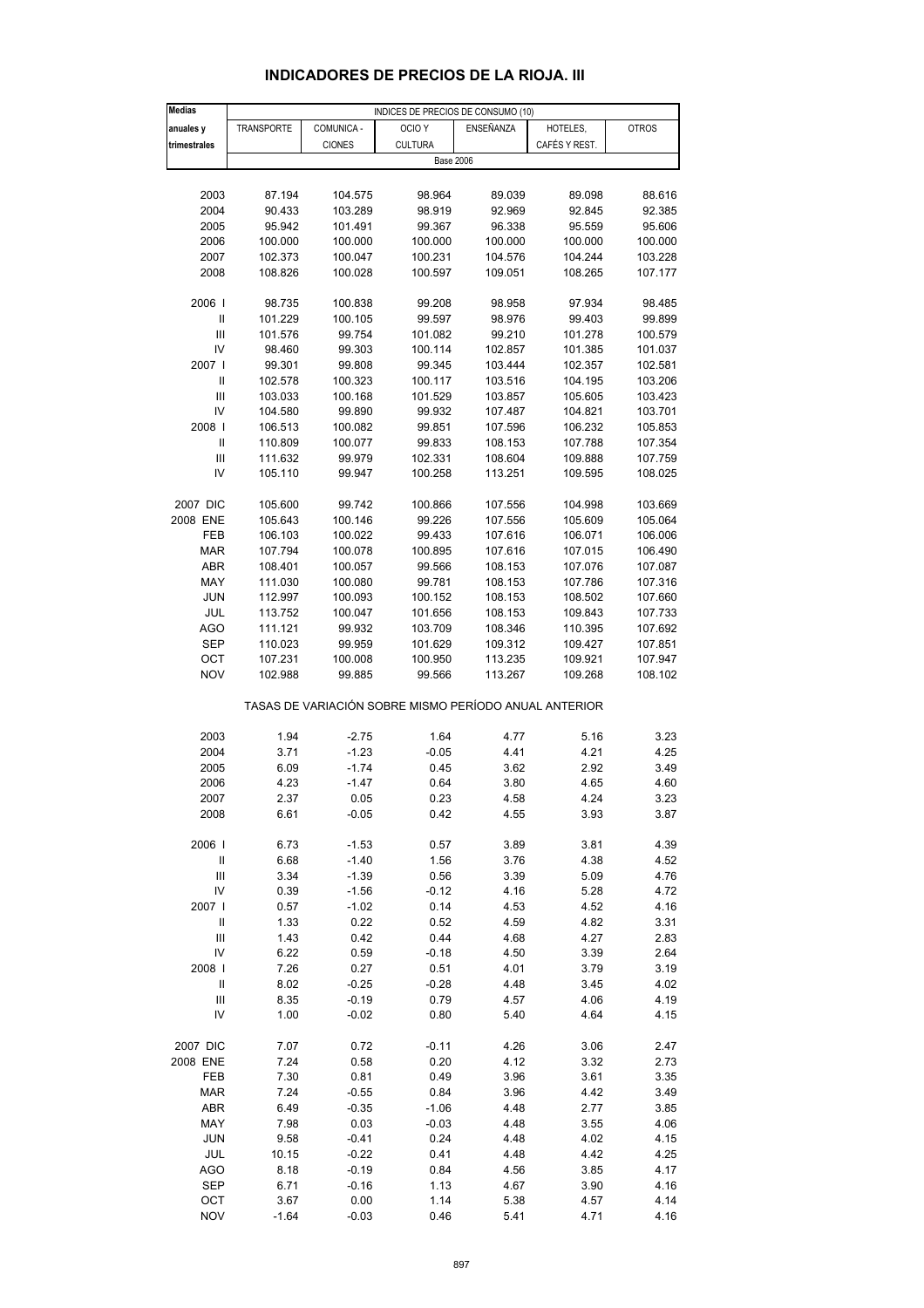| <b>Medias</b>                                         | <b>COSTE SALARIAL</b>    |                              |                                              |                              |              | <b>SALARIOS</b> |        |         |                          |  |  |
|-------------------------------------------------------|--------------------------|------------------------------|----------------------------------------------|------------------------------|--------------|-----------------|--------|---------|--------------------------|--|--|
| anuales y                                             | POR TRABAJADOR Y MES     | POR HORA EFECTIVA DE TRABAJO | INCREMENTO SALARIAL PACTADO EN CONVENIO (12) |                              |              |                 |        |         |                          |  |  |
| trimestrales                                          | <b>TOTAL</b>             | <b>ORDINARIO</b>             | <b>TOTAL</b>                                 | <b>ORDINARIO</b>             | <b>TOTAL</b> | AGRIC.          | CONST. | INDUST. | SERV.                    |  |  |
|                                                       |                          | €                            |                                              |                              |              |                 | %      |         |                          |  |  |
|                                                       |                          |                              |                                              |                              |              |                 |        |         |                          |  |  |
|                                                       |                          |                              |                                              |                              |              |                 |        |         |                          |  |  |
| 2003                                                  | 1.348.45                 | 1.167.63                     | 9.90                                         | 8.59                         | 3.56         | 3.00            | 4.85   | 3.32    | 3.30                     |  |  |
| 2004                                                  | 1.377.53                 | 1.197.29                     | 10.10                                        | 8.79                         | 3.92         | 3.70            | 4.65   | 3.80    | 3.64                     |  |  |
| 2005                                                  | 1.436.72                 | 1.230.70                     | 10.58                                        | 9.09                         | 4.46         | 4.18            | 4.50   | 4.64    | 4.19                     |  |  |
| 2006                                                  | 1.492.93                 | 1.287.89                     | 11.10                                        | 9.58                         | 3.51         | 3.67            | 3.50   | 3.72    | 3.29                     |  |  |
| 2007                                                  | 1.541.17                 | 1.335.17                     | 11.58                                        | 10.04                        | 4.78         | 5.20            | 4.20   | 5.00    | 4.81                     |  |  |
| 2008                                                  | 1.605.21                 | 1.401.34                     | 11.57                                        | 10.10                        | 3.58         | 3.00            | 4.20   | 3.58    | 3.33                     |  |  |
|                                                       |                          |                              |                                              |                              |              |                 |        |         |                          |  |  |
| 2006                                                  | 1.383.12                 | 1.256.79                     | 9.51                                         | 8.64                         | 3.09         | 3.00            | 3.50   | 3.29    | 2.57                     |  |  |
| $\ensuremath{\mathsf{II}}$                            | 1.574.09                 | 1.281.11                     | 11.55                                        | 9.40                         | 3.08         | 3.00            | 3.50   | 3.23    | 2.59                     |  |  |
| $\mathbf{III}$                                        | 1.381.85                 | 1.306.95                     | 11.15                                        | 10.54                        | 3.09         | 3.00            | 3.50   | 3.23    | 2.67                     |  |  |
| IV                                                    | 1.632.65                 | 1.306.72                     | 12.18                                        | 9.75                         | 3.06         | 3.00            | 3.50   | 3.13    | 2.72                     |  |  |
| 2007 l                                                | 1.410.63                 | 1.306.24                     | 9.77                                         | 9.05                         | 3.57         | 3.00            | 4.20   | 3.45    | 2.75                     |  |  |
|                                                       |                          |                              |                                              |                              |              |                 |        |         |                          |  |  |
| $\ensuremath{\mathsf{II}}$                            | 1.622.78                 | 1.324.91                     | 11.90                                        | 9.71                         | 3.53         | 3.00            | 4.20   | 3.44    | 3.11                     |  |  |
| $\mathbf{III}$                                        | 1.446.89                 | 1.341.97                     | 11.94                                        | 11.08                        | 3.51         | 3.00            | 4.20   | 3.41    | 3.13                     |  |  |
| IV                                                    | 1.684.36                 | 1.367.54                     | 12.70                                        | 10.31                        | 3.47         | 3.00            | 4.20   | 3.28    | 3.29                     |  |  |
| 2008                                                  | 1.495.26                 | 1.382.92                     | 10.88                                        | 10.06                        | 3.56         | 3.00            | 4.20   | 3.57    | 3.29                     |  |  |
| $\, \parallel$                                        | 1.715.15                 | 1.419.75                     | 12.25                                        | 10.14                        | 3.73         | 0.00            | 4.00   | 3.35    | 3.60                     |  |  |
| $\mathbf{III}$                                        | $\overline{\phantom{a}}$ | ÷                            | $\overline{\phantom{a}}$                     | $\blacksquare$               | 3.58         | 3.00            | 4.20   | 3.58    | 3.34                     |  |  |
| IV                                                    | $\overline{a}$           |                              | ÷                                            | $\overline{\phantom{a}}$     | 3.58         | 3.00            | 4.20   | 3.58    | 3.33                     |  |  |
|                                                       |                          |                              |                                              |                              |              |                 |        |         |                          |  |  |
| 2007 DIC                                              |                          |                              |                                              | Ĭ.                           | 3.47         | 3.00            | 4.20   | 3.28    | 3.29                     |  |  |
| 2008 ENE                                              |                          |                              |                                              | ٠                            | 3.44         | 3.00            | 4.20   | 3.21    | 3.29                     |  |  |
| FEB                                                   |                          |                              |                                              | ÷                            | 3.44         | 3.00            | 4.20   | 3.20    | 3.29                     |  |  |
|                                                       |                          |                              |                                              |                              | 3.56         |                 |        |         |                          |  |  |
| <b>MAR</b>                                            |                          |                              |                                              | $\overline{\phantom{0}}$     |              | 3.00            | 4.20   | 3.57    | 3.29                     |  |  |
| <b>ABR</b>                                            |                          |                              |                                              | ٠                            | 3.56         | 3.00            | 4.20   | 3.57    | 3.29                     |  |  |
| MAY                                                   |                          |                              |                                              | ÷                            | 3.56         | 3.00            | 4.20   | 3.57    | 3.29                     |  |  |
| <b>JUN</b>                                            |                          |                              |                                              | $\overline{\phantom{0}}$     | 3.73         | 0.00            | 4.00   | 3.35    | 3.60                     |  |  |
| JUL                                                   |                          |                              |                                              |                              | 3.58         | 3.00            | 4.20   | 3.58    | 3.34                     |  |  |
| <b>AGO</b>                                            |                          |                              |                                              | ÷                            | 3.73         | 0.00            | 4.00   | 3.35    | 3.61                     |  |  |
| <b>SEP</b>                                            |                          |                              |                                              | $\qquad \qquad \blacksquare$ | 3.58         | 3.00            | 4.20   | 3.58    | 3.34                     |  |  |
| OCT                                                   |                          |                              |                                              |                              | 3.72         | 0.00            | 4.00   | 3.32    | 3.62                     |  |  |
| <b>NOV</b>                                            |                          |                              |                                              | ä,                           | 3.58         | 3.00            | 4.20   | 3.58    | 3.33                     |  |  |
|                                                       |                          |                              |                                              |                              |              |                 |        |         |                          |  |  |
| TASAS DE VARIACIÓN SOBRE MISMO PERÍODO ANUAL ANTERIOR |                          |                              |                                              |                              |              |                 |        |         |                          |  |  |
|                                                       |                          |                              |                                              |                              |              |                 |        |         |                          |  |  |
| 2003                                                  | 3.93                     | 4.51                         | 5.80                                         | 6.44                         |              |                 |        |         |                          |  |  |
| 2004                                                  | 2.16                     | 2.54                         | 1.99                                         | 2.24                         |              |                 |        |         |                          |  |  |
| 2005                                                  | 4.30                     |                              |                                              | 3.44                         |              |                 |        |         |                          |  |  |
|                                                       |                          | 2.79                         | 4.73                                         |                              |              |                 |        |         | $\overline{\phantom{a}}$ |  |  |
| 2006                                                  | 3.91                     | 4.65                         | 4.94                                         | 5.45                         |              |                 |        |         |                          |  |  |
| 2007                                                  | 3.23                     | 3.67                         | 4.33                                         | 4.75                         |              |                 |        |         |                          |  |  |
| 2008                                                  | 5.84                     | 6.52                         | 6.74                                         | 7.68                         |              |                 |        |         |                          |  |  |
|                                                       |                          |                              |                                              |                              |              |                 |        |         |                          |  |  |
| 2006                                                  | 4.09                     | 3.12                         | 0.96                                         | 0.00                         |              |                 |        |         |                          |  |  |
| $\sf II$                                              | 2.80                     | 4.11                         | 10.00                                        | 11.37                        |              |                 |        |         |                          |  |  |
| $\mathbf{III}$                                        | 4.27                     | 5.78                         | 2.48                                         | 3.84                         |              |                 |        |         |                          |  |  |
| IV                                                    | 4.55                     | 5.56                         | 5.91                                         | 6.91                         |              |                 |        |         |                          |  |  |
| 2007 l                                                | 1.99                     | 3.93                         | 2.73                                         | 4.75                         |              |                 |        |         |                          |  |  |
| $\, \parallel$                                        | 3.09                     | 3.42                         | 3.03                                         | 3.30                         |              |                 |        |         |                          |  |  |
| Ш                                                     | 4.71                     | 2.68                         | 7.09                                         | 5.12                         |              |                 |        |         |                          |  |  |
| IV                                                    | 3.17                     | 4.65                         | 4.27                                         | 5.74                         |              |                 |        |         |                          |  |  |
| 2008 l                                                | 6.00                     | 5.87                         | 11.36                                        | 11.16                        |              |                 |        |         |                          |  |  |
|                                                       |                          |                              |                                              |                              |              |                 |        |         |                          |  |  |
| Ш                                                     | 5.69                     | 7.16                         | 2.94                                         | 4.43                         |              |                 |        |         |                          |  |  |
| $\mathbf{III}$                                        | $\overline{\phantom{a}}$ |                              |                                              |                              |              |                 |        |         |                          |  |  |
| IV                                                    |                          |                              |                                              |                              |              |                 |        |         |                          |  |  |
|                                                       |                          |                              |                                              |                              |              |                 |        |         |                          |  |  |
| 2007 DIC                                              |                          |                              |                                              |                              |              |                 |        |         |                          |  |  |
| 2008 ENE                                              |                          |                              |                                              |                              |              |                 |        |         |                          |  |  |
| FEB                                                   |                          |                              |                                              |                              |              |                 |        |         |                          |  |  |
| <b>MAR</b>                                            |                          |                              |                                              |                              |              |                 |        |         |                          |  |  |
| <b>ABR</b>                                            |                          |                              |                                              |                              |              |                 |        |         |                          |  |  |
| MAY                                                   |                          |                              |                                              |                              |              |                 |        |         |                          |  |  |
| <b>JUN</b>                                            |                          |                              |                                              |                              |              |                 |        |         |                          |  |  |
| JUL                                                   |                          |                              |                                              |                              |              |                 |        |         |                          |  |  |
|                                                       |                          |                              |                                              |                              |              |                 |        |         |                          |  |  |
| AGO                                                   |                          |                              |                                              |                              |              |                 |        |         |                          |  |  |
| <b>SEP</b>                                            |                          |                              |                                              |                              |              |                 |        |         |                          |  |  |
| OCT                                                   |                          |                              |                                              |                              |              |                 |        |         |                          |  |  |
| <b>NOV</b>                                            |                          |                              |                                              |                              |              |                 |        |         |                          |  |  |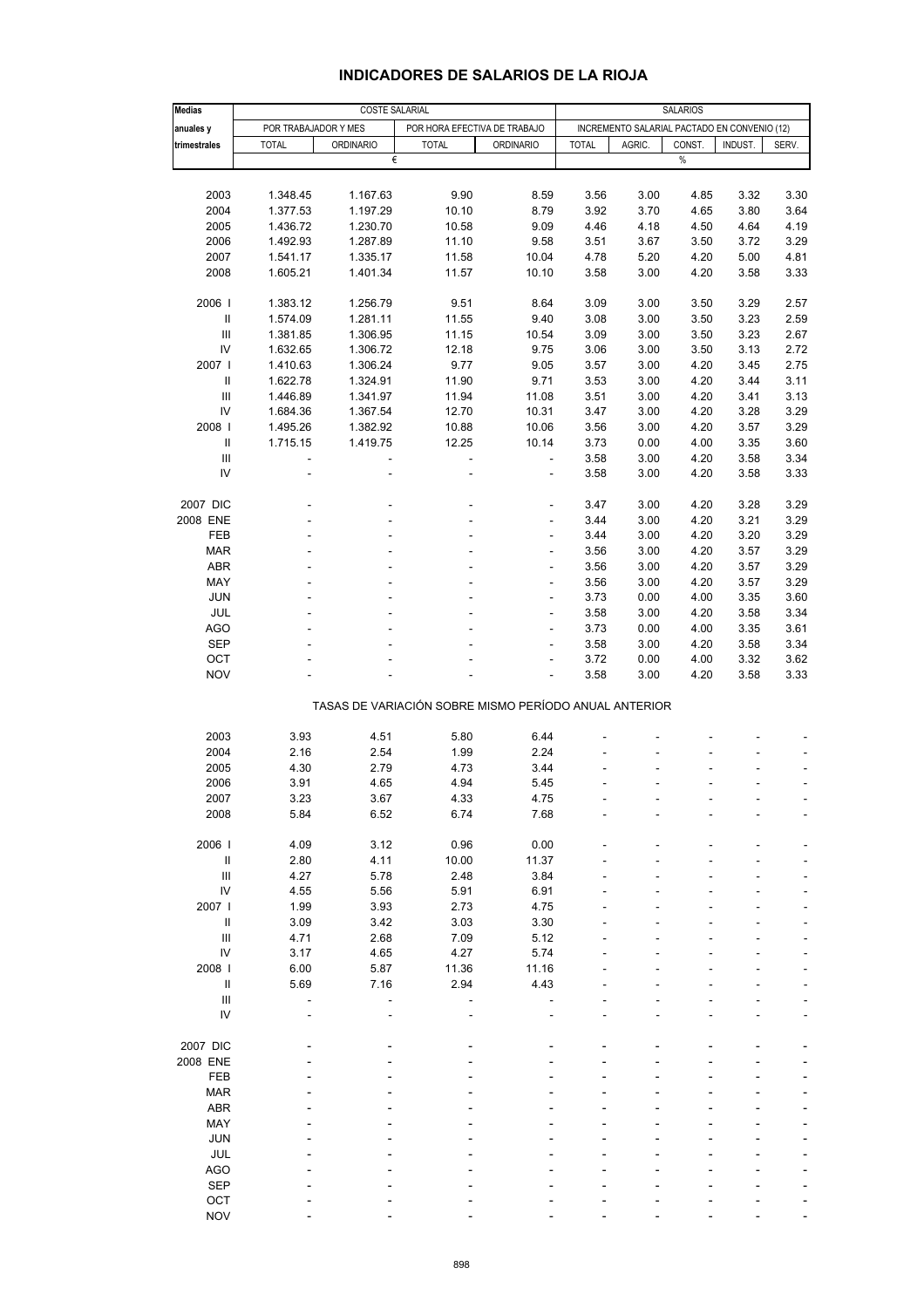| <b>Medias</b>                                         |                      |                  | CRÉDITOS Y DEPÓSITOS DEL SISTEMA BANCARIO |                     | HIPOTECAS INMOBILIARIAS   |                      |  |  |  |
|-------------------------------------------------------|----------------------|------------------|-------------------------------------------|---------------------|---------------------------|----------------------|--|--|--|
| anuales y                                             | <b>CRÉDITOS</b>      |                  | <b>DEPÓSITOS</b>                          |                     | FINCAS RÚSTICAS Y URBANAS |                      |  |  |  |
| trimestrales                                          | S.PRIVADO            | S.PÚBLICO        | S.PRIVADO                                 | S.PÚBLICO           | NÚMERO                    | <b>IMPORTE</b>       |  |  |  |
|                                                       |                      |                  | Millones de €                             |                     | Unidades                  | Miles de $\epsilon$  |  |  |  |
|                                                       |                      |                  |                                           |                     |                           |                      |  |  |  |
| 2003                                                  | 5.333.49             | 242.39           | 4.204.78                                  | 98.92               | 843                       | 93.665               |  |  |  |
| 2004                                                  | 6.250.41             | 292.63           | 4.499.61                                  | 119.40              | 855                       | 141.223              |  |  |  |
| 2005                                                  | 7.720.12             | 278.40           | 4.789.34                                  | 165.96              | 899                       | 142.776              |  |  |  |
| 2006                                                  | 9.689.92             | 274.47           | 5.482.27                                  | 166.85              | 1.174                     | 189.075              |  |  |  |
| 2007                                                  | 11.609.13            | 343.64           | 6.389.37                                  | 159.94              | 1.077                     | 186.708              |  |  |  |
| 2008                                                  | 12.568.98            | 412.91           | 7.294.37                                  | 148.45              | 1.044                     | 144.078              |  |  |  |
|                                                       |                      |                  |                                           |                     |                           |                      |  |  |  |
| 2005 IV<br>2006                                       | 8.407.82<br>8.889.51 | 242.72<br>302.36 | 4.873.20<br>5.097.61                      | 190.55<br>182.22    | 941<br>1.333              | 155.128<br>223.245   |  |  |  |
| Ш                                                     | 9.503.50             | 291.90           | 5.384.81                                  | 176.77              | 1.021                     | 177.955              |  |  |  |
| Ш                                                     | 9.926.50             | 279.40           | 5.578.00                                  | 152.67              | 1.373                     | 204.335              |  |  |  |
| IV                                                    | 10.440.19            | 224.22           | 5.868.64                                  | 155.74              | 968                       | 150.766              |  |  |  |
| 2007 l                                                | 11.088.27            | 328.17           | 5.979.06                                  | 179.16              | 1.026                     | 200.331              |  |  |  |
| Ш                                                     | 11.435.86            | 417.51           | 6.325.29                                  | 171.99              | 1.117                     | 187.972              |  |  |  |
| III                                                   | 11.781.83            | 335.56           | 6.506.34                                  | 149.79              | 880                       | 184.307              |  |  |  |
| IV                                                    | 12.130.58            | 293.32           | 6.746.77                                  | 138.82              | 1.283                     | 174.220              |  |  |  |
| 2008                                                  | 12.327.78            | 414.97           | 7.012.61                                  | 173.65              | 1.066                     | 147.447              |  |  |  |
| $\mathbf{I}$                                          | 12.638.01            | 481.42           | 7.332.79                                  | 161.82              | 843                       | 144.161              |  |  |  |
| Ш                                                     | 12.741.14            | 342.34           | 7.537.72                                  | 109.87              | 1.223                     | 140.627              |  |  |  |
|                                                       |                      |                  |                                           |                     |                           |                      |  |  |  |
| 2007 OCT                                              |                      |                  |                                           |                     | 1.604                     | 210.150              |  |  |  |
| <b>NOV</b>                                            | ÷,                   | ٠                | ٠                                         | ÷                   | 1.054                     | 163.825<br>148.685   |  |  |  |
| <b>DIC</b><br>2008 ENE                                | ä,                   | L,               | L,                                        | ä,                  | 1.191<br>1.043            | 153.236              |  |  |  |
| FEB                                                   | ٠                    | ä,               | ٠                                         | ٠                   | 1.208                     | 124.855              |  |  |  |
| <b>MAR</b>                                            | L,                   |                  |                                           | ä,                  | 947                       | 164.251              |  |  |  |
| ABR                                                   |                      |                  |                                           |                     | 1.110                     | 172.331              |  |  |  |
| MAY                                                   | ä,                   | ٠                | ä,                                        | ٠                   | 780                       | 166.837              |  |  |  |
| JUN                                                   |                      |                  |                                           |                     | 640                       | 93.315               |  |  |  |
| JUL                                                   |                      |                  |                                           |                     | 1.275                     | 160.351              |  |  |  |
| <b>AGO</b>                                            | Ĭ.                   | Ĭ.               |                                           |                     | 1.072                     | 107.453              |  |  |  |
| SEP                                                   |                      |                  |                                           |                     | 1.321                     | 154.077              |  |  |  |
| TASAS DE VARIACIÓN SOBRE MISMO PERÍODO ANUAL ANTERIOR |                      |                  |                                           |                     |                           |                      |  |  |  |
|                                                       |                      |                  |                                           |                     |                           |                      |  |  |  |
| 2003                                                  | 18.23                | 5.58             | 6.00                                      | $-10.60$            | 18.06                     | 43.09                |  |  |  |
| 2004                                                  | 17.19                | 20.73            | 7.01                                      | 20.71               | 1.33                      | 50.77                |  |  |  |
| 2005                                                  | 23.51                | $-4.87$          | 6.44                                      | 38.99               | 5.26                      | 1.10                 |  |  |  |
| 2006<br>2007                                          | 25.52<br>19.81       | $-1.41$<br>25.20 | 14.47<br>16.55                            | 0.54<br>$-4.14$     | 30.50<br>$-8.28$          | 32.43<br>$-1.25$     |  |  |  |
| 2008                                                  | 9.91                 | 14.57            | 16.33                                     | $-11.10$            | 3.59                      | $-24.51$             |  |  |  |
|                                                       |                      |                  |                                           |                     |                           |                      |  |  |  |
| 2005 IV                                               | 26.78                | $-4.42$          | 1.94                                      | 38.51               | 11.14                     | 35.18                |  |  |  |
| 2006                                                  | 27.31                | 6.68             | 5.58                                      | 24.41               | 33.80                     | 65.58                |  |  |  |
| $\sf II$                                              | 26.91                | $-5.59$          | 15.35                                     | 13.30               | 22.81                     | 34.33                |  |  |  |
| III                                                   | 24.05                | 0.41             | 16.51                                     | $-10.61$            | 65.59                     | 37.44                |  |  |  |
| IV                                                    | 24.17                | $-7.62$          | 20.43                                     | $-18.27$            | 2.87                      | $-2.81$              |  |  |  |
| 2007 l                                                | 24.73                | 8.54             | 17.29                                     | $-1.68$             | $-22.99$                  | $-10.26$             |  |  |  |
| $\mathbf{I}$                                          | 20.33                | 43.03            | 17.47                                     | $-2.71$             | 9.37                      | 5.63                 |  |  |  |
| $\ensuremath{\mathsf{III}}\xspace$                    | 18.69                | 20.10            | 16.64                                     | $-1.88$             | $-35.90$                  | $-9.80$              |  |  |  |
| IV<br>2008                                            | 16.19                | 30.82            | 14.96                                     | $-10.87$<br>$-3.08$ | 32.54                     | 15.56                |  |  |  |
| Ш                                                     | 11.18<br>10.51       | 26.45<br>15.31   | 17.29<br>15.93                            | $-5.91$             | 3.86<br>$-24.48$          | $-26.40$<br>$-23.31$ |  |  |  |
| $\ensuremath{\mathsf{III}}\xspace$                    | 8.14                 | 2.02             | 15.85                                     | $-26.65$            | 38.89                     | $-23.70$             |  |  |  |
|                                                       |                      |                  |                                           |                     |                           |                      |  |  |  |
| 2007 OCT                                              |                      |                  |                                           |                     | 61.86                     | 65.56                |  |  |  |
| <b>NOV</b>                                            |                      |                  |                                           |                     | 7.22                      | 20.22                |  |  |  |
| <b>DIC</b>                                            |                      |                  |                                           |                     | 28.06                     | $-21.37$             |  |  |  |
| 2008 ENE                                              |                      |                  |                                           |                     | $-11.01$                  | $-24.54$             |  |  |  |
| <b>FEB</b><br><b>MAR</b>                              |                      |                  |                                           |                     | 37.74<br>$-8.06$          | $-37.65$<br>$-16.91$ |  |  |  |
| ABR                                                   |                      |                  |                                           |                     | 25.00                     | $-9.84$              |  |  |  |
| MAY                                                   |                      |                  |                                           |                     | $-39.49$                  | $-8.20$              |  |  |  |
| JUN                                                   |                      |                  |                                           |                     | $-45.44$                  | $-51.16$             |  |  |  |
| JUL                                                   |                      |                  |                                           |                     | 26.61                     | $-23.40$             |  |  |  |
| <b>AGO</b>                                            |                      |                  |                                           |                     | 2.58                      | $-45.45$             |  |  |  |
| SEP                                                   |                      |                  |                                           |                     | 124.28                    | 5.11                 |  |  |  |

### **INDICADORES MONETARIOS Y FINANCIEROS DE LA RIOJA**